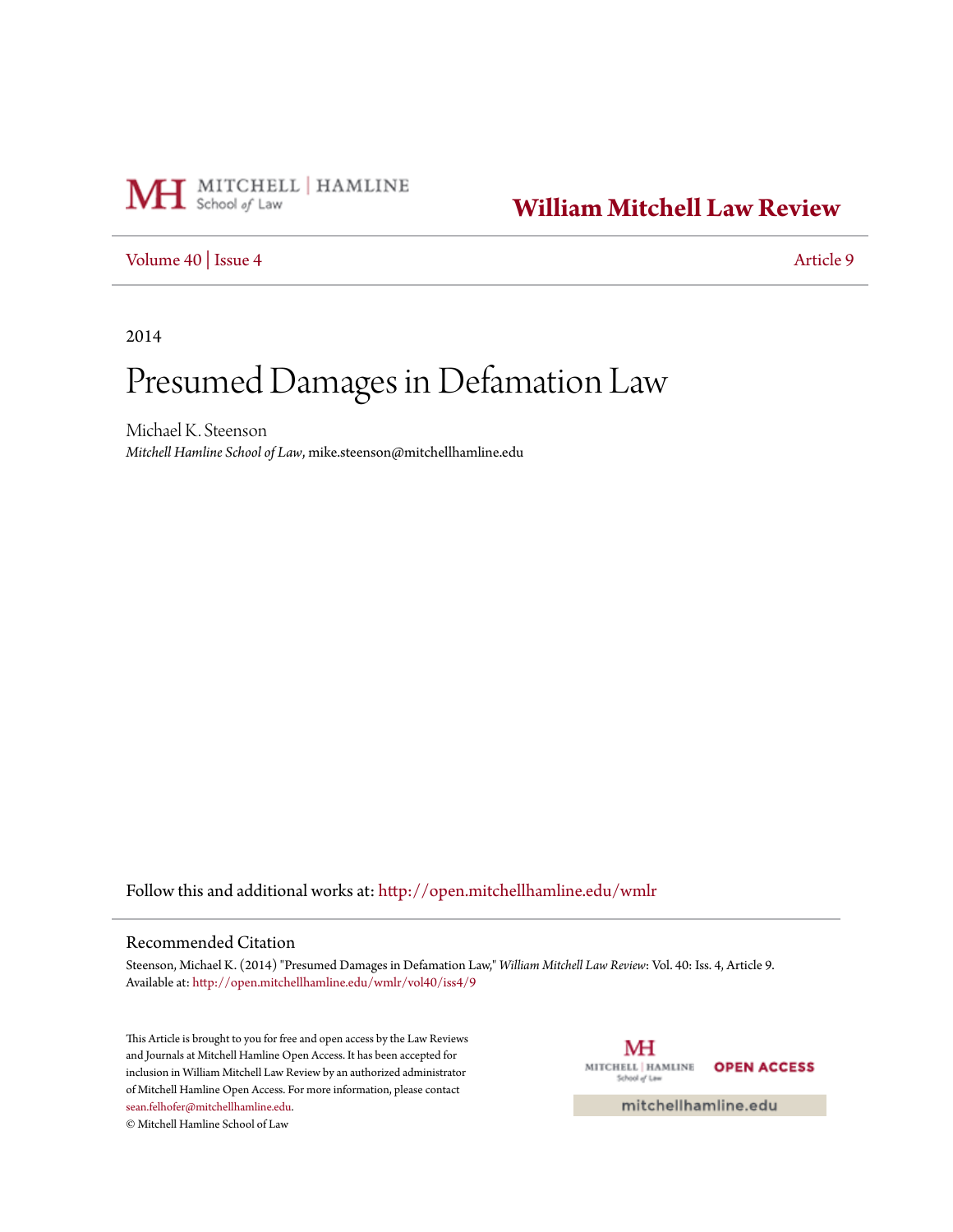# **PRESUMED DAMAGES IN DEFAMATION LAW**

Mike Steenson<sup>†</sup>

| Н.   |                                                |  |
|------|------------------------------------------------|--|
|      | $\overline{A}$                                 |  |
|      |                                                |  |
|      |                                                |  |
| Ш.   | PRESUMED DAMAGES JURY INSTRUCTIONS 1502        |  |
| IV.  |                                                |  |
|      | A. Minnesota Defamation Law—the Basics 1505    |  |
|      | B. A Survey of Minnesota Defamation Cases 1512 |  |
|      |                                                |  |
|      |                                                |  |
| VT – |                                                |  |
| VII. |                                                |  |
|      |                                                |  |
|      |                                                |  |

### I. INTRODUCTION

Where it applies, defamation law's presumed damages rule permits a defamed plaintiff to recover damages for injury to reputation and attendant mental suffering without proof of actual harm. Despite heavy criticism, the presumed damages rule has had remarkable staying power in American law. The rule is subject to First Amendment limitations in cases involving public officials,<sup>1</sup> figures, $3$  and issues, $3$  but in the vast number of cases where there are no limiting First Amendment interests, the presumed damages rule continues to apply in many jurisdictions.

1

† Margaret H. and James E. Kelley Professor of Tort Law, William Mitchell College of Law. Thanks to Rob Yount and Chris Kinniburgh for their research assistance in the preparation of this article.

 <sup>1.</sup> New York Times Co. v. Sullivan, 376 U.S. 254, 279–80, 283–84 (1964).

 <sup>2.</sup> Curtis Publ'g Co. v. Butts, 388 U.S. 130, 154–55 (1967).

 <sup>3.</sup> Gertz v. Robert Welch, Inc., 418 U.S. 323, 349 (1974).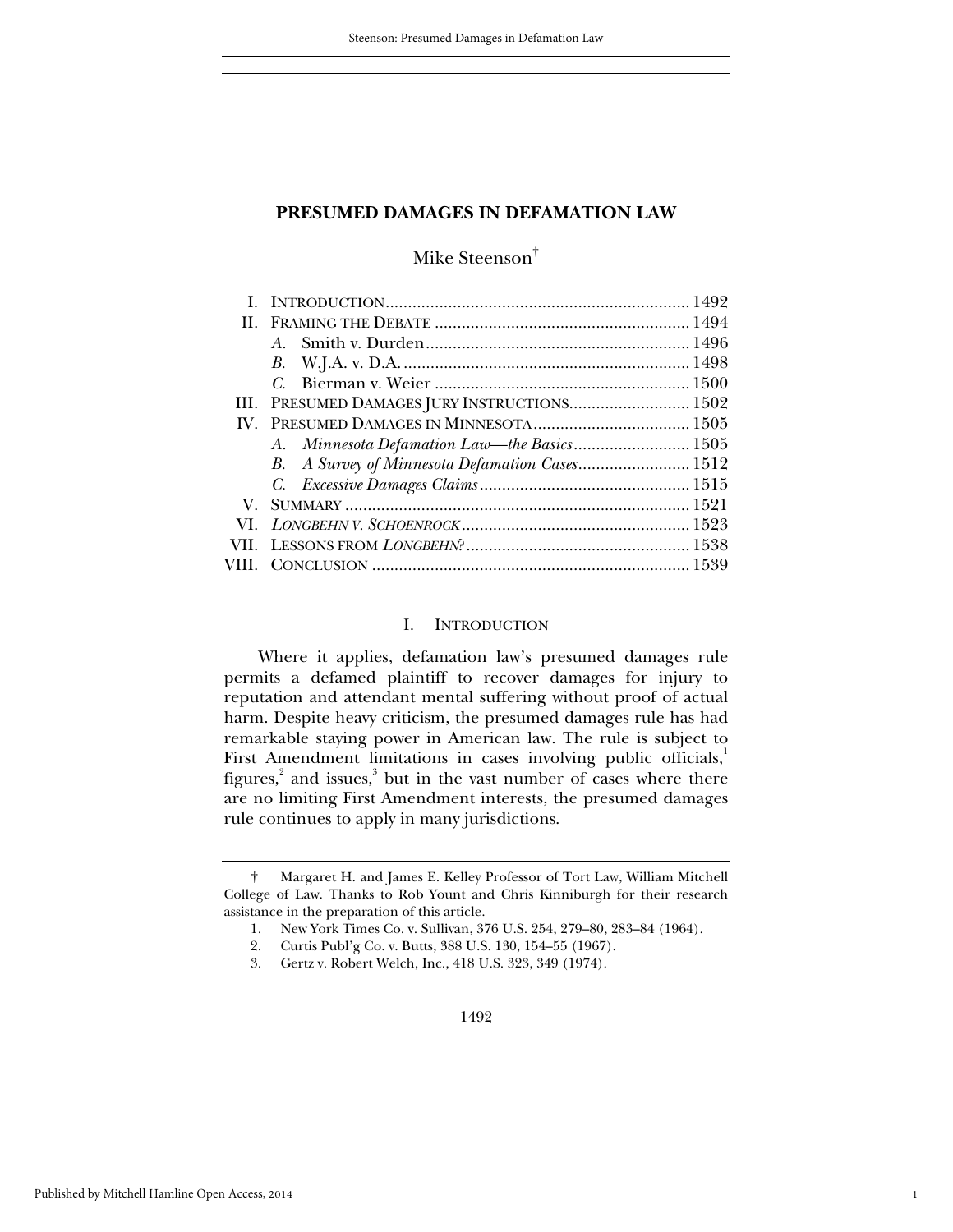The rule has been criticized for a variety of reasons.<sup>4</sup> Rejections or limitations of the rule turn on the inconsistent and generally unconstrained damages awards fostered by the rule, the unjustified distinctions in the categories of defamation claims that support presumed damages awards and those that do not, and the incompatibility of presumed damages with a tort regime that generally awards damages only for actual harm.<sup>3</sup>

The continued acceptance of the rule, on the other hand, turns on judicial perceptions of the importance of vindicating reputational interests, the difficulty in proving actual injury to reputation, and concerns that reputational interests will be insufficiently protected by an actual damages rule.<sup>6</sup>

The rule was tested to its limits in *Longbehn v. City of Moose*  Lake<sup>7</sup> and *Longbehn v. Schoenrock*.<sup>8</sup> The four trials and three appeals to the court of appeals spanning eleven years in a case that arose out of a single defamatory phone call to one person highlight the problems created by the presumed damages rule in defamation cases. The purpose of this article is to evaluate the presumed damages rule as it has functioned, ultimately using *Longbehn* as a laboratory for evaluating the criticisms of the rule.

The article proceeds in seven parts. The first part frames the ongoing debate over the viability of the presumed damages rule through a brief examination of three recent state supreme court decisions: Smith v. Durden,<sup>9</sup> a New Mexico Supreme Court decision rejecting the rule of presumed damages in favor of one requiring proof of actual harm to reputation in all defamation cases; *W.J.A. v.*  D.A.,<sup>10</sup> a New Jersey Supreme Court case in which the court

 <sup>4.</sup> For a comprehensive criticism of the rule see David A. Anderson, *Reputation, Compensation and Proof*, 25 WM. & MARY L. REV. 747 (1983). *See also* Lyrissa Barnett Lidsky, *Defamation, Reputation, and the Myth of Community*, 71 WASH. L. REV. 1, 12–13 (1996) (arguing harm cannot be based on "language used alone"); Julie C. Sipe, *"Old Stinking, Old Nasty, Old Itchy Old Toad": Defamation Law, Warts and All (A Call for Reform)*, 41 IND. L. REV. 137, 152–59 (2008).

 <sup>5.</sup> *See* discussion *infra* Part I.

 <sup>6.</sup> *See* discussion *infra* Part III.

 <sup>7.</sup> Longbehn v. City of Moose Lake, No. A04-1214, 2005 WL 1153625, at \*10–11 (Minn. Ct. App. May 17, 2005).

 <sup>8.</sup> Longbehn v. Schoenrock, No. A09-2141, 2010 WL 3000283, at \*3–4 (Minn. Ct. App. Aug. 3, 2010); Longbehn v. Schoenrock, 727 N.W.2d 153, 161 (Minn. Ct. App. 2007).

 <sup>9. 276</sup> P.3d 943 (N.M. 2012).

 <sup>10. 43</sup> A.3d 1148 (N.J. 2012).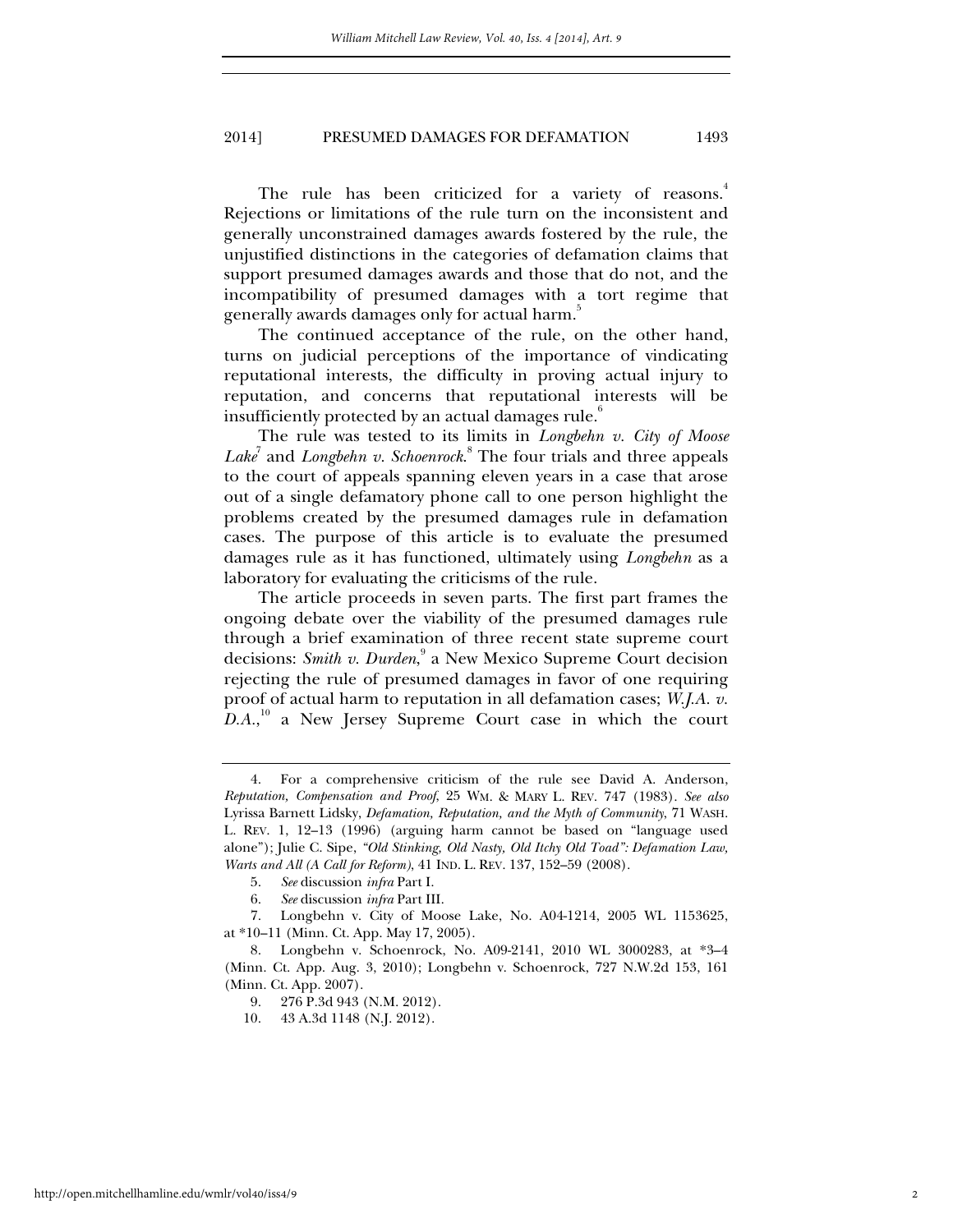retained the rule but limited it to nominal damages; and *Bierman v.*  Weier,<sup>11</sup> an Iowa Supreme Court case in which the court retained the presumed damages rule. Together, the cases highlight the considerations courts have typically deemed relevant in determining whether the rule should be rejected, retained, or modified.

Because some of the criticisms of the rule focus on the lack of guidelines for juries to follow in awarding damages, part two surveys pattern jury instructions on presumed damages in order to garner a sense of how presumed damages issues are actually submitted to juries. Part three focuses on Minnesota's experience with the presumed damages rule in light of the concerns with the rule that were raised in *Bierman*, *W.J.A*., and *Durden*. It includes a basic discussion of Minnesota defamation law involving presumed damages, a short survey of Minnesota defamation cases over the past twenty years, and Minnesota's treatment of excessive damages claims in defamation cases in order to provide a more detailed perspective on the argument that presumed damages awards are not subject to reasonable judicial restraints. Part four summarizes the discussion of presumed damages law. Part five focuses on the *Longbehn* series of cases against the backdrop of Minnesota presumed damages case law. Part six discusses the lessons learned from the *Longbehn* series of cases. Part seven is the conclusion.

#### II. FRAMING THE DEBATE

The Supreme Court of the United States has limited the right to recover presumed damages in defamation suits by public officials, public figures, and private persons involved in public issues to cases where they prove actual malice.<sup>12</sup> While that leaves the states substantial latitude in deciding whether to retain, modify, or eliminate the presumed damages rule in cases where there are no First Amendment limitations, the Supreme Court's discussions of the presumed damages rule in defamation decisions bookend state supreme court discussions of the criticisms and attributes of the rule.

 <sup>11. 826</sup> N.W.2d 436 (Iowa 2013).

 <sup>12.</sup> *See, e.g.*, Gertz v. Robert Welch, Inc., 418 U.S. 323, 349 (1974); Curtis Publ'g Co. v. Butts, 388 U.S. 130, 154–55 (1967); New York Times Co. v. Sullivan, 376 U.S. 254, 283–84 (1964).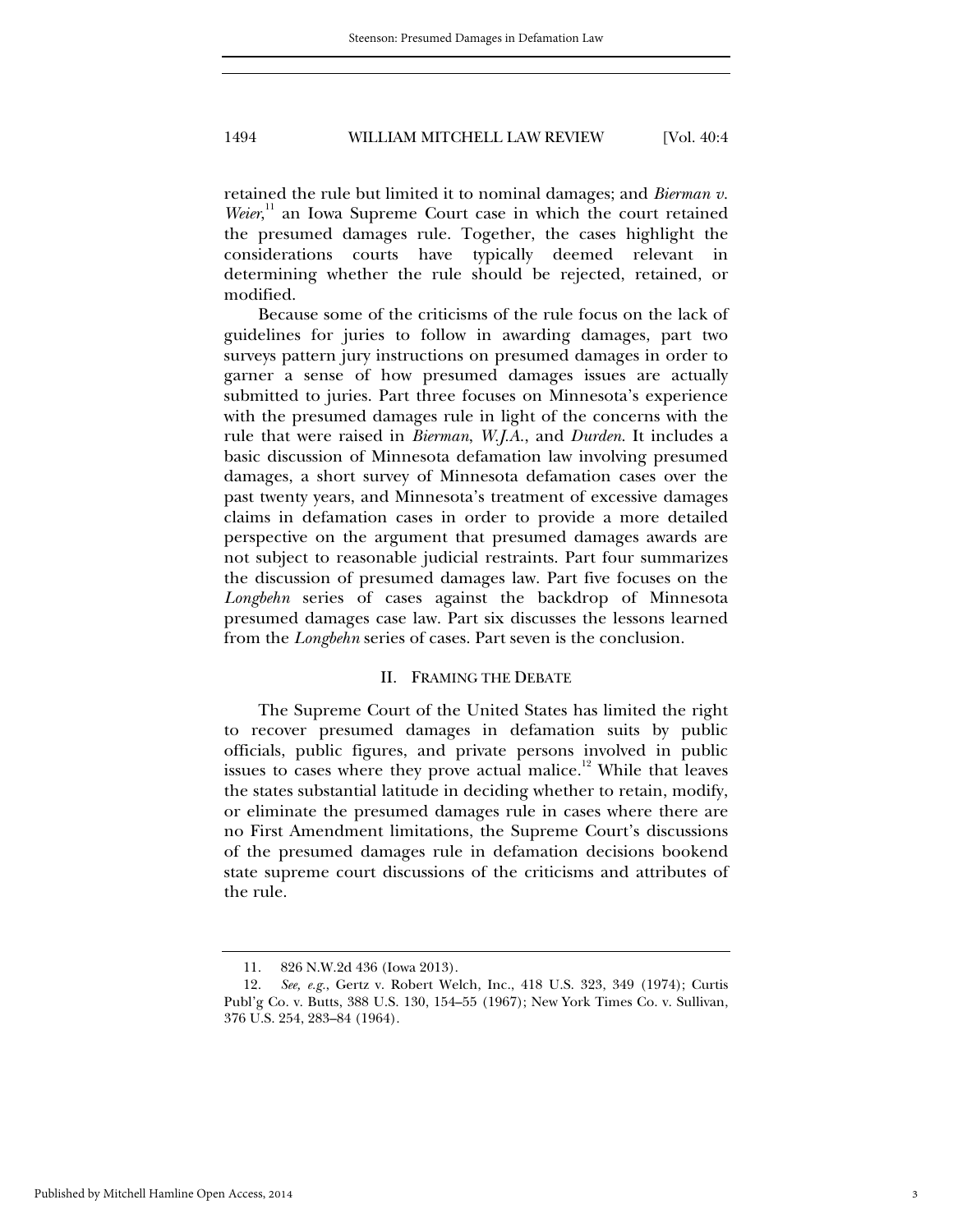In *Gertz v. Robert Welch, Inc.*, the Court saw common law defamation as an "oddity of tort law" because of its presumed damages rule, which leads to "[t]he largely uncontrolled discretion of juries to award damages where there is no loss," and "invites juries to punish unpopular opinion rather than to compensate individuals for injury sustained by the publication of a false fact," consequences that "inhibit the vigorous exercise of First Amendment freedoms."<sup>13</sup> And "[m]ore to the point," the Court added, "the States have no substantial interest in securing for plaintiffs such as [Gertz] gratuitous awards of money damages far in excess of any actual injury."<sup>14</sup>

In a private plaintiff case, a plurality of the Court in *Dun*  $\mathcal{C}$ *Bradstreet, Inc. v. Greenmoss Builders, Inc.*, noted that "[t]he rationale of the common-law rules has been the experience and judgment of history that 'proof of actual damage will be impossible in a great many cases where, from the character of the defamatory words and the circumstances of publication, it is all but certain that serious harm has resulted in fact,'" and that as a consequence, "courts for centuries have allowed juries to presume that some damage occurred from many defamatory utterances and publications."<sup>15</sup>

*Gertz* and *Dun & Bradstreet* highlight two of the important factors in the policy debate over presumed damages. There are others, including the purpose of defamation law, and whether it should encompass more than just protection of reputational interests; the inconsistent outcomes the presumed damages rule promotes; and the inability of courts to impose meaningful limits on jury awards of presumed damages because of the inherent lack of guidelines in the rule.

The next three recent cases illustrate three different approaches to the rule by courts considering the same basic policy issues.

 <sup>13.</sup> *Gertz*, 418 U.S. at 349.

 <sup>14.</sup> *Id.*

 <sup>15.</sup> Dun & Bradstreet, Inc. v. Greenmoss Builders, Inc., 472 U.S. 749, 760 (1985) (citing WILLIAM L. PROSSER, HANDBOOK OF THE LAW OF TORTS § 112, at 765 (4th ed. 1971)).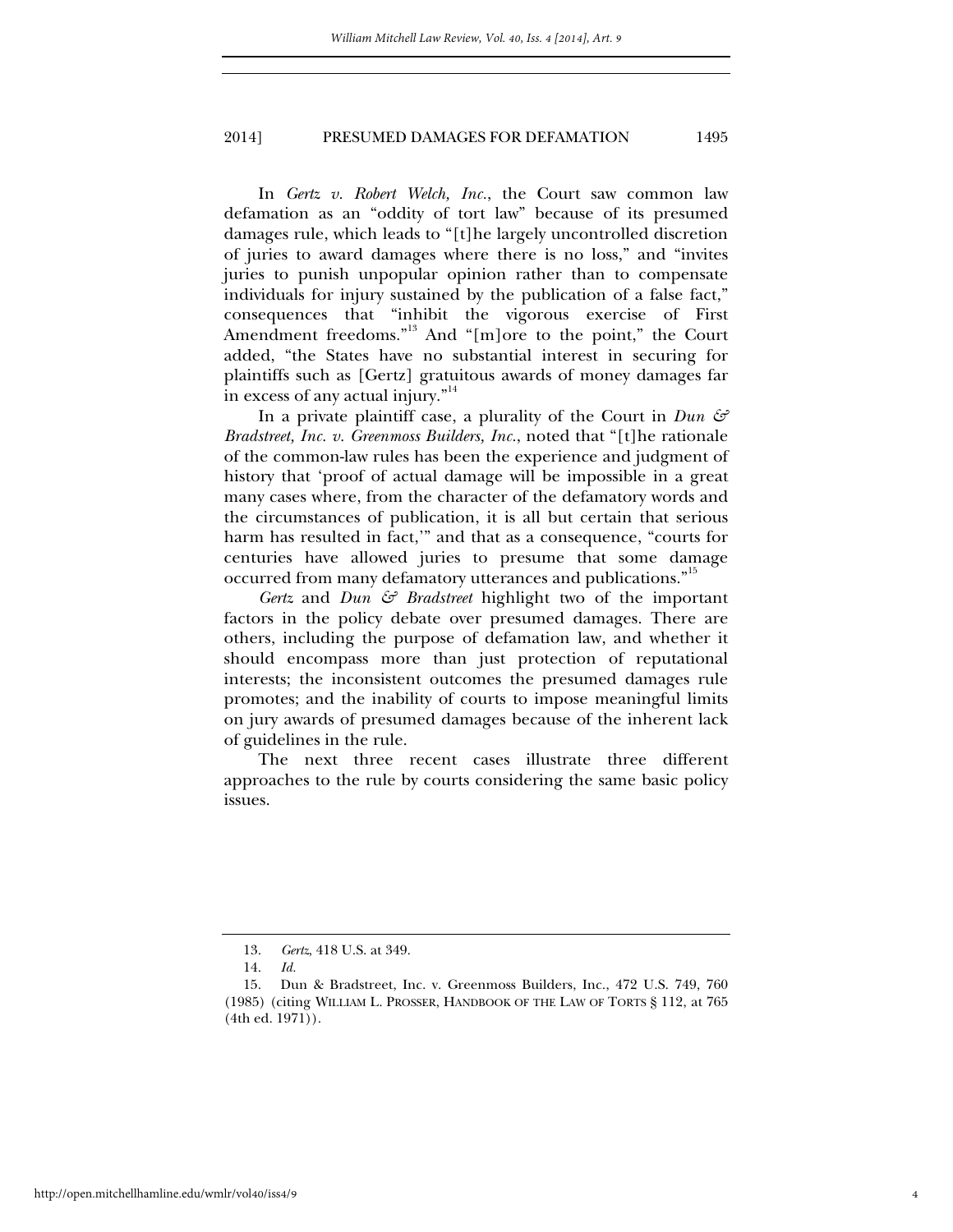#### *A.* Smith v. Durden

Smith v. Durden,<sup>16</sup> a recent New Mexico Supreme Court decision rejecting the presumed damages rule in defamation cases, caps a significant reworking of New Mexico defamation law over the past few years. *Durden* is one of the more detailed judicial examinations of the presumed damages rule.

The plaintiff, an Episcopal priest, brought suit against various defendants following the publication of certain documents accusing him of sexual misconduct with minor parishioners.<sup>17</sup> The key issue in the case was whether proof of actual injury to reputation should be required in all New Mexico defamation cases. The New Mexico Supreme Court concluded that actual injury to reputation is a predicate to recovery in a defamation case.<sup>18</sup>

In prior decisions the court had simplified New Mexico defamation law and made the rules governing defamation more uniform. In *Marchiondo v. Brown*, a post*-Gertz* case involving a private defamation plaintiff, the court held that strict liability no longer applies in defamation cases; that the "ordinary common law negligence standard of proof" applies to private defamation plaintiffs, and recovery is limited to actual damages; that private defamation plaintiffs seeking special damages must plead and prove them; and that a private defamation plaintiff seeking punitive damages has to prove actual malice.<sup>19</sup> Later, in *Newberry v.* Allied Stores, *Inc.*,<sup>20</sup> the supreme court eliminated the distinctions between defamation per se and defamation per quod.<sup>21</sup>

A statement is deemed to be defamatory per se, if, without reference to extrinsic evidence and viewed in its plain and obvious meaning, the statement imputes to plaintiff: the commission of some criminal offense involving moral turpitude; affliction with some loathesome [sic] disease, which would tend to exclude the person from society; unfitness to perform duties of office or employment for profit, or the want of integrity in discharge of the duties of such office or employment; some falsity which prejudices plaintiff in his or her profession or trade; or unchastity of a woman. Any other communication, though not defamatory on its face, but which

 <sup>16. 276</sup> P.3d 943 (N.M. 2012).

 <sup>17.</sup> *Id.* at 944.

 <sup>18.</sup> *Id.* at 951.

 <sup>19.</sup> Marchiondo v. Brown, 649 P.2d 462, 470–71 (N.M. 1982).

 <sup>20. 773</sup> P.2d 1231 (N.M. 1989).

 <sup>21.</sup> *Id.* at 1236. Previously, under New Mexico law: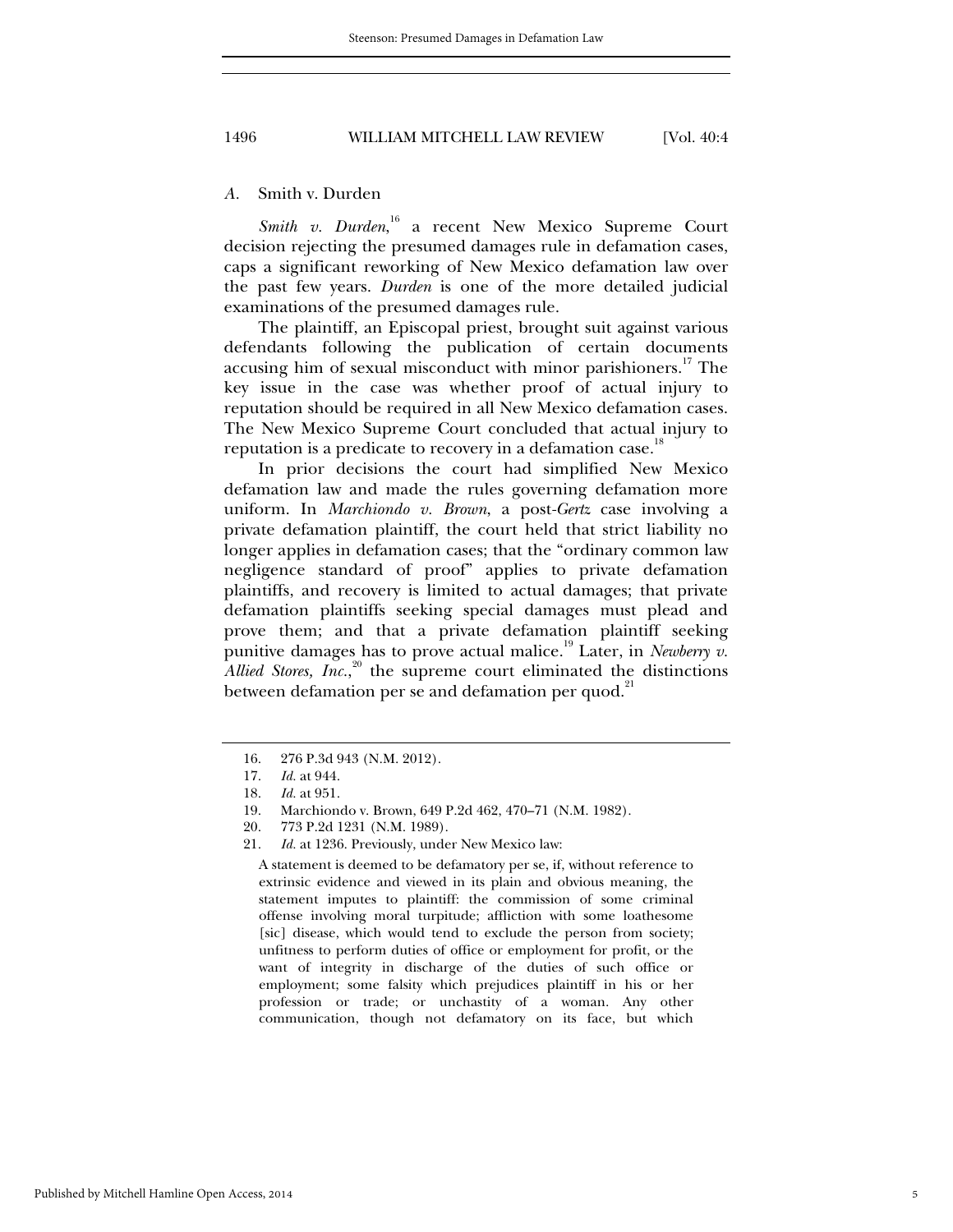Once a court removes the distinctions between libel per se and libel per quod and jettisons the rule permitting recovery for presumed damages on a showing of slander per se or special damages, the choice is simple. Either presumed damages will be awarded in all defamation cases or plaintiffs will have to prove actual injury to reputation in all cases. There is no middle ground. That was the situation in *Durden*.

The court concluded that because the essential purpose of defamation law is to provide redress for injury to reputation, no recovery should be allowed absent actual injury to reputation.<sup>22</sup> The court acknowledged that there will be costs because of its decision, primarily because proof of actual damage will be impossible in a great number of cases.<sup>23</sup> Because the interest of defamation law is providing compensation to individuals for injury to reputation, however, allowing "[r]ecovery for a mere tendency to injure reputation, or only upon a showing of mental anguish," is both too speculative and an inappropriate blend of "defamation, a tort properly limited by constitutional protections, with other causes of action."<sup>24</sup>

*Dun & Bradstreet*, 472 U.S. at 760 (quoting PROSSER, *supra* note 15, § 112, at 765). 24. *Durden,* 276 P.3d at 952.

becomes defamatory when its meaning is illuminated by proof of extrinsic facts is actionable per quod.

*Id.* (citation omitted).

 <sup>22.</sup> *Durden*, 276 P.3d at 948–49. Recovery for emotional harm is disallowed, absent injury to reputation, a result reached by the Minnesota Supreme Court in *Richie v. Paramount Pictures Corp*., 544 N.W.2d 21, 27 (Minn. 1996), but the Minnesota Supreme Court's holding is limited to cases involving private persons involved in public issues who sue media defendants. *See infra* notes 77–84 and accompanying text.

 <sup>23.</sup> *Durden*, 276 P.3d at 952 (quoting Dun & Bradstreet, Inc. v. Greenmoss Builders, Inc., 472 U.S. 749, 760 (1985)). The full quote from *Dun & Bradstreet* reads as follows:

The rationale of the common-law rules has been the experience and judgment of history that "proof of actual damage will be impossible in a great many cases where, from the character of the defamatory words and the circumstances of publication, it is all but certain that serious harm has resulted in fact."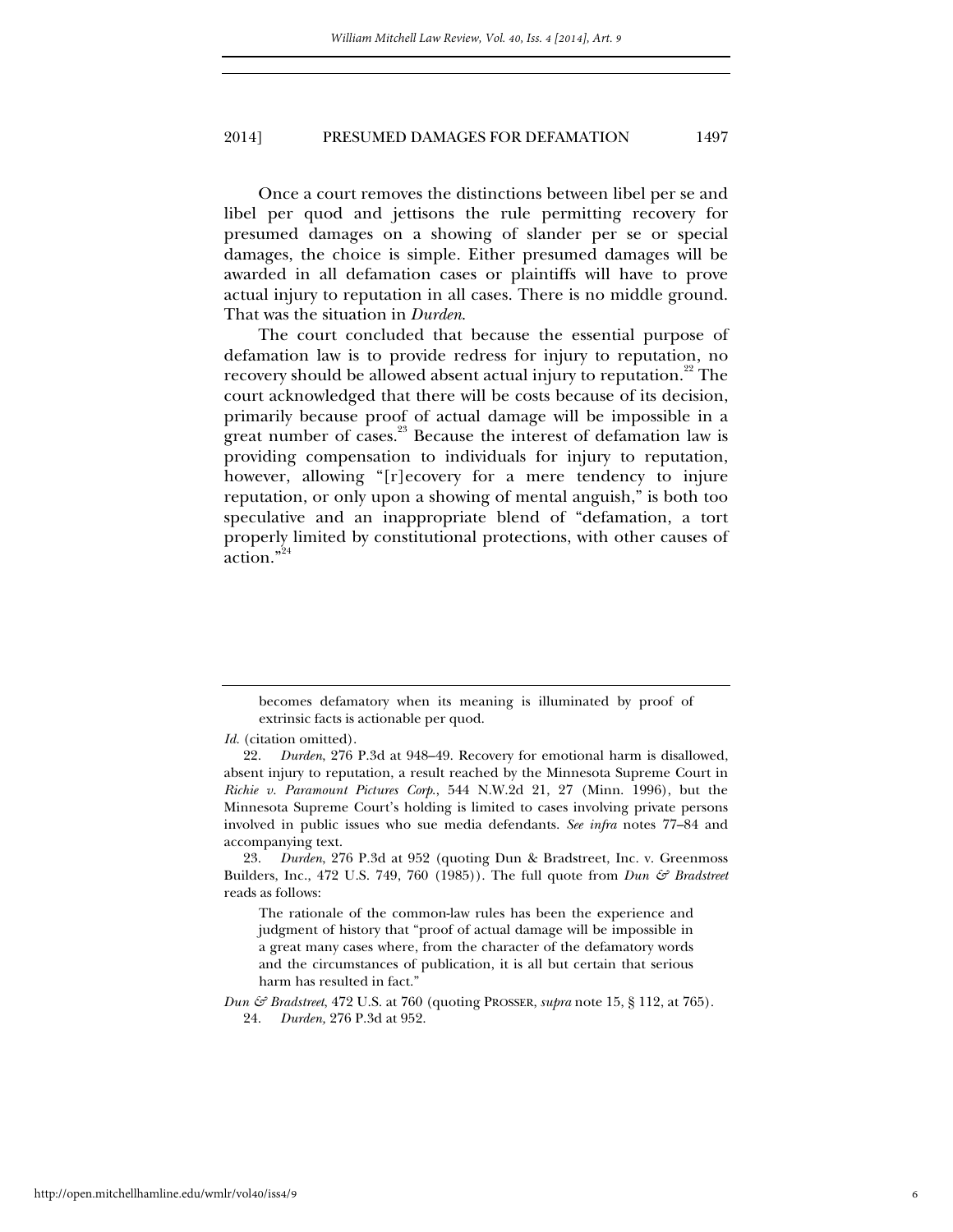#### *B.* W.J.A. v. D.A.

W.J.A. v. D.A.,<sup>25</sup> is a New Jersey Supreme Court defamation case arising out of an Internet posting on the defendant's website claiming that the plaintiff had sexually assaulted him when he was a minor.<sup>26</sup> One of the issues in the case was whether the doctrine of presumed damages had continued vitality in a defamation case involving a private citizen and a matter of private concern. The court initially noted the scholarly criticisms of the rule, and that some jurisdictions have abolished presumed damages in favor of a rule that requires proof of actual damages in all cases, but that a majority of the states retain the doctrine in some form.<sup>27</sup> The court saw the retention of the rule in those jurisdictions as a reflection of the underlying rationale for the presumed damages rule, which is "the belief that damage to reputation logically flows from defamation."28

The court perceived two primary criticisms of the rule. The first is "that the emphasis of modern tort law is injury and that where there is no injury, tort law should not provide a remedy," and the second, "that there is no uniform way for a jury to value presumed damages."<sup>29</sup>

The court disagreed with the first criticism. Aside from compensation, the court viewed deterrence as an important part of tort law and vindication of reputation as an important interest advanced by defamation law. A trial, the court thought, establishes the falsity of the defamatory statement even if only nominal damages are awarded.<sup>30</sup> The court cited Justice O'Hern's dissent in *Rocci v. Ecole Secondaire Macdonald-Cartier*<sup>31</sup> to emphasize its point that "out-of-pocket losses are not the only damages a private plaintiff in a defamation act suffers."32 Those "damages include the

<sup>25. 43</sup> A.3d 1148 (N.J. 2012).<br>26. *Id.* at 1151.

 <sup>26.</sup> *Id.* at 1151.

 <sup>27.</sup> *Id.* at 1154–55, 1159.

 <sup>28.</sup> *Id.* at 1158.

 <sup>29.</sup> *Id.* at 1158–59 (citing Anderson, *supra* note 4, at 747–50).

 <sup>30.</sup> *W.J.A*., 43 A.3d at 1159. The court saw presumed damages operating "as a procedural device which relieves a plaintiff from proving specific damages," rather than a conclusion that no damages occurred. *Id.*

 <sup>31. 755</sup> A.2d 583 (N.J. 2000).

 <sup>32.</sup> *W.J.A*., 43 A.3d at 1159 (citing Rocci v. Ecole Secondaire Macdonald-Cartier, 755 A.2d 583, 591 (N.J. 2000) (O'Hern, J., dissenting) (quoting Gertz v. Robert Welch, Inc., 418 U.S. 323, 350 (1974))).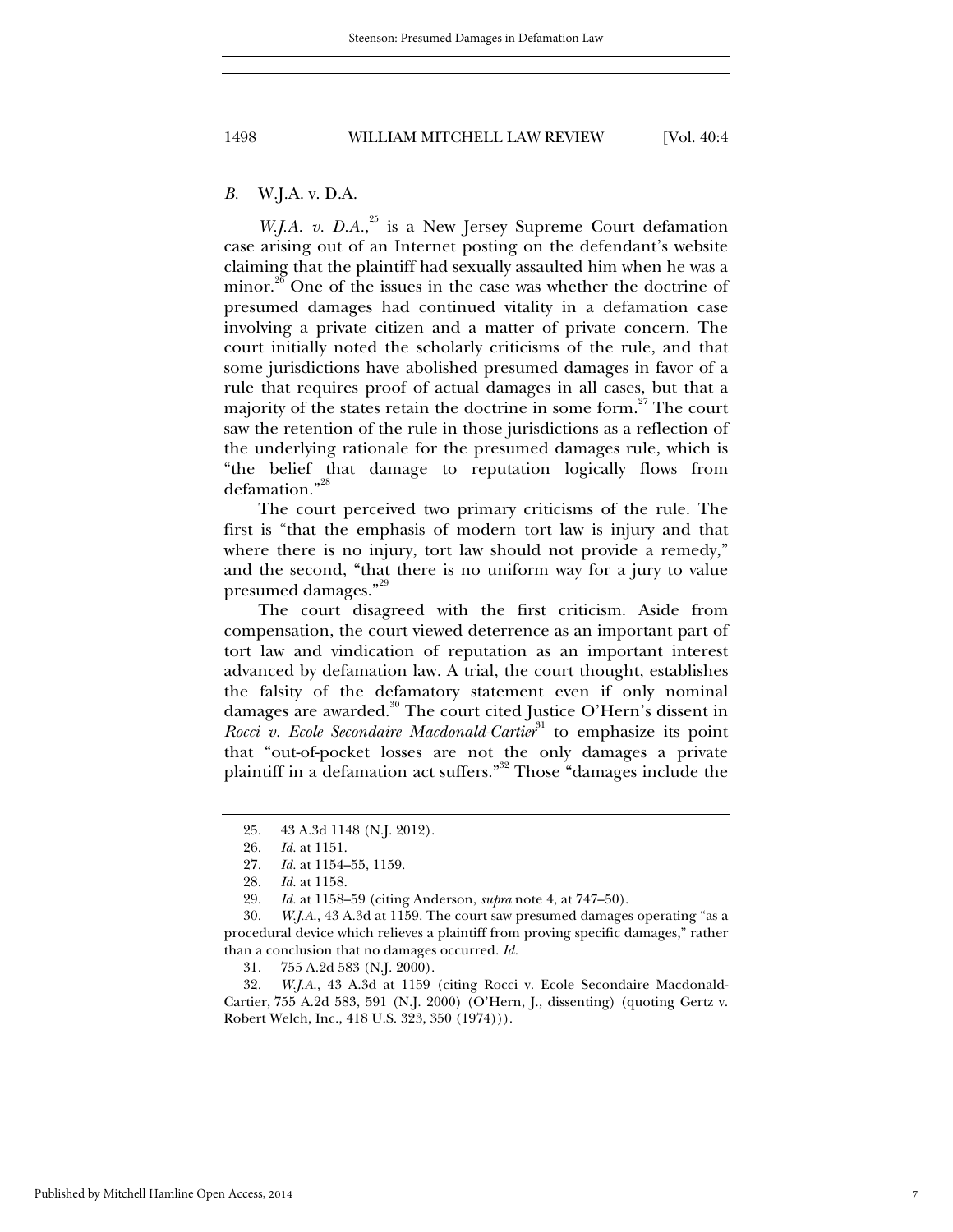loss of one's good name inflicted by the defamatory publication to third parties, and the anguish and humiliation that flows from a communication that, history and experience teach, will diminish one's good name."33

The New Jersey Supreme Court concluded that the presumed damages rule has continuing validity:

In today's world, one's good name can too easily be harmed through publication of false and defaming statements on the Internet. Indeed, for a private person defamed through the modern means of the Internet, proof of compensatory damages respecting loss of reputation can be difficult if not well-nigh insurmountable. We question why New Jersey's longstanding common law tradition of presumed damages—for defamation claims by private citizens on matters that do not involve public concern—should be altered now to force an average citizen to ferret out proof of loss of reputation from any of the world-wide potential viewers of the defamatory Internet transmission about that otherwise private person. We are not persuaded that the common law of this state need change to require such victims to demonstrate compensatory losses in order to proceed with a cause of action.<sup>3</sup>

Given the importance of presumed damages in vindicating "the dignitary and peace-of-mind interest in one's reputation that may be impaired through the misuse of the Internet," the court concluded that presumed damages for injury to reputation "serves a legitimate interest, one that ought not be jettisoned from our common law."<sup>35</sup>

The court retained the rule of presumed damages, but also concluded that the second criticism, the lack of guidelines for jury evaluation of presumed damages, was a fair criticism of the rule. This criticism did not require rejection of the presumed damages rule, but did justify limiting the presumed damages rule to nominal damages at trial, a result that avoids the problem of unprincipled damages awards. The court held that a plaintiff seeking to recover compensatory damages for reputational loss has "to prove actual

- 33. *Id.*
- 34. *Id.* at 1159–60.
- 35. *Id.* at 1160.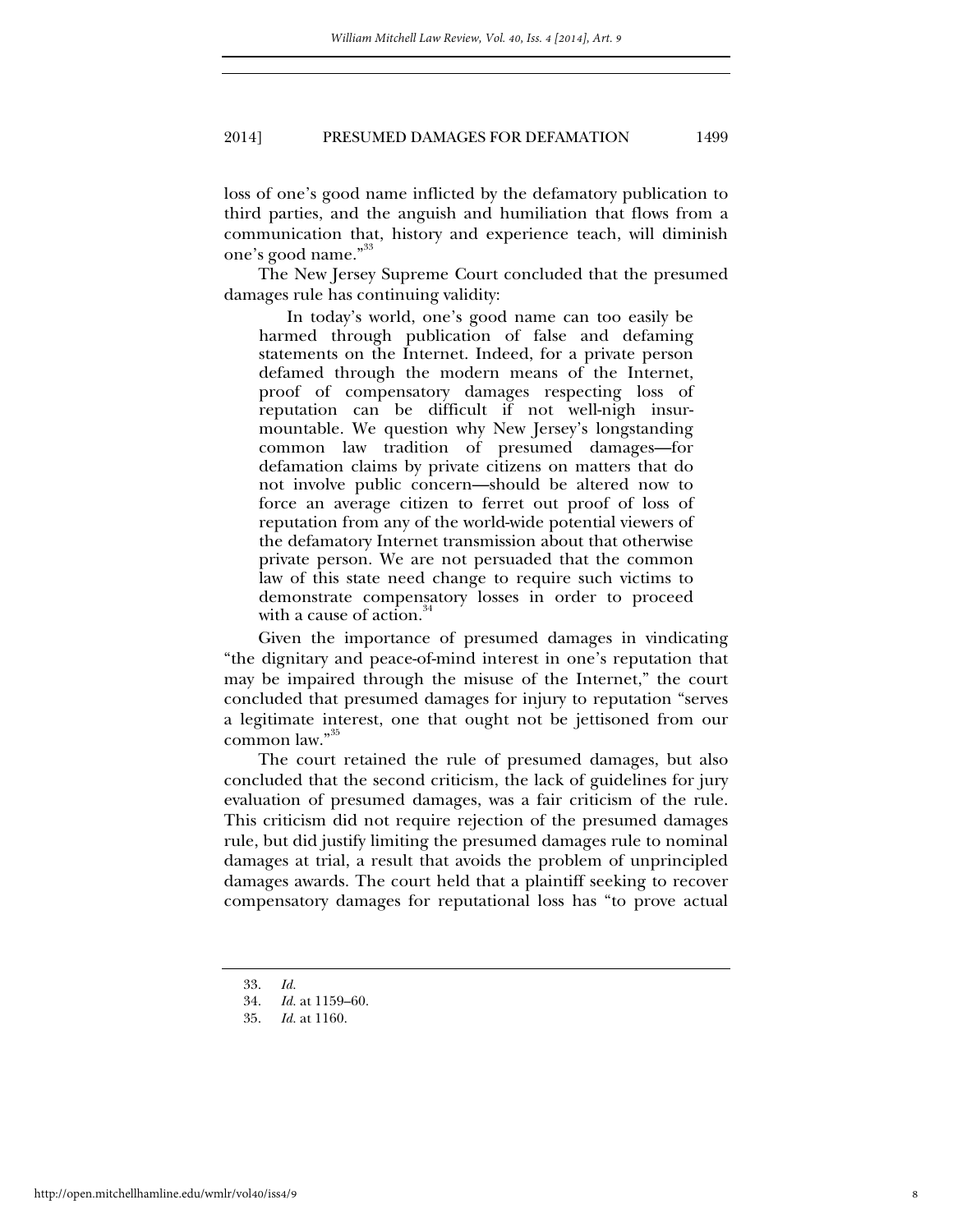harm, pecuniary or otherwise, to his reputation through the production of evidence."<sup>36</sup>

*C.* Bierman v. Weier

In *Bierman v. Weier*, the Iowa Supreme Court held that its settled rule of libel per se remained, as a matter of policy, "a useful rule in an area where it is often difficult . . . to prove actual damages," particularly in cases involving a private plaintiff and nonmedia defendant where no issue of public concern is involved.<sup>37</sup> The court cited the Supreme Court's decision in *Dun & Bradstreet*  in support:

The rationale of the common-law rules has been the experience and judgment of history that proof of actual damage will be impossible in a great many cases where, from the character of the defamatory words and the circumstances of publication, it is all but certain that serious harm has resulted in fact. . . . As a result, courts for centuries have allowed juries to presume that some damage occurred from many defamatory utterances and publications.<sup>36</sup>

The Iowa Supreme Court perceived the difficulties in proving injury to reputation as due in part to the "subtle differences in the conduct of the recipients toward the plaintiff" and in part "because the recipients, the only witnesses able to establish the necessary causal connection, may be reluctant to testify that the publication affected their relationships with the plaintiff. $\mathbf{r}^{39}$  The court saw the proof problems as necessitating certain presumptions to ensure that the plaintiff receives adequate compensation, one of which is presumed damages.<sup>40</sup>

 40. *Id.* The court's authority for that proposition is an extensive 1956 law review note on defamation that further qualifies the presumed damages concept:

The present distinction between libel and slander, and that between actions per se and per quod, do not, however, provide a sound basis for applying presumptions of harm. The application of such presumptions should depend upon the potentiality of harm to the particular plaintiff from the publication in question rather than upon the form in which

 <sup>36.</sup> *Id.*

 <sup>37.</sup> Bierman v. Weier, 826 N.W.2d 436, 454–55 (Iowa 2013).

 <sup>38.</sup> *Id.* at 454 (alteration in original) (quoting Dun & Bradstreet, Inc. v. Greenmoss Builders, Inc., 472 U.S. 749, 760–61 (1985)).

 <sup>39.</sup> *Id.* (quoting Note, *Developments in the Law: Defamation*, 69 HARV. L. REV. 875, 891–92 (1956)).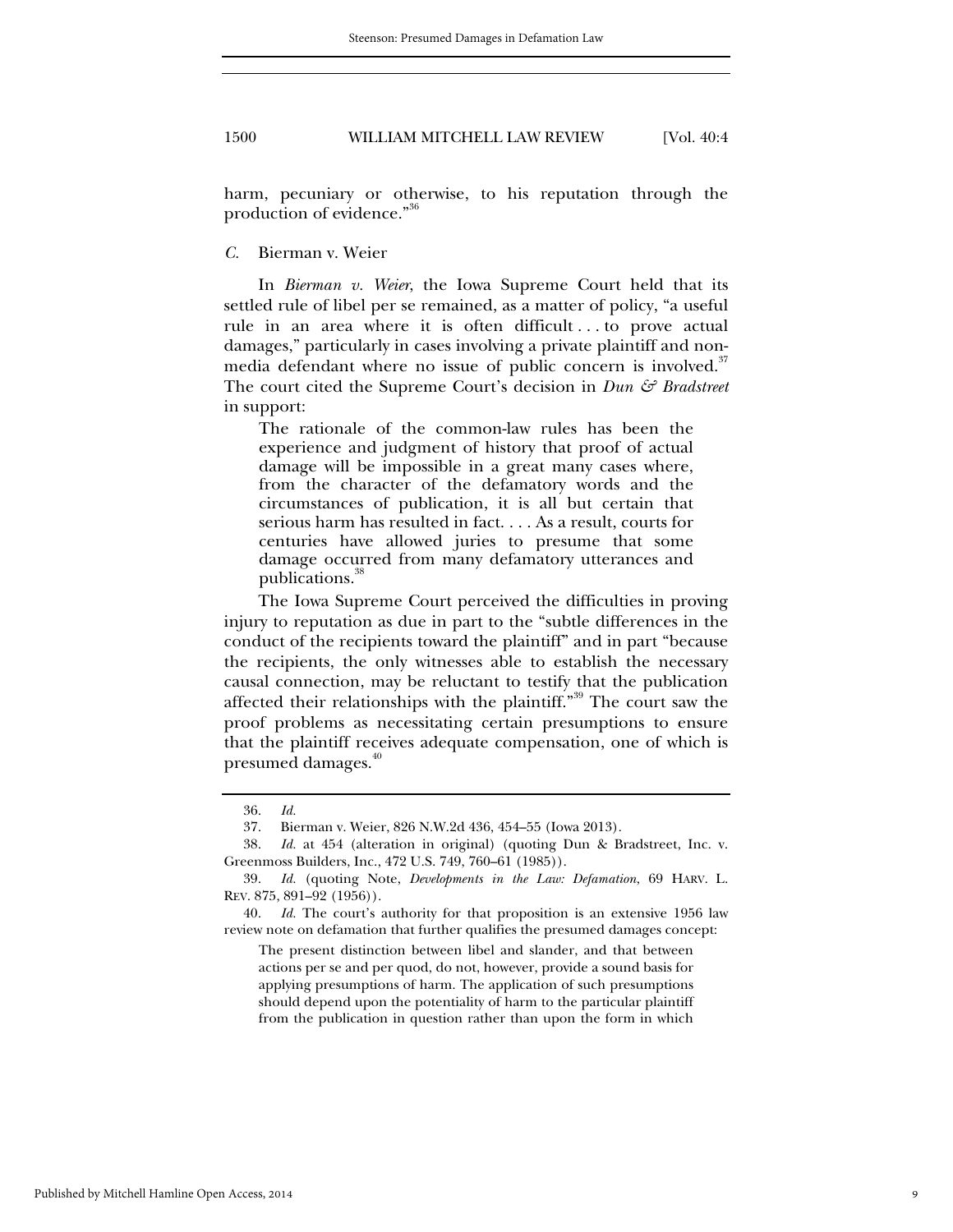The defendants in the case argued that the Internet has made libel per se obsolete because of the ability of targets of defamation to quickly respond to defamatory statements at a minimal cost.<sup>41</sup> But the court was not persuaded "that the Internet's ability to restore reputations matches its ability to destroy them, $\frac{1}{2}$  noting the concerns voiced by the New Jersey Supreme Court in *W.J.A. v. D.A.* over the ease of Internet defamation and the virtual impossibility of proving actual damages in those cases.<sup>43</sup> The Iowa Supreme Court thought that the Internet, rather than a means of ready vindication of reputation, actually facilitates the publication of defamatory publications, and that "[p]resumed damages vindicate the dignitary and peace-of-mind interest in one's reputation that may be

 It may at times be appropriate to presume the necessary relationships as well as to presume that resulting harm has occurred. Where an idea which would injure the plaintiff's reputation in the eyes of most of the community is widely disseminated in the area in which the plaintiff is known, it may be impossible for him to produce evidence of specific relationships which he claims have been injured. In this case, the existence of such relationships should itself be presumed, since it is likely that there will be publications to many of those who have or will have contacts with the plaintiff. But where the idea, although widely communicated, would injure the plaintiff in the eyes of only a few recipients, the plaintiff should be required to prove that the necessary relationships existed between those recipients and himself. The presumption that harm has resulted to the plaintiff from the injury to his reputation should be rebuttable, but only when the harm is attributable to specific relationships. If the publication of a generally defamatory idea has been widespread it would be impossible to prove that there has been no resulting harm.

Note, *supra* note 39, at 892 (citations omitted).

- 41. *Bierman*, 826 N.W.2d at 454.
- 42. *Id.* (quoting W.J.A. v. D.A., 43 A.3d 1148, 1159–60 (N.J. 2012)).
- 43. *Id.* (quoting *W.J.A.*, 43 A.3d at 1159–60).

the idea is communicated or upon the classification of certain ideas as inherently more harmful than others. Thus where there was no preexisting relationship between the recipients and the plaintiff which might be affected by an injury to the plaintiff's reputation, nor any likelihood of such a future relationship, it is doubtful that any harm will result from the injury to reputation and none should be presumed. For example, if the only recipient was the defendant's stenographer who had no likelihood of contact with the plaintiff, there should be no recovery unless the defamation was intentional. When, however, the plaintiff can show an existing or prospective relationship with recipients in whose eyes he has been injured, resulting harm is likely and should be presumed.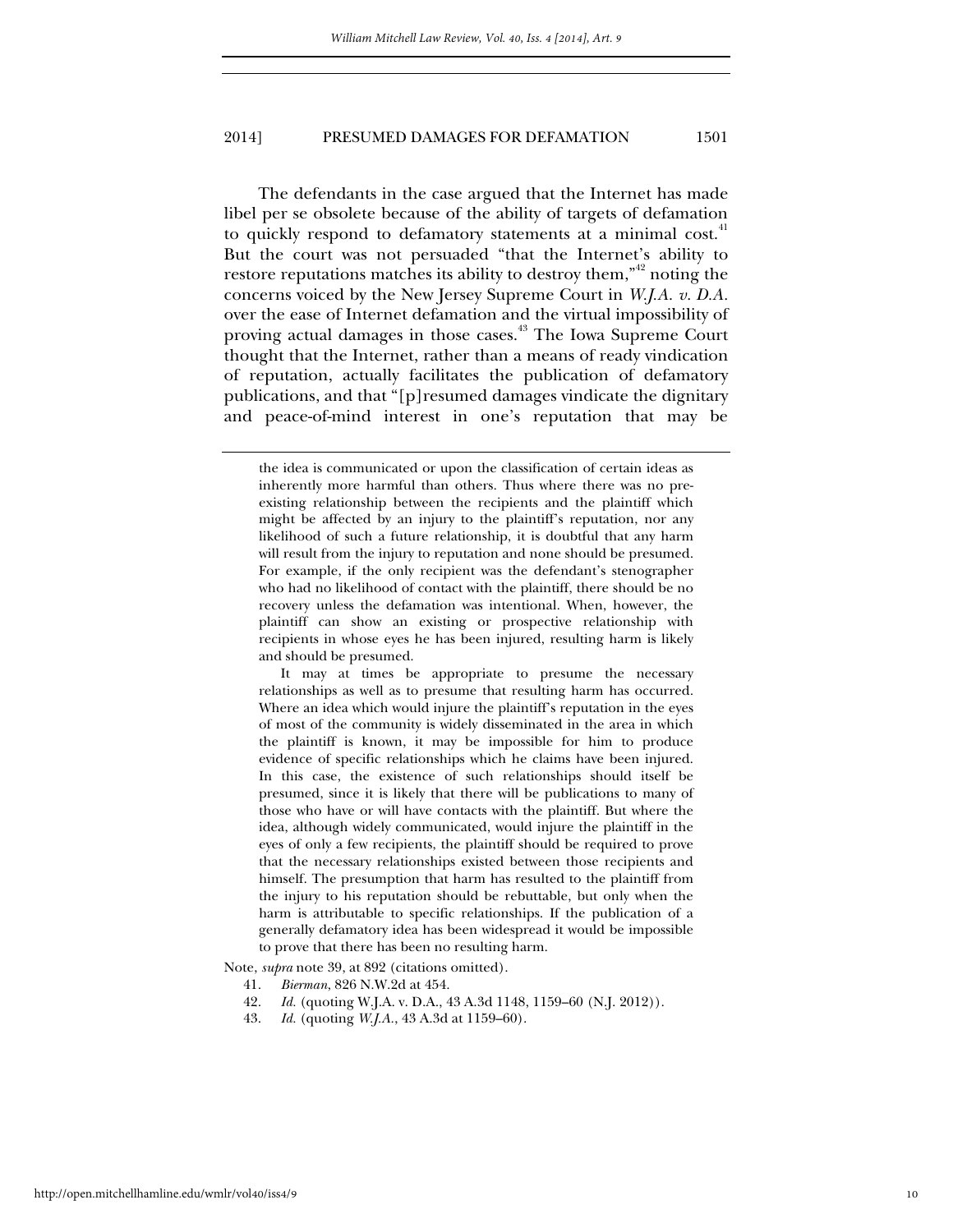impaired through the misuse of the Internet."<sup>44</sup> The court held that the presumption of damages in a defamation action arising in the Internet context should not be excised from Iowa common law,<sup>45</sup> but deviated from *W.J.A.* in allowing the presumed damages rule to operate in full, rather than confining it to nominal damages.<sup>46</sup>

Courts do not disagree about the importance of protecting reputational interests, but they do disagree about the degree to which countervailing interests should limit the right to recover for injury to reputation. Rejection of the presumed damages rule carries with it certain costs, as the New Mexico Supreme Court noted in *Durden*, but it is impossible to measure those costs, aside from pointing to the obvious results in cases where plaintiffs are unable to establish actual injury to reputation, including in *Durden*  itself.

Other factors, including concern over the lack of guidelines for juries in assessing damages under the presumed damages rule, and, arguably, the resultant lack of uniformity in jury awards and judicial review of those awards, may be easier to evaluate. The next section surveys pattern presumed damages jury instructions to determine the degree of guidance they provide.

#### III. PRESUMED DAMAGES JURY INSTRUCTIONS

Presumed damages jury instructions explain the rule in various ways. The most common approach is to state the basic rule without amplification. The instruction may state that "the law presumes damage to the plaintiff's reputation, without special proof, and you may award the plaintiff such sum of compensatory damages as would in your discretion reasonably compensate the plaintiff for damage to the plaintiff's reputation,"<sup>47</sup> or that "damages are

 <sup>44.</sup> *Id.* On the ease of transmitting harmful information and the difficulty in rebutting it, see Cass R. Sunstein, *Believing False Rumors*, *in* THE OFFENSIVE INTERNET: SPEECH, PRIVACY, AND REPUTATION 91–106 (Saul Levmore & Martha C. Nussbaum eds., 2010).

 <sup>45.</sup> *Bierman*, 826 N.W.2d at 454*.*

 <sup>46.</sup> *See id.* at 454 n.7.

 <sup>47. 1</sup> ALABAMA PATTERN JURY INSTRUCTIONS: CIVIL § 23.18 (3d ed. 2013), *available at* Westlaw APJI (Compensatory Damages: Presumed (Slander Per Se)). The use note states that the instruction should be given only when the district court has determined "as a matter of law, (1) that the plaintiff is a private figure for purposes of the statement that is complained of, (2) that the publication that is complained of was a matter of purely private concern, and (3) that the statement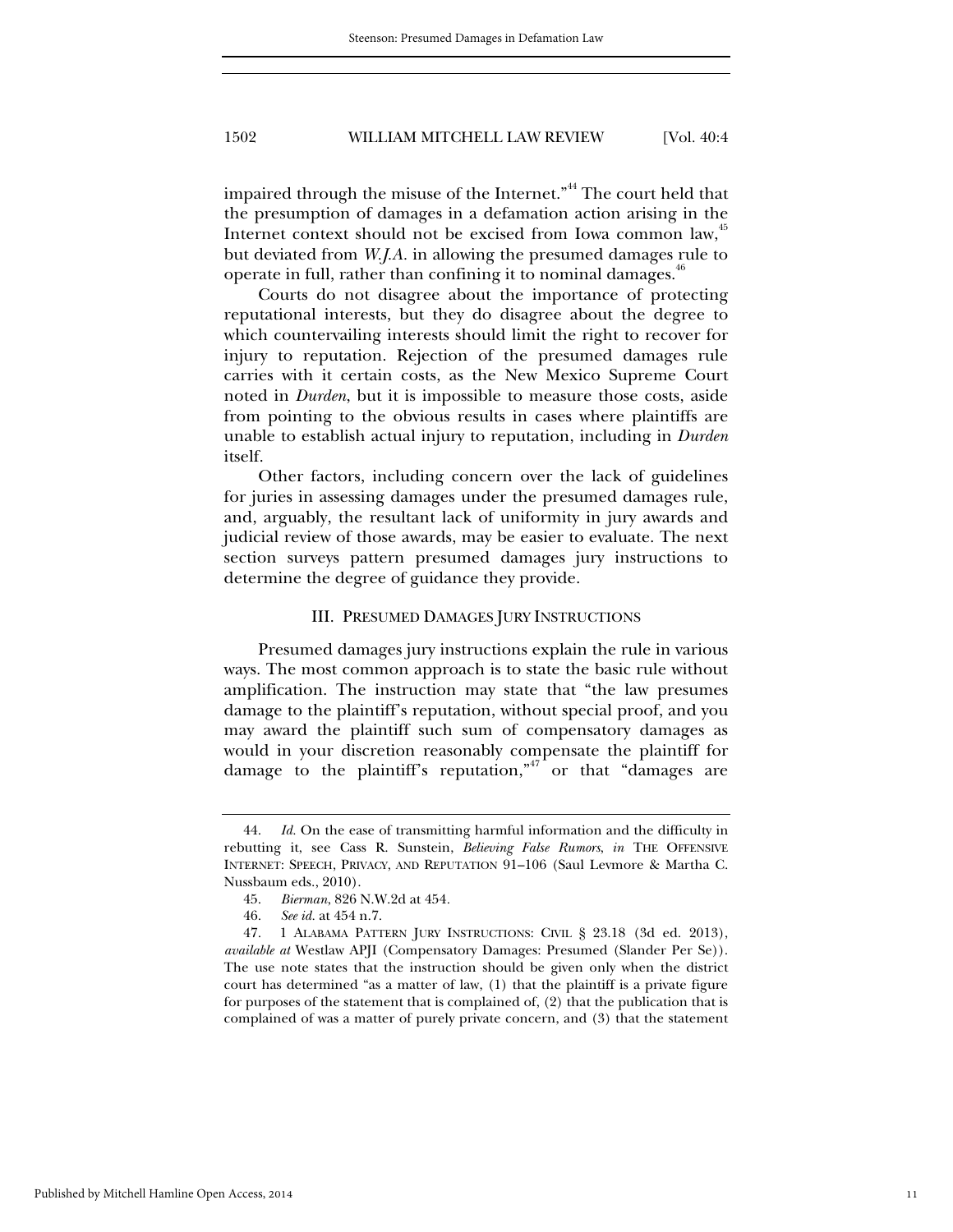presumed and" the plaintiff "is not required to prove any damages,"48 but the instructions are clear in leaving damages to a jury's discretion without requiring proof of actual damages.

Other jury instructions are broader in including damages for mental suffering in the presumed damages charge. The California Judicial Council jury instruction covers harm to reputation in addition to mental suffering. Titled "Assumed Damages," it states that even if the plaintiff "has not proved any actual damages for harm to reputation or shame, mortification or hurt feelings, the law assumes that [the plaintiff] has suffered this harm," and that the plaintiff "is entitled to receive compensation for this assumed harm in whatever sum you believe is reasonable," "[w]ithout presenting evidence of damage."<sup>49</sup>

*Id.*

 48. REVISED ARIZONA JURY INSTRUCTIONS (CIVIL), Defamation 8 (5th ed. 2013), *available at* http://www.azbar.org/media/700258/defamation\_2013.pdf. Idaho's pattern instruction provides that "[t]he plaintiff is deemed to have been injured by the defamation in this case, and the plaintiff need not prove actual injury in order to recover damages." IDAHO CIVIL JURY INSTRUCTIONS § 4.84 (2003), *available at* http://www.isc.idaho.gov/problem-solving/civil-jury-instructions (Libel or Slander Per Se—Presumed Damages). Similarly, Maryland's pattern instruction provides that "[w]hen a person is the subject of a defamatory statement that was made with actual malice there is a presumption that the statement causes that person harm, and relief may be awarded even in the absence of any evidence of actual damages." MARYLAND CIVIL PATTERN JURY INSTRUCTIONS 12:7 (2013 ed.), *available at* Westlaw MPJI.

 49. JUDICIAL COUNCIL OF CALIFORNIA CIVIL JURY INSTRUCTION 1704 (2013), *available at* Westlaw CACI. The last bracketed paragraph of the instructions states that "[y]ou may in the exercise of your discretion award nominal damages only, namely an insignificant sum such as one dollar." *Id.* California's bar association jury instructions on presumed general damages provides that:

 Presumed damages are those damages that necessarily result from the publication of defamatory matter and are presumed to exist. They include, but are not limited to, reasonable compensation for loss of personal [or professional] reputation, shame, mortification, and hurt

complained of is slanderous per se." Section 23.17 is to the same effect. *Id.* § 23.17 (Compensatory Damages: Presumed (Libel Per Se)). The use note explains, probably unnecessarily, the legal reasons for the presumed damages rule:

Because the plaintiff is a private figure for purposes of this libel action, and the publication that is complained of was a matter of purely private concern, you may award presumed damages to the plaintiff if you are reasonably satisfied from the evidence that the defendant negligently or intentionally published false and defamatory matter concerning the plaintiff.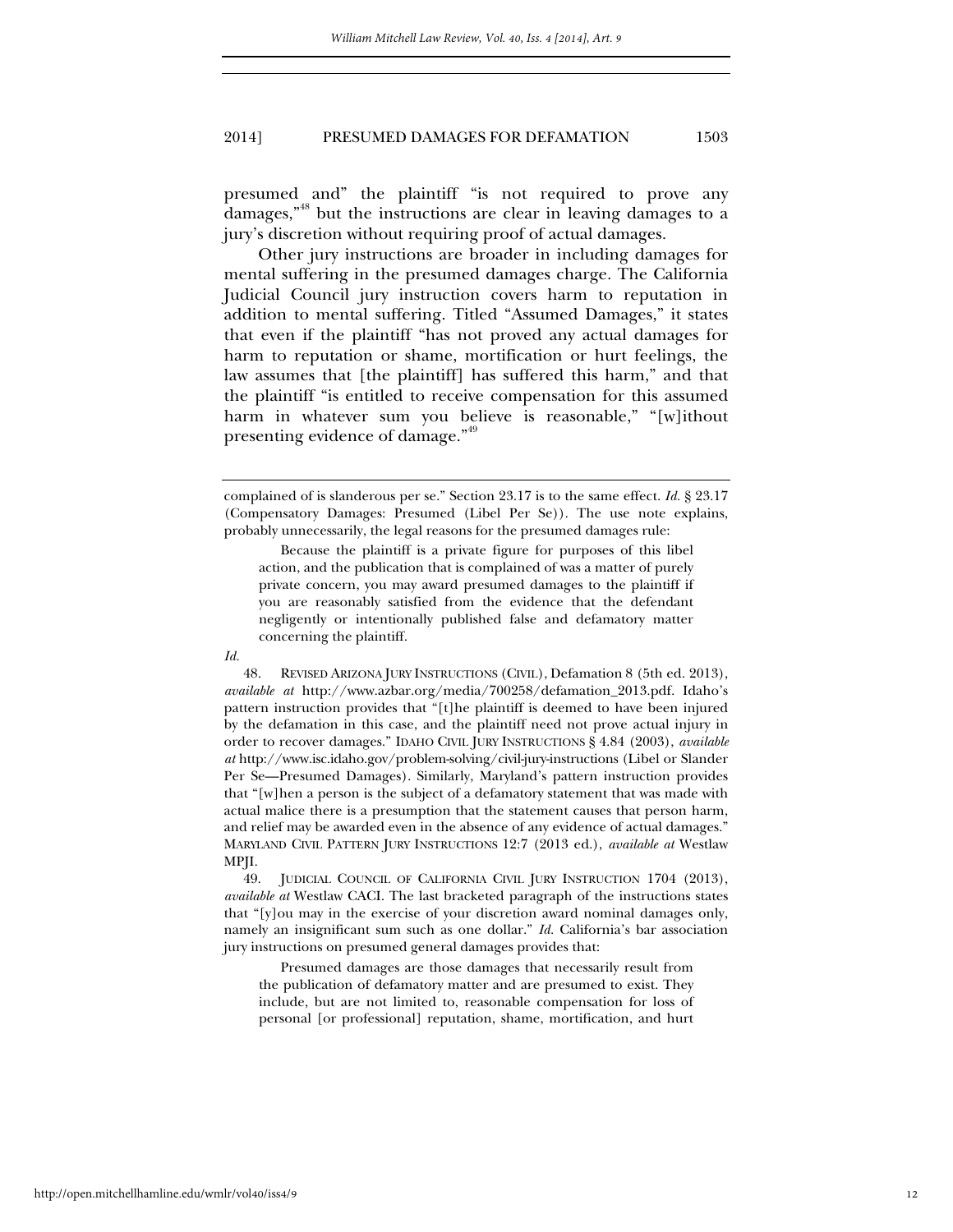Virginia's instruction is to the same effect in stating that the words the defendant published "were defamatory as a matter of law, that is, they were defamatory from their very nature without further proof thereof," and that if the jury should find "from the evidence and the other instructions of the court" in favor of the plaintiff, "then damages for injury to the plaintiff's reputation, and for humiliation and embarrassment are presumed without further proof thereof."<sup>50</sup>

Sometimes the jury instructions include a causation requirement. Ohio's pattern instruction states that on a finding in favor of the plaintiff, the jury "may award the plaintiff an amount of money that you decide is reasonable and fair for the plaintiff's (injury) (injuries) directly caused by (*describe defamatory statement*)."<sup>51</sup> New York's pattern instruction tells the jury that it may award an amount that, in the jury's exercise of its "good judgment and common sense," it decides "is fair and just compensation for the injury to plaintiff's reputation and the humiliation and mental anguish in (his, her) public and private life which you decide was caused by defendant's statement."

The jury instructions may provide guidelines for a jury to consider in awarding presumed damages. The New York pattern instruction states that in determining the amount of damages, the jury "should consider the plaintiff's standing in the community, the nature of defendant's statement made about the plaintiff, the extent to which the statement was circulated, the tendency of the statement to injure a person such as the plaintiff, and all of the other facts and circumstances in the case."

There are a few points to be made about the jury instructions. The obvious one is that instructions on presumed damages cannot

CALIFORNIA CIVIL JURY INSTRUCTIONS § 7.10.1 (2013), *available at* Westlaw BAJI.

53. *Id.*

feelings. No definite standard [or method of calculation] is prescribed by law by which to fix reasonable compensation for presumed damages, and no evidence of actual harm is required. Nor is the opinion of any witness required as to the amount of such reasonable compensation. In making an award for presumed damages you shall exercise your authority with calm and reasonable judgment and the damages you fix shall be just and reasonable.

 <sup>50.</sup> RONALD J. BACIGAL & JOSEPH S. TATE, VIRGINIA PRACTICE JURY INSTRUCTIONS § 48:13 (2013–2014 ed.).

 <sup>51. 1</sup> OHIO JURY INSTRUCTIONS § 431.07(1)(A) (2014).

 <sup>52.</sup> NEW YORK PATTERN JURY INSTRUCTIONS, Civil 3:29 (2013).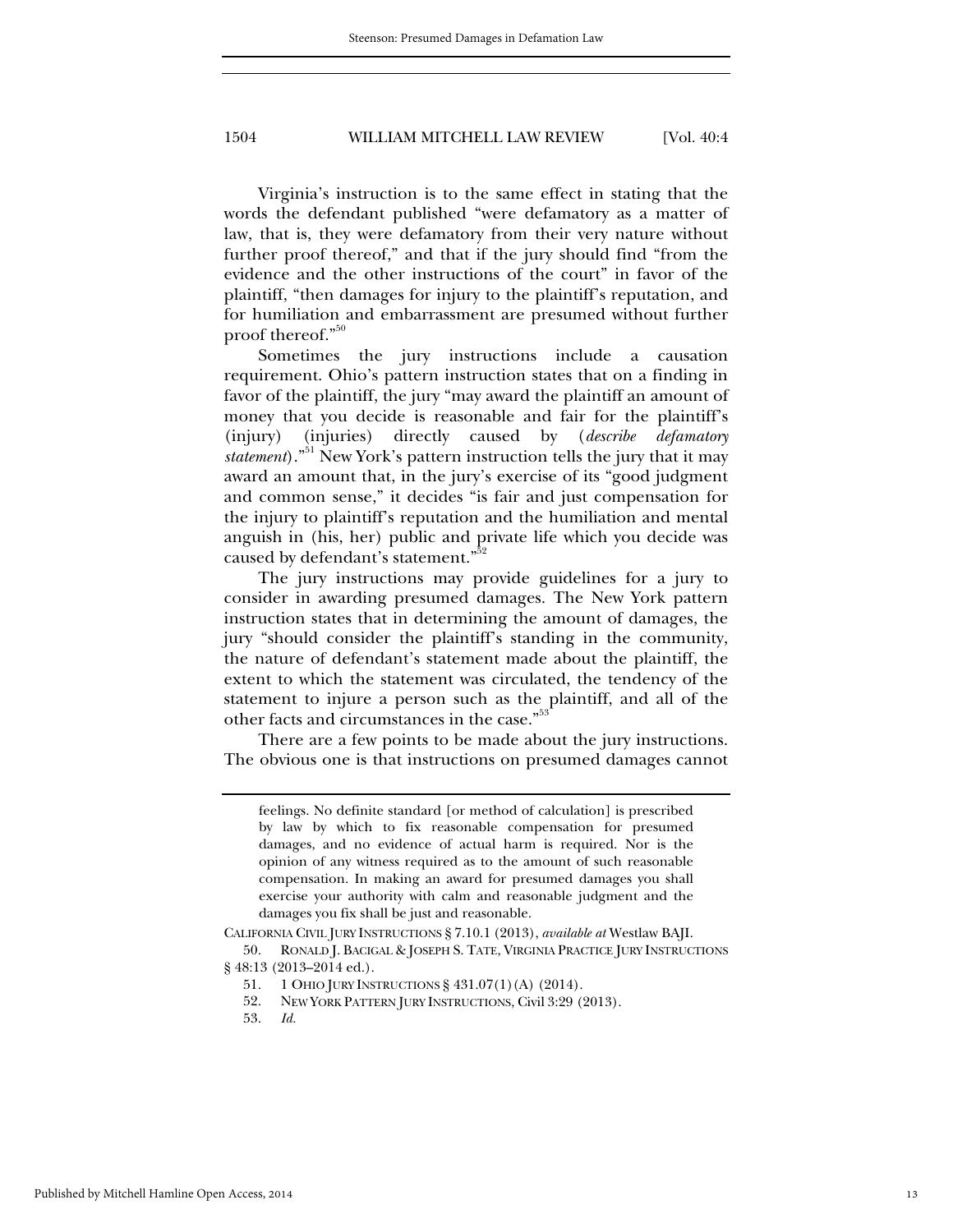be framed in terms of actual damages, and they should not include a requirement of a causal connection between the defamatory statement or statements and the plaintiff's injuries. If injury to reputation and emotional harm is presumed, causation also has to be presumed. It also seems obvious that cluttering a jury instruction with unnecessary explanations of the law should be avoided in the interests of streamlining the instructions and making them more comprehensible to a jury.

Instructing a jury on factors it may consider may be a reasonable way of providing context for a jury's consideration of presumed damages. Providing general guidelines to assist a jury in assessing damages may also respond to the criticism that lack of guidelines creates the likelihood that a jury will take advantage of the occasion to punish a defendant, rather than award damages for presumed injury to reputation or emotional suffering. Ultimately, however, jury instructions that are faithful to the presumed damages rule can do no more than explain to the jury that damages may be awarded without proof of actual damages and provide general guidelines in confining the jury's inquiry to the damages that would be presumed to arise from the specific defamatory statement or statements in issue in the case.

#### IV. PRESUMED DAMAGES IN MINNESOTA

The first part of this section provides a brief background of Minnesota's view of presumed damages. The second part reviews defamation cases from the past twenty years to develop a broader picture of how defamation claims fare in Minnesota. The third part surveys Minnesota defamation cases involving claims that damages were excessive.

#### *A. Minnesota Defamation Law—the Basics*

Minnesota courts have consistently held that damages are presumed in libel cases and slander cases where the defamatory communication is slanderous per se or where the plaintiff proves special damages.<sup>54</sup> The courts also repeatedly use the term

 <sup>54.</sup> Becker v. Alloy Hardfacing & Eng'g Co., 401 N.W.2d 655, 661 (Minn. 1987) (rejecting the argument that the court "should abolish the rule that where defendant commits libel per se, general and punitive damages are recoverable without proof of actual damages"); Advanced Training Sys., Inc. v. Caswell Equip. Co., 352 N.W.2d 1, 9 (Minn. 1984) ("Courts at common law presumed damages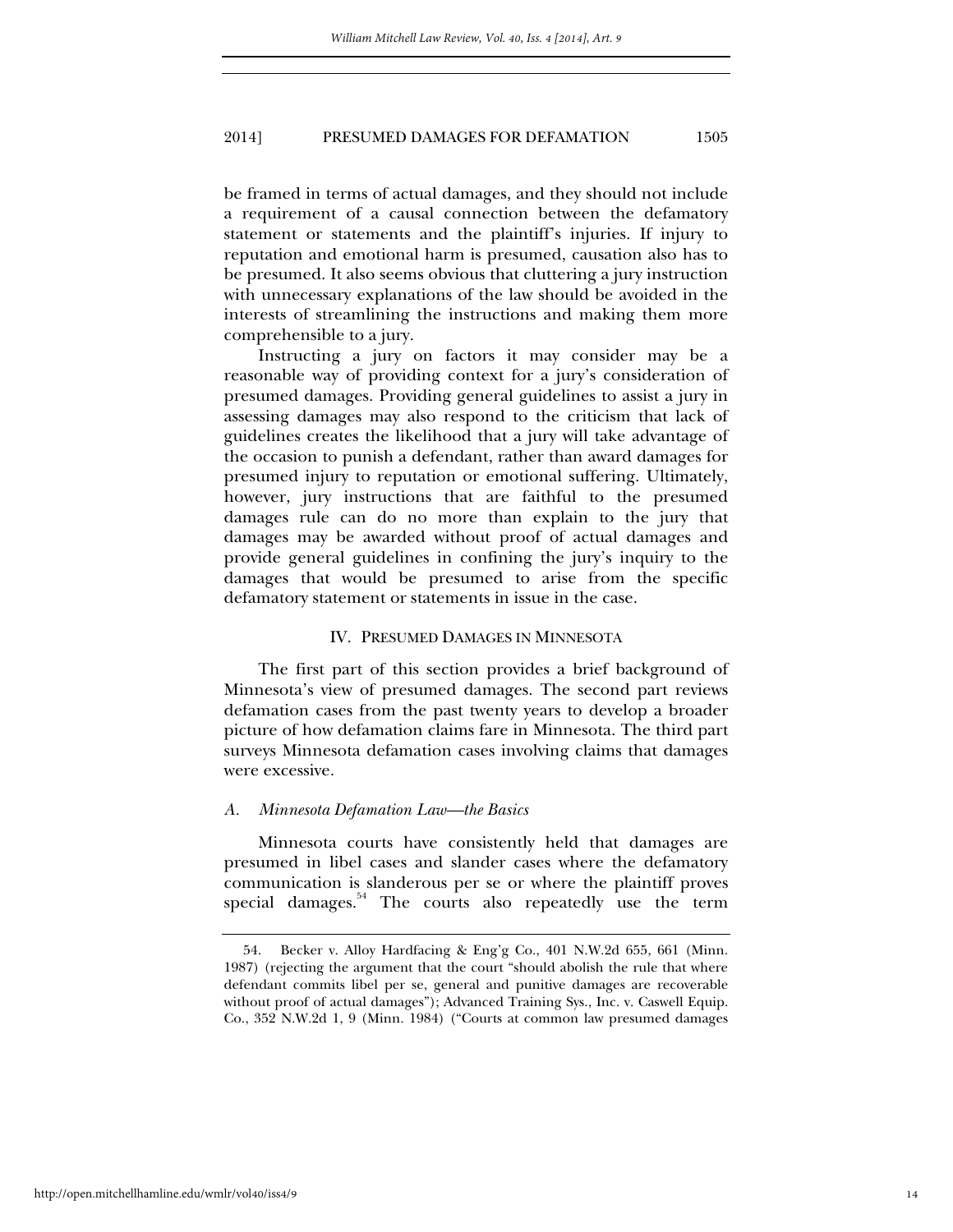"defamatory per se" to refer to cases where damages are presumed if they fall within one of the categories of slander per se, irrespective of whether the statement is slander or libel.<sup>55</sup> That may actually obscure the impact of the presumed damages rule by making it appear that presumed damages may be awarded only if the defamatory communication falls within one of the slander per se categories, irrespective of whether the claim is for libel or slander. The Minnesota Supreme Court could take that position, although it has not clearly done so. That leaves all libels subject to the presumed damages rule, along with slander that falls within one of the per se categories.

The right to recover presumed damages is also subject to the First Amendment limitations established by the U.S. Supreme Court in *New York Times Co. v. Sullivan*,<sup>56</sup> Curtis Publishing Co. v. *Butts*, 57 and *Gertz v. Robert Welch*, *Inc.*, 58 which preclude presumed damages in cases involving public officials, figures, and issues, unless the plaintiff is able to prove "actual malice."<sup>59</sup> If private plaintiffs involved in public issues are unable to prove actual

Perhaps the clearest statement of Minnesota's common law position is the statement of Justice Mitchell in Byram v. Aikin, 65 Minn. 87, 67 N.W. 807 (1896):

Written publications calculated to expose one to public contempt or ridicule, and thus induce an ill opinion of him, and impair him in the good opinion and respect of others, are libelous although they involve no imputation of crime, and are actionable without any allegation of special damages.

#### 352 N.W.2d at 9.

 55. For a more detailed examination of the "defamation per se" problem and how it arose, see Mike Steenson, *Defamation Per Se: Defamation by Mistake?*, 27 WM. MITCHELL L. REV. 779, 791–96 (2000).

- 56. 376 U.S. 254, 284 (1964).
- 57. 388 U.S. 130, 154–55 (1967).
- 58. 418 U.S. 323, 349–50 (1974).

 59. "Actual malice" in this context means publishing with knowledge of the falsity or in reckless disregard of the truth. *Sullivan*, 376 U.S. at 279–80. In *St. Amant v. Thompson*, 390 U.S. 727, 731 (1968), the Court stated that the recklessness standard requires "sufficient evidence to permit the conclusion that the defendant in fact entertained serious doubts as to the truth of his publication."

from any libel."); Stuempges v. Parke, Davis & Co., 297 N.W.2d 252, 259 (Minn. 1980) (stating that general damages are presumed in cases involving slander per se where the defamation is of one's business reputation); West v. Hanrahan, 28 Minn. 385, 385–86, 10 N.W. 415, 415 (1881) (slander per se). In the *Advanced Training* case the court stated that: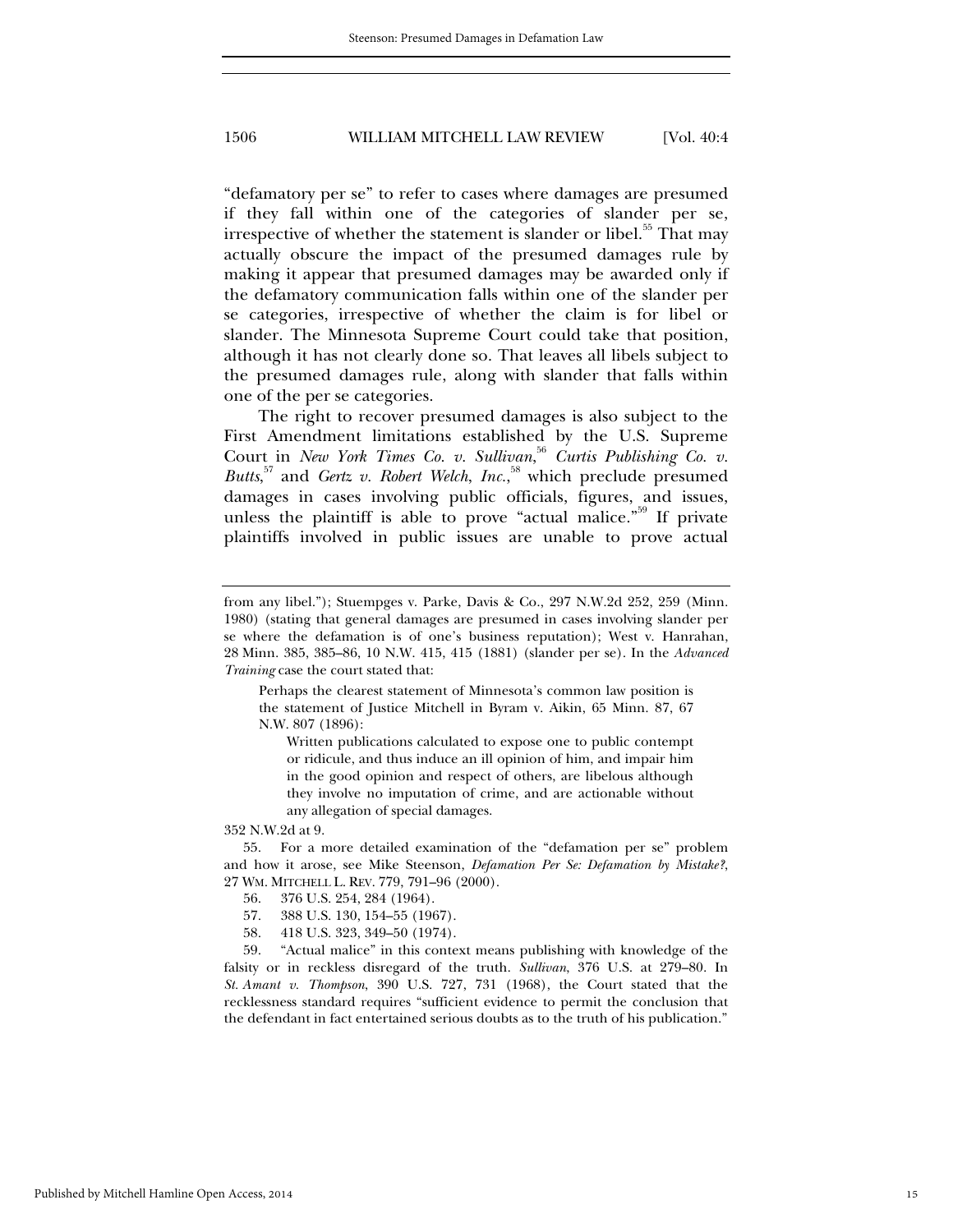malice, they are required to prove fault and actual damages,<sup>60</sup> but if no public issue is involved, states are free to apply the presumed damages rule.<sup>61</sup>

In *Richie v. Paramount Pictures Corp.*, the Minnesota Supreme Court imposed a requirement that *Gertz* did not in requiring actual injury to reputation as a predicate to recovery of damages for emotional harm in a case involving private defamation plaintiffs involved in a matter of public concern who brought suit against a media defendant.<sup>62</sup> Richie did not deal directly with the presumed damages rule in Minnesota, but it is an important case for the outer boundaries it imposed on defamation claims and because its analysis of the importance of vindicating reputational interests in defamation law would be a key in any argument that the presumed damages rule should be modified or eliminated in Minnesota.

The case arose in the context of a discussion of sexual abuse on a nationally syndicated television program.<sup>63</sup> During the program a photograph of the plaintiffs along with Denise Richie in a graduation gown was shown.<sup>64</sup> Denise Richie discussed sexual abuse by her father during the program, but the adults in the picture were not Denise Richie's parents.<sup>65</sup> Rather, the picture was of Denise Richie standing with James Richie and Karen Gerten, who were her godparents.<sup>66</sup> James Richie and Gerten brought suit against various defendants, alleging defamation and false light invasion of privacy.<sup>67</sup>

Gerten and Richie were not aware that their picture was on the show until a later time.<sup>68</sup> When they viewed the tape they were

66. *Id.*

 67. *Id.* The Minnesota Supreme Court adopted three branches of the tort of invasion of privacy (intrusion upon seclusion, appropriation, and publication of private facts) in *Lake v. Wal-Mart Stores, Inc.*, 582 N.W.2d 231, 235 (Minn. 1998). The court declined to recognize the tort of false light publicity. *Id.* Justice Tomljanovich, the author of the opinion in *Richie*, dissented. *Id.* at 236 (Tomljanovich, J., dissenting).

68. *Richie*, 544 N.W.2d at 24.

 <sup>60.</sup> *See Gertz*, 418 U.S. at 350.

 <sup>61.</sup> Dun & Bradstreet, Inc. v. Greenmoss Builders, Inc., 472 U.S. 749, 760–61 (1985).

 <sup>62.</sup> Richie v. Paramount Pictures Corp., 544 N.W.2d 21, 26 (Minn. 1996).

 <sup>63.</sup> *Id.* at 23.

 <sup>64.</sup> *Id.* at 24.

 <sup>65.</sup> *Id.*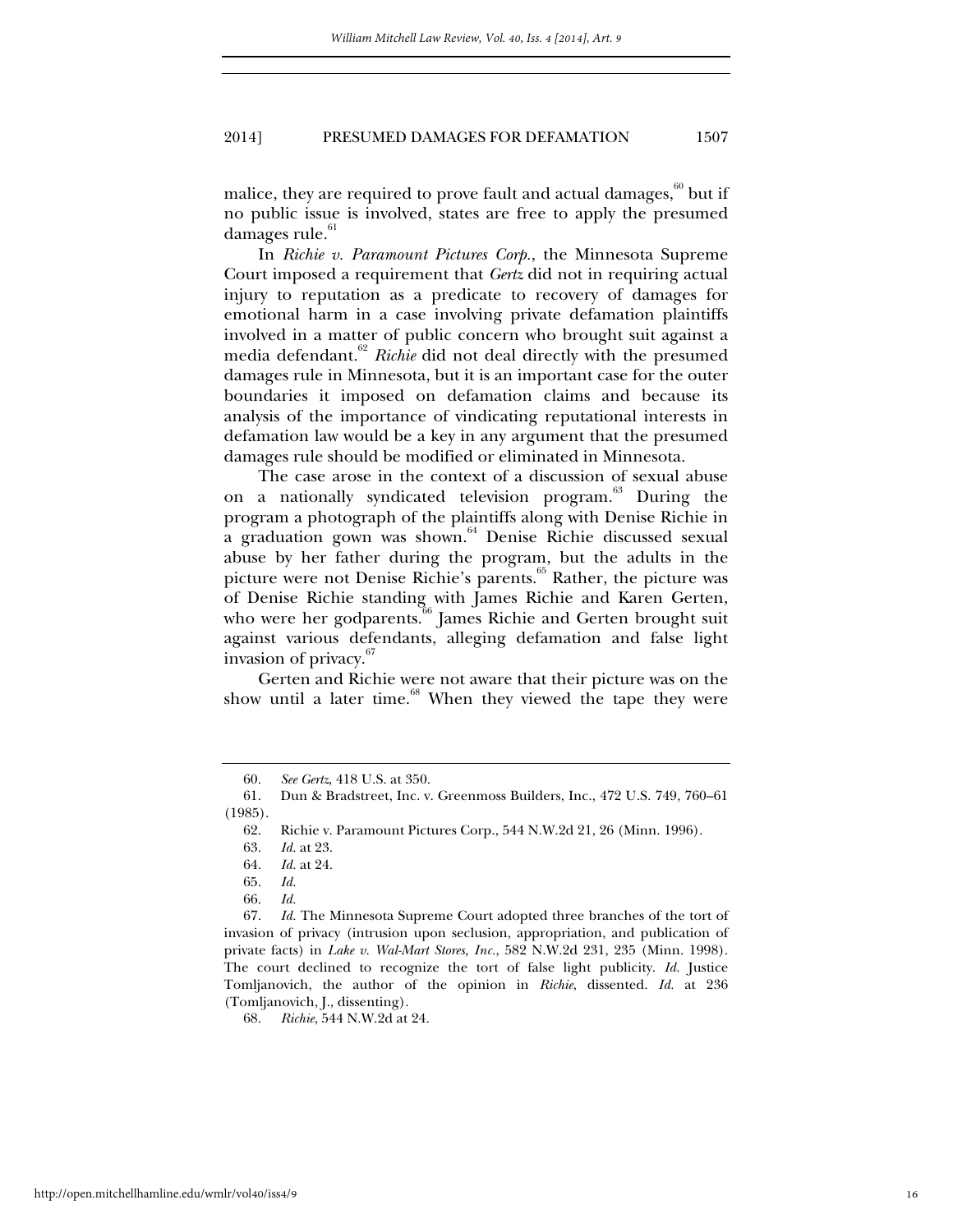distressed, $69$  but they both "testified that they will never know whether people saw the broadcast or think ill of them because of it."<sup>70</sup> The district court concluded that neither plaintiff lost income or incurred any special damage as a result of the broadcast and that the plaintiffs were unable as a matter of law to establish injury to their reputations.<sup>71</sup>

The district court granted summary judgment for the defendants on both claims.72 The court of appeals reversed, based in part on its conclusion that the district court erred in concluding that the plaintiffs were unable to establish injury to their reputations as a matter of law.<sup>73</sup> The court of appeals recognized

I don't take this lightly. I put up with sexual abuse when I was a child in my home. My father sexually abused my sister . . . . The whole thing was so distasteful for me, you know, and—I don't want to go back and live my childhood over again for anything. When I left the house and I started doing my own life and being a different person, then, you know, that was a great thing to me. And now how many years later, all of a sudden now Denny commits these crimes and through someone's careless mistake or some bunch of people's careless mistake, you know, all of a sudden now I'm thrust back into a situation, you know. That has caused me a great deal of emotional pain since I was a child . . . it . . . affect[s] me a lot and I . . . think about it every day.

Gerten also testified concerning how the broadcast affected her:

[I was] embarrassed by having that shown, that I was the mother of someone who was sexually molested by her dad and that I thought it was okay. When I thought about it, I would get sick to my stomach and—emotionally, it was very upsetting . . . .

 [W]hen people would look at you, you would wonder if they saw the show, you know, are they staring at me because they saw the show . . . . It was always on my mind. It was upsetting and embarrassing. You're already ashamed that it's even been involved in your family and then you're portrayed as the one who condoned it. I guess I have to say that emotionally I was really, I guess you would say, a basket case.

*Id.* (alteration in original).

- 70. *Id.*
- 71. *Id.*
- 72. *Id.*
- 73. Richie v. Paramount Pictures Corp., 532 N.W.2d 235, 239–40 (Minn. Ct.

 <sup>69.</sup> *Id.* The supreme court's opinion highlighted the plaintiffs' claims for emotional distress:

Richie stated that he was "shocked," "humiliated," "blown away," and felt "just crushed" and "very sick" about the broadcast. Richie also testified that: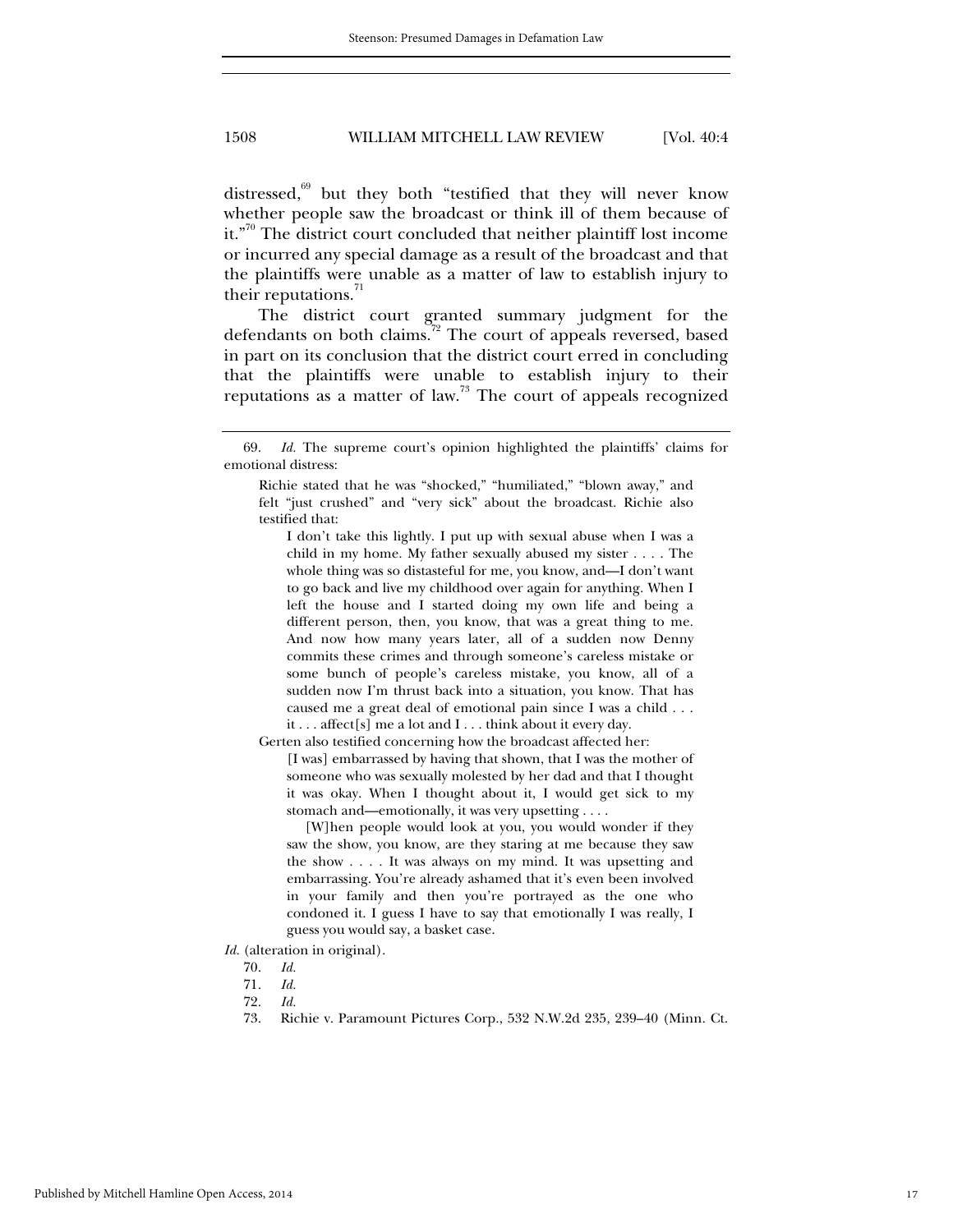that *Gertz* required proof of actual damages, but concluded that *Gertz* did not require proof of actual injury to reputation as a prerequisite to recovery in a defamation case.

While recognizing that damages are presumed in cases involving accusations of incest, the court of appeals also concluded that under the circumstances, "[a]t least 'some' actual injury to their reputations can be assumed from the seriousness of this false statement seen on national TV, at least enough to survive a motion for summary judgment."75 "Common sense," the court observed, "tells us that of the hundreds of thousands of possible viewers not all, as a matter of law, thought absolutely nothing ill of appellants, if only to a small degree."<sup>76</sup> The court realized that a jury could conclude that the reputations of the appellants were not damaged, and that the specific evidence of injury they offered in opposing the summary judgment motion was not overwhelming, but that it was sufficient to avoid summary judgment."

The supreme court reversed, holding that:

absent allegations of actual malice, in order to survive a summary judgment motion in a defamation action concerning statements made by the media and involving a matter of public concern, there must be a genuine issue of material fact as to whether Gerten and Richie suffered actual harm; damages cannot be presumed.<sup>7</sup>

Permitting recovery for presumed damages in those cases would violate the First Amendment. While the Supreme Court of the United States has permitted recovery of actual damages for emotional harm, even absent actual injury to reputation,<sup>3</sup> the Minnesota Supreme Court held that Minnesota law would not permit recovery for those damages absent proof of actual injury to reputation.<sup>80</sup> That part of the Minnesota Supreme Court's holding is not grounded in the First Amendment.<sup>81</sup> The court acknowledged that the Supreme Court's holding in *Gertz* did not

App. 1995), *rev'd*, 544 N.W.2d 21.

 <sup>74.</sup> *Id.* at 239.

 <sup>75.</sup> *Id.* at 240.

 <sup>76.</sup> *Id.* 

 <sup>77.</sup> *Id.*

 <sup>78.</sup> Richie v. Paramount Pictures Corp., 544 N.W.2d 21, 26 (Minn. 1996).

 <sup>79.</sup> *Id.* at 27 (citing Time, Inc. v. Firestone, 424 U.S. 448, 460 (1976)).

 <sup>80.</sup> *Id.* at 28.

 <sup>81.</sup> *See id.* at 27–28.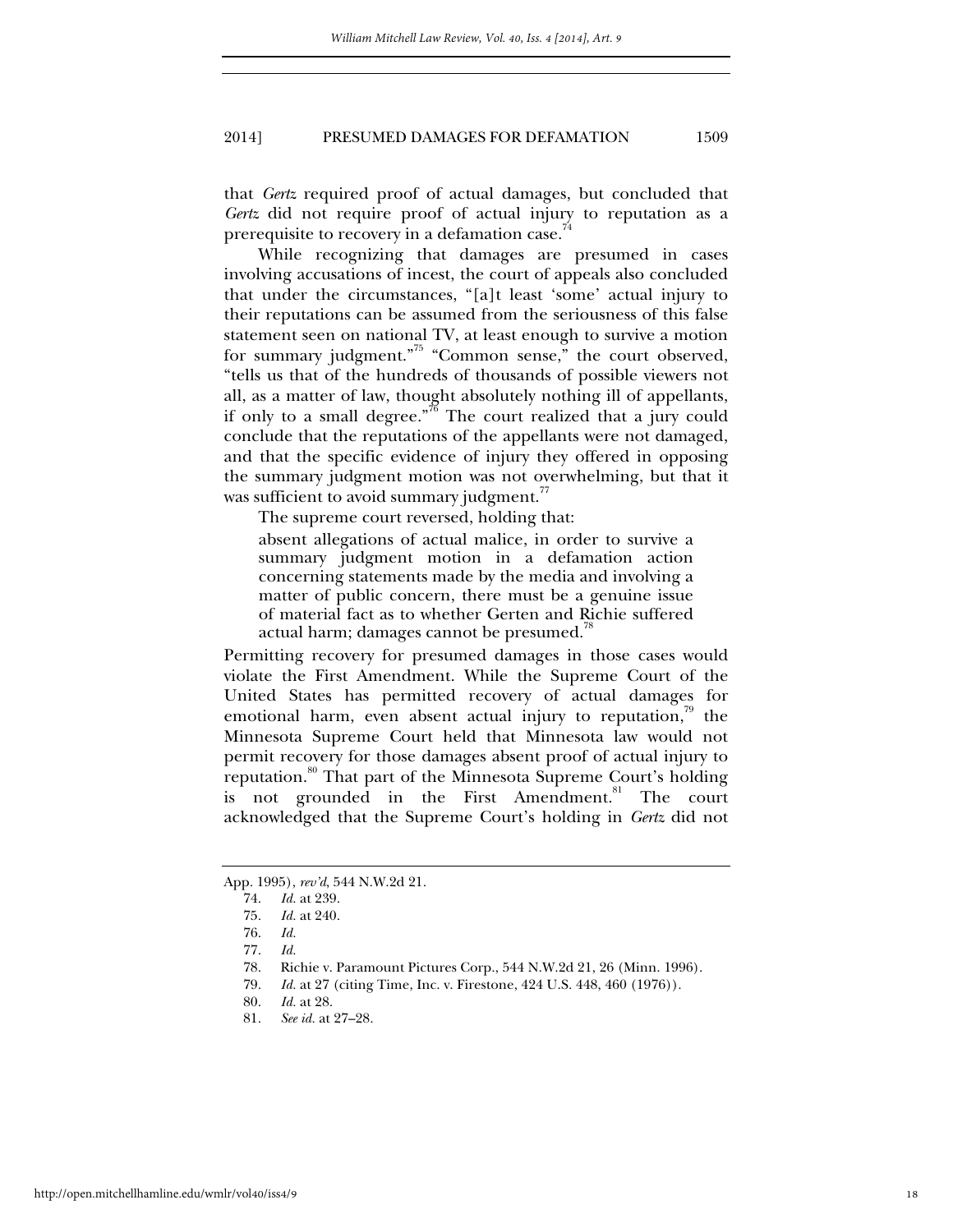mandate a rule requiring proof of actual injury to reputation as a predicate to the recovery of damages for emotional harm.<sup>82</sup> The court took that position as a matter of Minnesota common law.<sup>83</sup> The court's holding is confined to cases involving private figures involved in public issues who bring defamation suits against media defendants.

Nonetheless, the rule could readily be used as a foundation for an argument that actual injury to reputation should be a requirement in all defamation cases, particularly if the basic premise of the holding is deemed to be dispositive. The Minnesota Supreme Court concluded in *Richie* that reputation is the principal interest protected by defamation law, with the interest in vindicating mental distress the function of a not-then adopted law of invasion of privacy. The fact that the supreme court adopted three branches of the tort of invasion of privacy in  $1998^{\circ}$  is obviously irrelevant to the court's conclusion that the purpose of defamation law is to vindicate reputational interests, but from *Hubbard Broadcasting v. United Press International*<sup>86</sup> in 1983 on, the supreme court's decisions illustrate a continuing skepticism of stand-alone emotional distress claims.<sup>87</sup> *Richie*, in emphasizing that protection of reputation is the principal purpose of defamation law, coupled with the supreme court's skepticism over damages claims for emotional distress, could be the basis for an argument that actual damages should be a requirement in all defamation cases.

On the other hand, in *State Farm Mutual Automobile Insurance Co. v. Village of Isle*, the supreme court concluded that damages for emotional harm are not compensable absent proof of physical injury "unless there has been some conduct on the part of defendant constituting a direct invasion of the plaintiff's rights

 <sup>82.</sup> *Id.* at 27.

 <sup>83.</sup> *See id.* at 27–28.

<sup>84.</sup> *Id.* at 26. The Minnesota Supreme Court has not confronted the issue of whether the media/nonmedia defendant distinction noted in *Richie* will be maintained. Some courts maintain that distinction. *See* Bierman v. Weier, 826 N.W.2d 436, 448 (Iowa 2013) (noting that the United States Supreme Court does not mandate the distinction, but that it is "a well-established component of Iowa's defamation law").

 <sup>85.</sup> Lake v. Wal-Mart Stores, Inc., 582 N.W.2d 231, 235 (Minn. 1998).

 <sup>86. 330</sup> N.W.2d 428 (Minn. 1983).

 <sup>87.</sup> *See, e.g.*, Langeslag v. KYMN Inc., 664 N.W.2d 860, 864 (Minn. 2003); K.A.C. v. Benson, 527 N.W.2d 553, 559 (Minn. 1995); *Hubbard*, 330 N.W.2d at 439.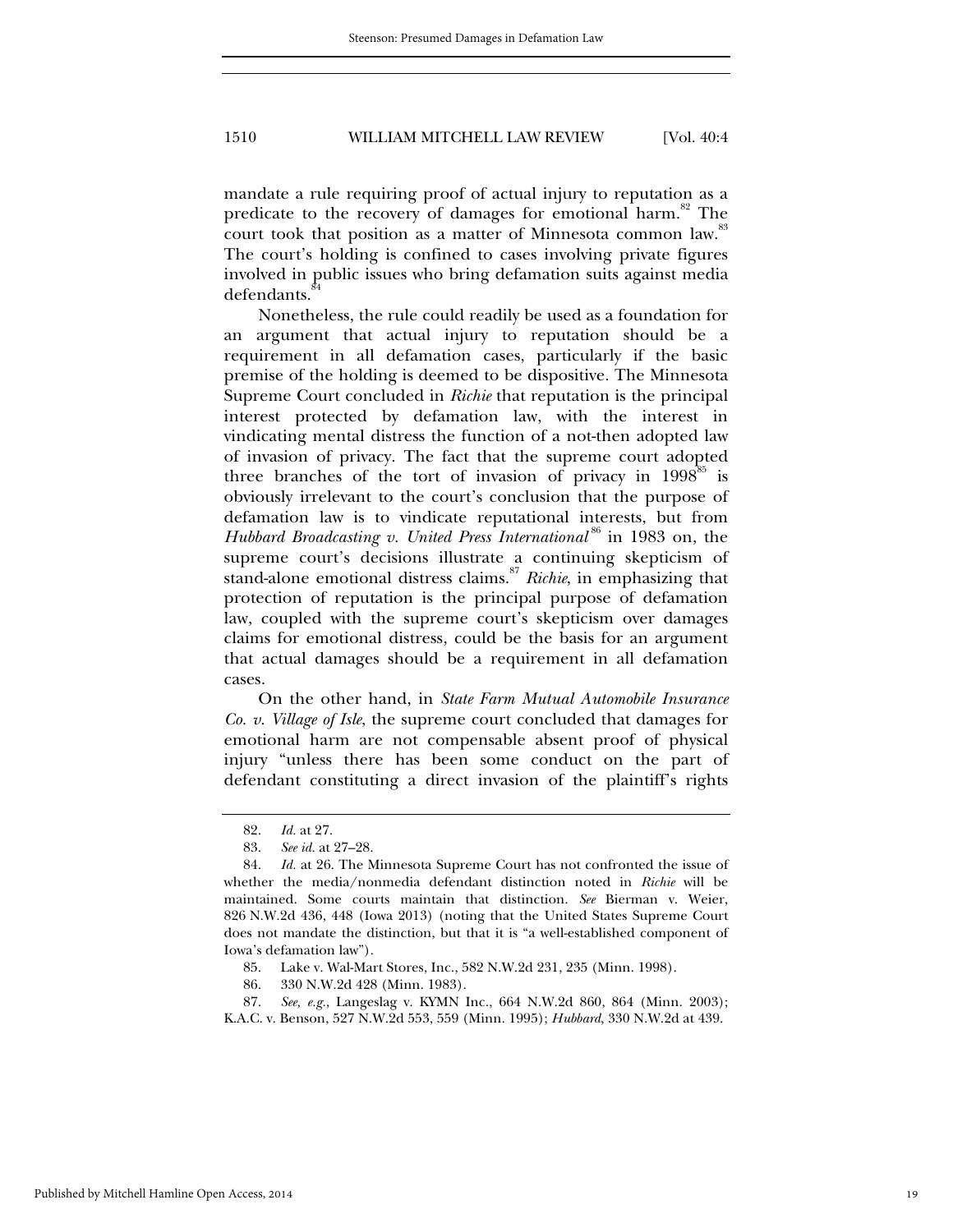such as that constituting *slander, libel*, malicious prosecution, seduction, or other like willful, wanton, or malicious misconduct."<sup>88</sup> That means that the plaintiff will not have to meet the more rigid requirements of a negligent infliction of emotional distress claim if the plaintiff establishes the underlying defamation claim.<sup>89</sup>

The court in *Richie* distinguished *State Farm* and the cases that have followed it because "[n]one of the cases in any way stated that emotional harm alone, unaccompanied by harm to reputation, could sustain a defamation claim."90 But neither did those cases hold that emotional harm could *not* be recovered absent injury to reputation. Other Minnesota cases, including *Thorson v. Albert Lea*  Publishing Co.,<sup>91</sup> take the position that mental damage is an element of the general damages that are recoverable in libel actions.<sup>92</sup>

There is also a deep history in Minnesota supporting the presumed damages rule. The early Minnesota cases took the position that libels were actionable per se, that is, without proof of special damage.<sup>93</sup> The presumed damages rule was directly challenged in 1987 in *Becker v. Alloy Hardfacing & Engineering Co.*, but the supreme court was unconvinced that it "should overrule long-established precedent in favor of a new rule.<sup>94</sup> The presumed

90. Richie v. Paramount Pictures Corp., 544 N.W.2d 21, 28 (Minn. 1996).

91. 190 Minn. 200, 204–05, 251 N.W. 177, 179 (1933).

 92. *See also* Bradley v. Hubbard Broad., Inc., 471 N.W.2d 670, 677 (Minn. Ct. App. 1991).

 <sup>88.</sup> State Farm Mut. Auto. Ins. Co. v. Vill. of Isle, 265 Minn. 360, 367–68, 122 N.W.2d 36, 41 (1963) (emphasis added).

 <sup>89.</sup> In *Covey v. Detroit Lakes Printing Co.*, 490 N.W.2d 138, 144 (Minn. Ct. App. 1992), a case involving emotional distress and defamation claims, the court of appeals, citing *State Farm*, noted that the evidence of physical manifestations of distress suffered by the plaintiff were minimal. One of the plaintiffs "complained that she developed compulsive scratching and was reluctant to venture out into local areas after the article appeared in the paper." *Id.* at 144. The other plaintiffs did not testify to any physical manifestations of distress, but the court of appeals held that "[d]espite this minimal showing," the district court should have permitted the negligent infliction of emotional distress claim to proceed to the jury insofar as it was supported by the underlying defamation claim. *Id.* Because the defamation claim failed, however, the court of appeals held that it was harmless error. *Id.* 

 <sup>93.</sup> *E.g.*, Byram v. Aikin, 65 Minn. 87, 87, 67 N.W. 807, 808 (1896); Holston v. Boyle, 46 Minn. 432, 433, 49 N.W. 203, 204 (1891); Newell v. How, 31 Minn. 235, 236, 17 N.W. 383, 383 (1883).

 <sup>94.</sup> Becker v. Alloy Hardfacing & Eng'g Co., 401 N.W.2d 655, 661 (Minn. 1987).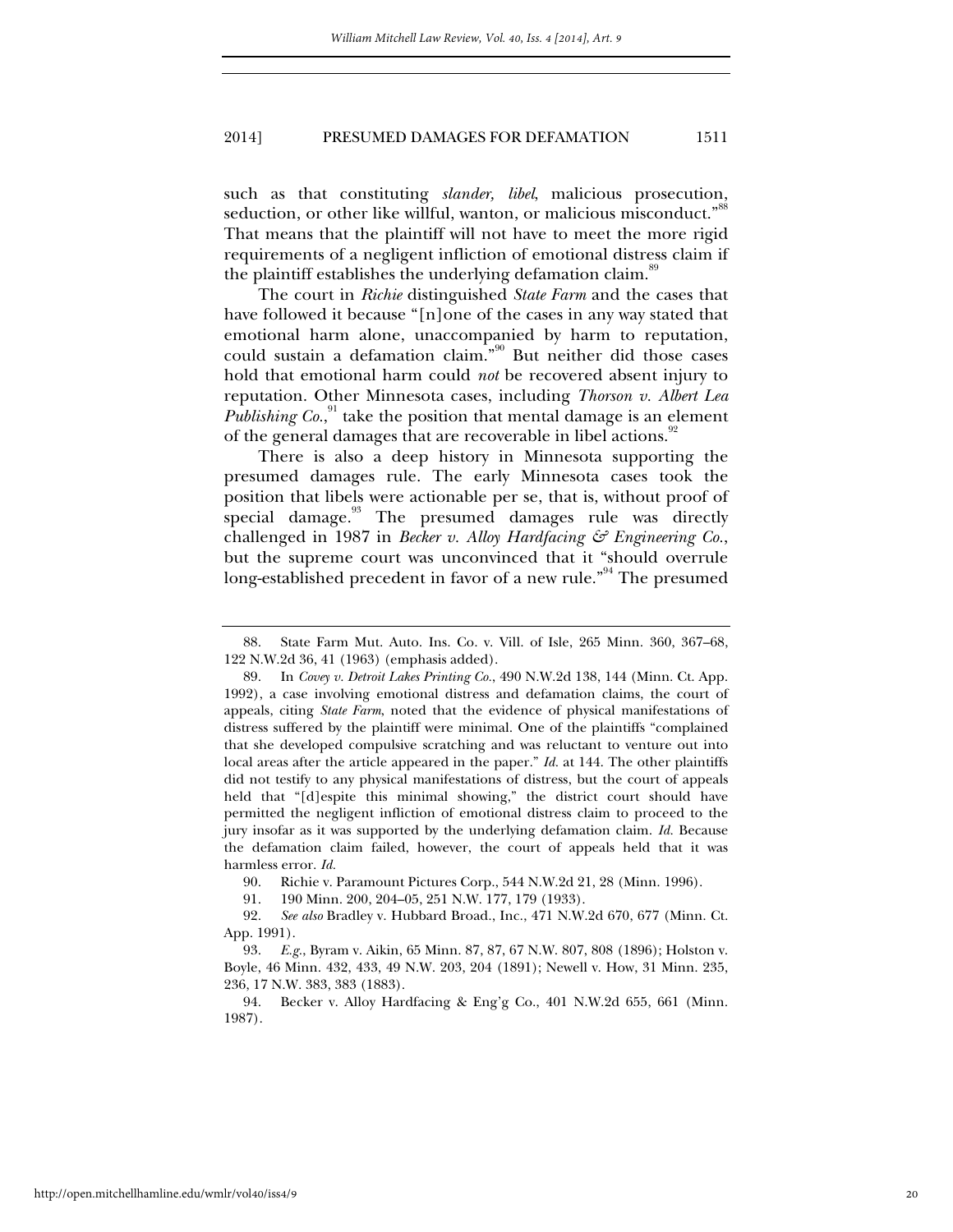damages rule remains the law for slander per se and libel cases in Minnesota, except for *Richie*'s modification.

The supreme court has consistently taken the position that vindication of reputation is the primary purpose of defamation,<sup>35</sup> but it is not the only interest. In *Yencho v. Kruly*, the Minnesota Supreme Court, commenting on the insidious nature of a slanderous statement concerning a married woman, realized the difficulty in determining the exact damages in such a case, but noted that "[t]he primary object in a case of this character is: (1) to obtain a verdict that will compensate the plaintiff for the injury done her, (2) to operate as an example or deterrent to others, and (3) to serve as a punishment to defendant."<sup>96</sup>

#### *B. A Survey of Minnesota Defamation Cases*

A survey of Minnesota defamation cases over the past twenty years reveals that many of the cases arise in the context of employment claims where there are no First Amendment considerations.97 Most of the defamation claims fit within the

 96. Yencho v. Kruly, 158 Minn. 408, 410, 197 N.W. 752, 753 (1924). The RESTATEMENT (SECOND) OF TORTS, division 5, chapter 27, Special Note on Remedies for Defamation Other Than Damages (1977) is to the same effect:

 The tort law of libel and slander has been conceived as of serving three separate functions: (1) to compensate the plaintiff for the injury to his reputation, for his pecuniary losses and for his emotional distress, (2) to vindicate him and aid in restoring his reputation and (3) to punish the defendant and dissuade him and others from publishing defamatory statements.

 97. *See, e.g.*, Bolton v. Dep't of Human Servs., 540 N.W.2d 523 (Minn. 1995) (a former government employee who was escorted out of his office after termination); Huonder v. Specialty Mfg. Co., No. A10-47, 2010 WL 2733454 (Minn. Ct. App. July 13, 2010) (an employer's decision to terminate a former employee based on the employee's alleged forging of a check); Groeneweg v. Interstate Enters., No. A04-1290, 2005 WL 894768 (Minn. Ct. App. Apr. 19, 2005) (activities that occurred at a former employee's termination meeting); Mercure v. W. Publ'g Corp., No. A03-823, 2003 WL 23024519 (Minn. Ct. App. Dec. 30, 2003) (a former employee's claim of defamation based on the employer's description of

 <sup>95.</sup> Jadwin v. Minneapolis Star & Tribune Co., 367 N.W.2d 476, 491 (Minn. 1985) ("Throughout history, personal reputation has been cherished as important and highly worthy of protection."); Bauer v. Gannett Co. (Kare 11), 557 N.W.2d 608, 610 (Minn. Ct. App. 1997) ("[O]f great importance to a just and fair society is the right of individuals to protect and defend their reputations."), *overruled by* Weinberger v. Maplewood Review, 668 N.W.2d 667, 675 n.9 (Minn. 2003) (overruling statutory disclosure requirements).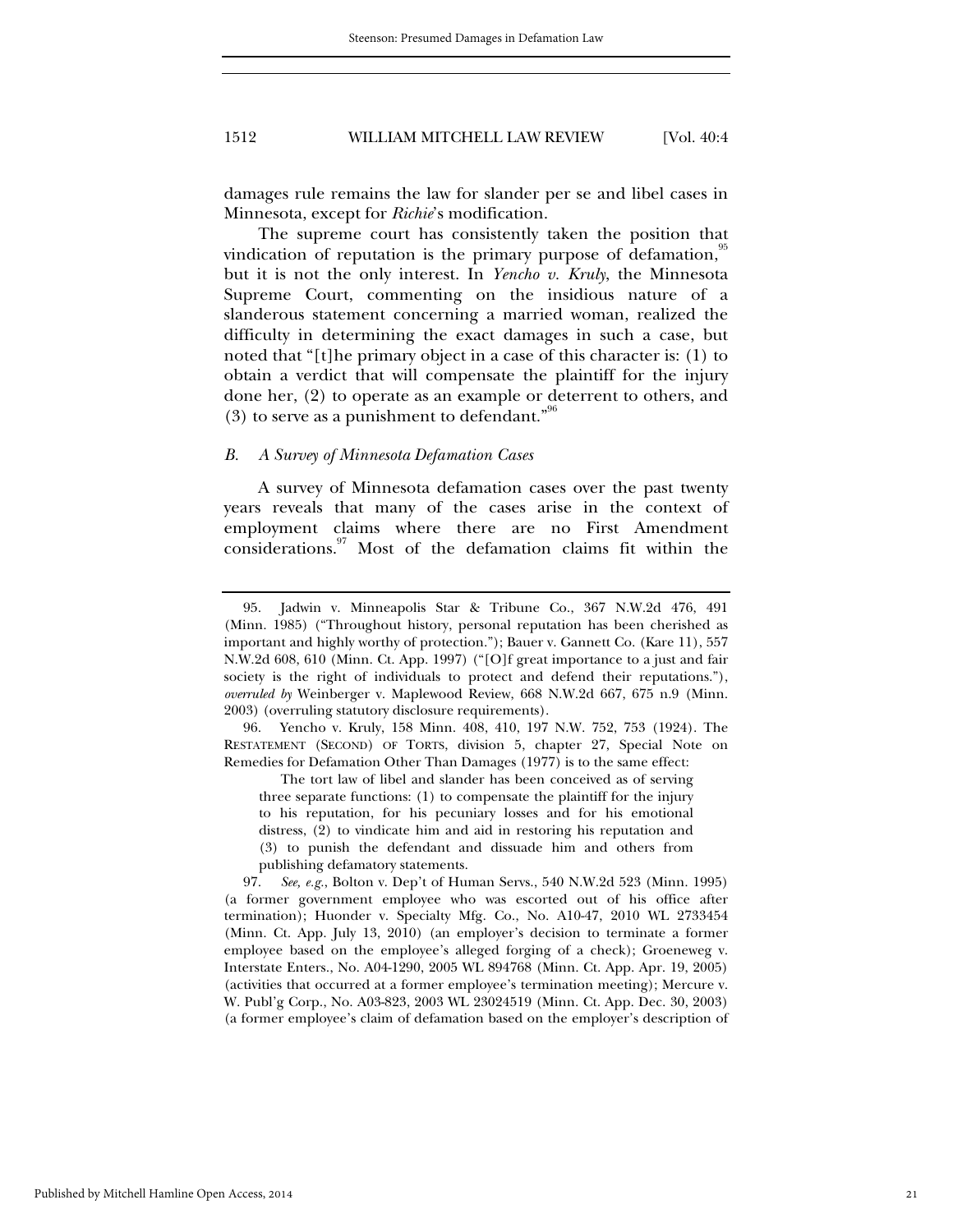"defamation per se" categories alleging either criminal misconduct or conduct that relates to the plaintiff's profession or trade.<sup>98</sup> And

her performance); Petrovic v. Ridgeview Country Club, No. C6-01-1474, 2002 WL 765490 (Minn. Ct. App. Apr. 24, 2002) (a former employee's claim that her employer made disparaging remarks about her after she ended her employment); Lundell v. Maranatha Baptist Care Ctr., Inc., No. C7-99-87, 1999 WL 540186 (Minn. Ct. App. July 27, 1999) (a former employee's claim that documents detailing the employee's poor performance were defamatory); Strandquist v. Medtronic, Inc., No. C4-97-995, 1997 WL 714742 (Minn. Ct. App. Nov. 18, 1997) (employer who told customers the reasons for an employee's termination); Jeambey v. Synod of Lakes & Prairies, Presbyterian Church, No. CX-95-902, 1995 WL 619814 (Minn. Ct. App. Oct. 24, 1995) (pastor fired after being involved in an affair sought to recover for internal communications and publication in church paper); Yoos v. State, No. CX-94-2574, 1995 WL 479560 (Minn. Ct. App. Aug. 15, 1995) (an employer who made comments to the press regarding an employee's termination); Willis v. Cnty. of Sherburne, Nos. C5-95-371, -363, 1995 WL 479640 (Minn. Ct. App. Aug. 15, 1995) (employer released a letter critical of a former employee to the local press), *aff'd and remanded*, 555 N.W.2d 277 (Minn. 1996); Bichsel v. State, No. C1-95-240, 1995 WL 434444 (Minn. Ct. App. July 25, 1995) (a former employee who claimed to be terminated due to her involvement in whistleblowing); Meyer v. Electro Static Finishing, Inc., No. C8-94-2637, 1995 WL 366093 (Minn. Ct. App. June 20, 1995) (a former employee who was terminated after appearing to be "on drugs" and failing to submit timely reports to the EPA); Olson v. Whittier Alliance, No. C7-94-1088, 1994 WL 637786 (Minn. Ct. App. Nov. 15, 1994) (a former employee claiming to be terminated based on age and gender); Kesller v. Willmar Cookie & Nut Co., No. C5-93-2309, 1994 WL 411667 (Minn. Ct. App. Aug. 9, 1994) (a former employee who was terminated after refusing to date a supervisor); Daig Corp. v. Reich, No. C1-94-258, 1994 WL 284966 (Minn. Ct. App. June 28, 1994) (a former employee who was terminated after an employer received complaints about the employee's performance); Olchefski v. St. Paul Pioneer Press, No. C9-93-417, 1993 WL 302116 (Minn. Ct. App. Aug. 10, 1993) (an employment dispute arising from an open letter published by an employee to other employees).

 98. *See, e.g.,* McKee v. Laurion, 825 N.W.2d 725 (Minn. 2013) (physician plaintiff's defamation per se claim against a patient's son's potentially defamatory statements made online); State v. Crawley, 819 N.W.2d 94 (Minn. 2012) (finding defamation per se based on making knowingly false police reports); Bahr v. Boise Cascade Corp., 766 N.W.2d 910 (Minn. 2009) (defamation in the workplace between coworkers); Stuempges v. Parke, Davis & Co., 297 N.W.2d 252 (Minn. 1980) (false statements made by an employer during an employee recommendation); Diversified Water Diversion, Inc. v. Standard Water Control Sys., Inc., No. A07-1828, 2008 WL 4300258 (Minn. Ct. App. Sept. 23, 2008) (defamation during negotiations with a third party attempting to select a contractor); Prinzing v. Schwab, No. A05-398, 2006 WL 538926 (Minn. Ct. App. Mar. 7, 2006) (the posting of signs falsely accusing a state senator of being a thief); Schlieman v. Gannett Minn. Broad., Inc., 637 N.W.2d 297 (Minn. Ct. App. 2001) (a police officer alleging defamation by a television station based on a published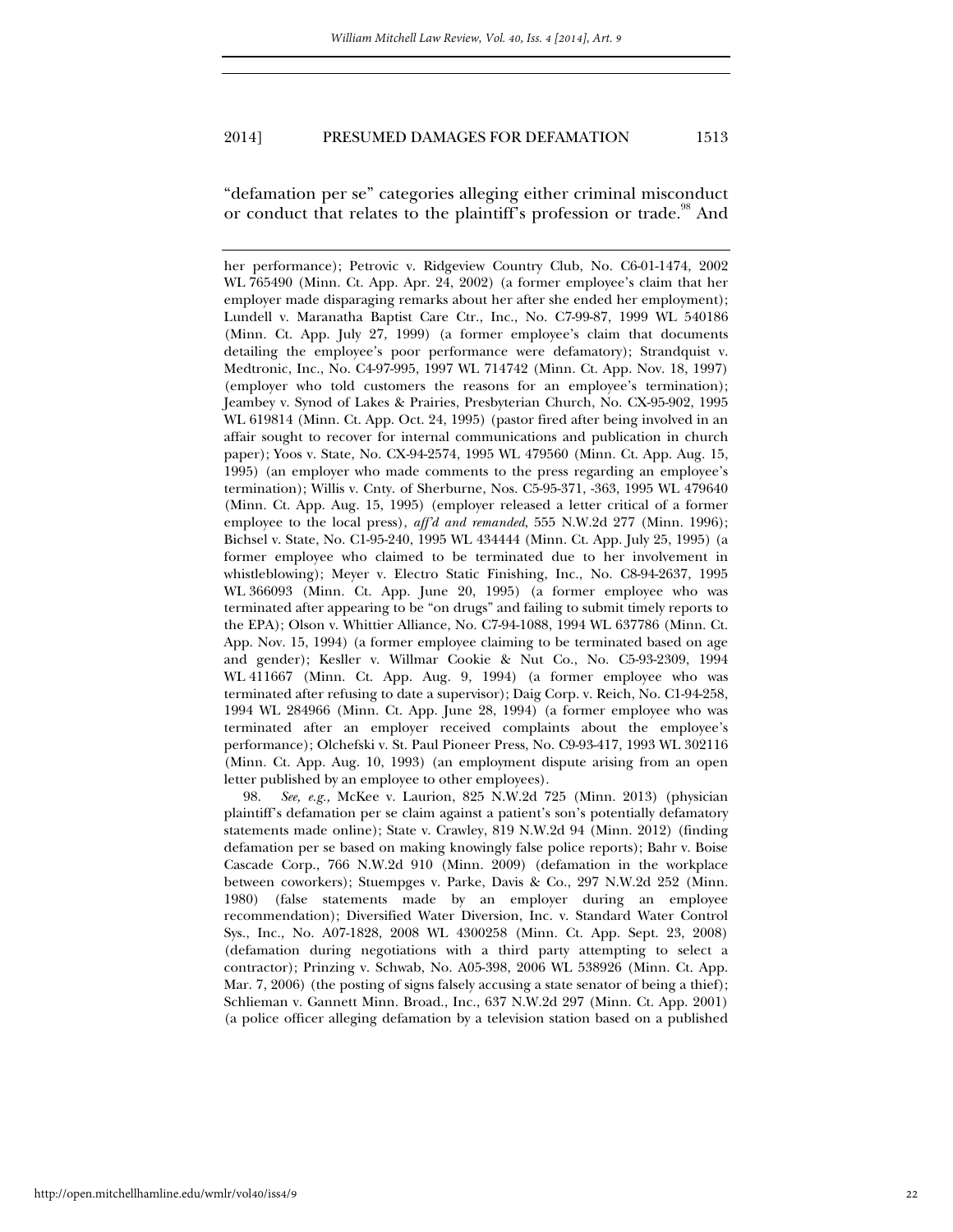most defamation claims are disposed of on summary judgment, on various grounds, before the presumed damages issue becomes a factor.

investigative report into a police shooting); Jerdee v. Guenther, No. CX-01-473, 2001 WL 1568837 (Minn. Ct. App. Dec. 11, 2001) (defamation in statements made to police officers); Fieno v. State, 567 N.W.2d 739 (Minn. Ct. App. 1997) (false statements on a written reprimand and performance evaluation following an employee's filing of complaints with the Minnesota Department of Human Rights); Benigni v. Cnty. of St. Louis, No. C0-94-2549, 1995 WL 146822 (Minn. Ct. App. Apr. 4, 1995) (a claim that the defendant accused the plaintiff of committing assault); Steele v. Tell, No. C2-94-981, 1994 WL 593924 (Minn. Ct. App. Nov. 1, 1994) (a report that plaintiff potentially committed criminal sexual conduct).

 99. *See, e.g.*, *Bahr*, 766 N.W.2d at 910 (dismissed on motion for judgment as a matter of law due to a lack of evidence of actual malice); *Bolton*, 540 N.W.2d at 523 (dismissed on summary judgment as the act of walking a plaintiff to the door was not considered defamation); Schimming v. Equity Servs. of St. Paul, Inc., No. A11- 1573, 2012 WL 1380395, at \*4 (Minn. Ct. App. Apr. 23, 2012) (dismissed on summary judgment based on a qualified privilege); Desmonde v. Nystrom & Assocs., No. A09-0221, 2009 WL 2596059, at \*1 (Minn. Ct. App. Aug. 25, 2009) (dismissed on summary judgment based on the qualified privilege of office manager); Lewis v. St. Cloud State Univ., 693 N.W.2d 466 (Minn. Ct. App. 2005) (dismissed on summary judgment as defendants who lacked editorial control of a student newspaper could not be liable for defamatory statements published in the newspaper); Iverson v. Shogren, No. A03-1299, 2004 WL 885769, at \*4 (Minn. Ct. App. Apr. 27, 2004) (dismissed on summary judgment based on a qualified privilege in communications with a 911 operator); Davisson v. Engelke, No. C0-97- 265, 1997 WL 585818, at \*1 (Minn. Ct. App. Sept. 23, 1997) (dismissed on summary judgment because statements made to police were protected under a qualified privilege); *Jeambey*, 1995 WL 619814, at \*1 (dismissed on summary judgment because a review of church policies involves excessive entanglement); *Bichsel*, 1995 WL 434444, at \*8 (dismissed on summary judgment because there was no statement of actual facts to sustain the defamation claim); Freed v. First Am. Bank of Willmar, No. C6-94-2314, 1995 WL 146836, at \*1 (Minn. Ct. App. Apr. 4, 1995) (dismissed on summary judgment because the defamation claim was based on truthful statements); Sundae v. Scot, 529 N.W.2d 362, 363 (Minn. Ct. App. 1995) (dismissed on summary judgment based on appellant's lack of standing to assert defamation claim that was part of bankruptcy estate); Heiling v. State, No. C0-94-493, 1994 WL 396331 (Minn. Ct. App. Aug. 2, 1994) (deferring to the district court's grant of summary judgment based on an absolute privilege); Bd. of Regents of the Univ. of Minn. v. Reid, 522 N.W.2d 344, 346 (Minn. Ct. App. 1994) (dismissed on summary judgment based on absolute immunity); Adams v. Hayne, Miller, & Farni, Inc., No. C5-94-165, 1994 WL 425189, at \*1 (Minn. Ct. App. Aug. 16, 1994) (dismissed on summary judgment because the case was barred by the statute of limitations); Dillavou v. Schaffner, No. C7-94-362, 1994 WL 373324, at \*3 (Minn. Ct. App. July 19, 1994) (dismissed on summary judgment because the plaintiff failed to present sufficient evidence to create a jury question regarding malice); Dorn v. Peterson, 512 N.W.2d 902, 907 (Minn. Ct. App. 1994)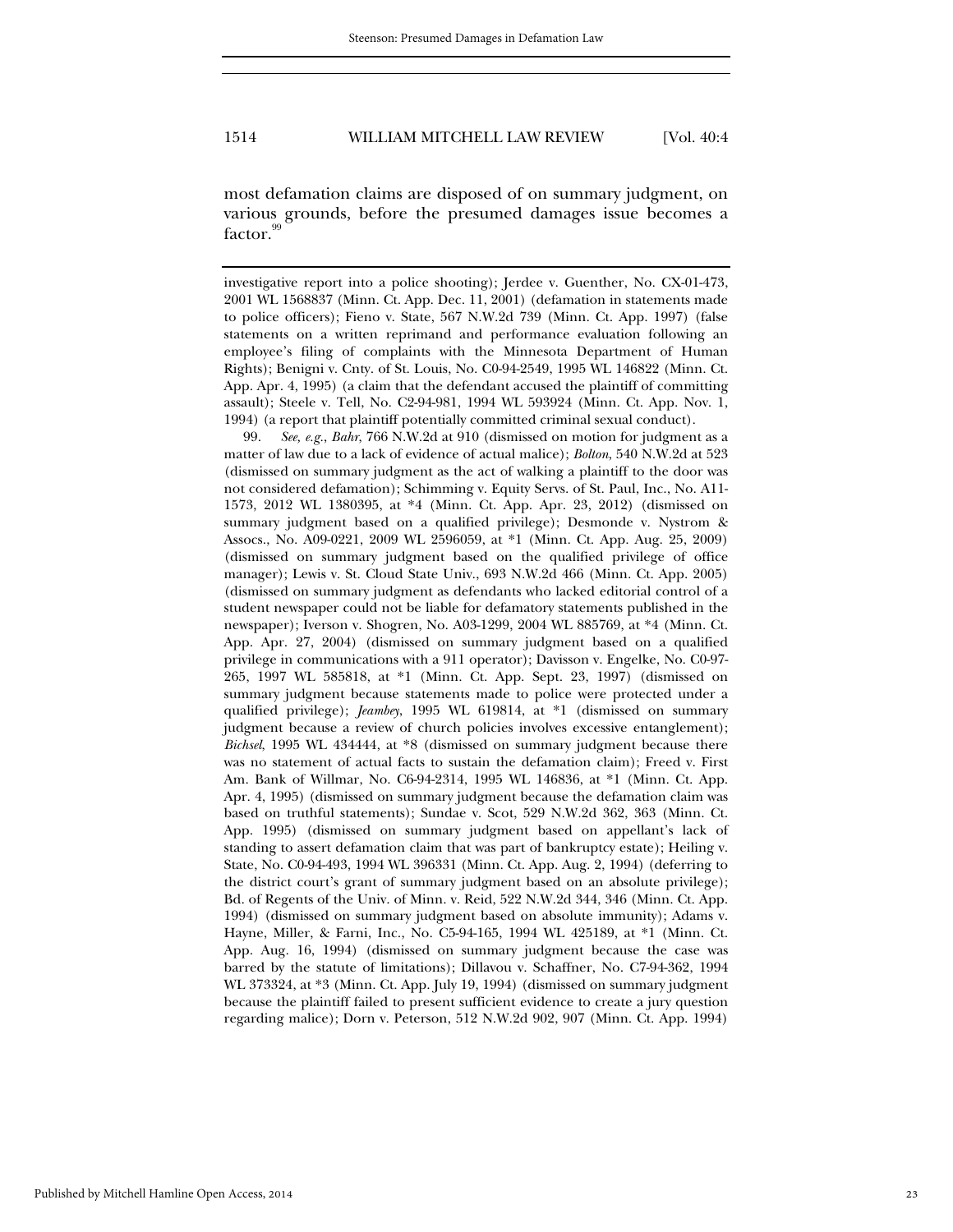#### *C. Excessive Damages Claims*

Presumed damages are difficult to quantify and difficult to constrain because by definition they do not have to be supported by proof of actual harm. All district courts have to do is instruct the jury that the plaintiff is entitled to recover damages for harm to reputation, but that "[n]o evidence of actual harm is required."<sup>100</sup> In cases involving the award of substantial damages that seem to be out of tune with the facts, a dilemma arises for courts in reviewing the damages awards. If the damages award does not have to be supported by proof of actual damages, courts have difficulty in limiting the awards.

Challenges to damages awards in defamation cases, as in other torts cases, may be based on a motion for a new trial or remittitur.<sup>101</sup> The Minnesota Rules of Civil Procedure provide that

 100. 4 MINN. DIST. JUDGES ASS'N, MINNESOTA PRACTICE: JURY INSTRUCTION GUIDES—CIVIL 50.50 (5th ed. 2006).

 101. For example, in *Johnson v. Washington County*, 518 N.W.2d 594 (Minn. 1994), the supreme court sustained a wrongful death damages award of \$1,007,857.84 against a school district that arose out of a drowning accident. The school district argued that the damages award was excessive and that it was entitled either to a new trial or remittitur. The supreme court noted the Minnesota Rule of Civil Procedure  $59.01(e)$  standard, which permits a district court to grant a new trial if the damages award was influenced by "passion or prejudice," and that the district court's denial of the motion for a new trial would not be reversed absent a clear abuse of discretion. The same standard applies to a denial of a motion for remittitur. *Id.* at 601. The court has "stated that a verdict should be set aside if it 'shocks the conscience.'" *Id.* at 602 (citing Verhel v. Indep. Sch. Dist. No. 709, 359 N.W.2d 579, 591 (Minn. 1984)).

The court in *Johnson* reasoned that the district court properly denied the motions for a new trial and remittitur:

 The trial court compared the \$1,007,857.84 verdict in this case with a list of wrongful death verdicts from throughout the country, including a Michigan case where a \$1,145,000 verdict for the death of a thirteen-year-old boy was held to not be excessive. The trial court in this case concluded that the verdict of over \$1,000,000 "does not shock the conscience of this Court" and therefore denied the motion of a new trial based on excessive damages. Similarly, the trial court denied the motion for remittitur. We note, as did the court of appeals, that the

<sup>(</sup>dismissed on summary judgment based on absolute privilege in quasi-judicial proceeding); Thompto v. Abbott-Nw. Hosp., No. C4-93-213, 1993 WL 328780 (Minn. Ct. App. Aug. 31, 1993) (dismissed on summary judgment due to plaintiff's failure to specifically plead the defamatory statements; defamatory statements by employees were not in the scope of their authority; and supervisor had a qualified privilege).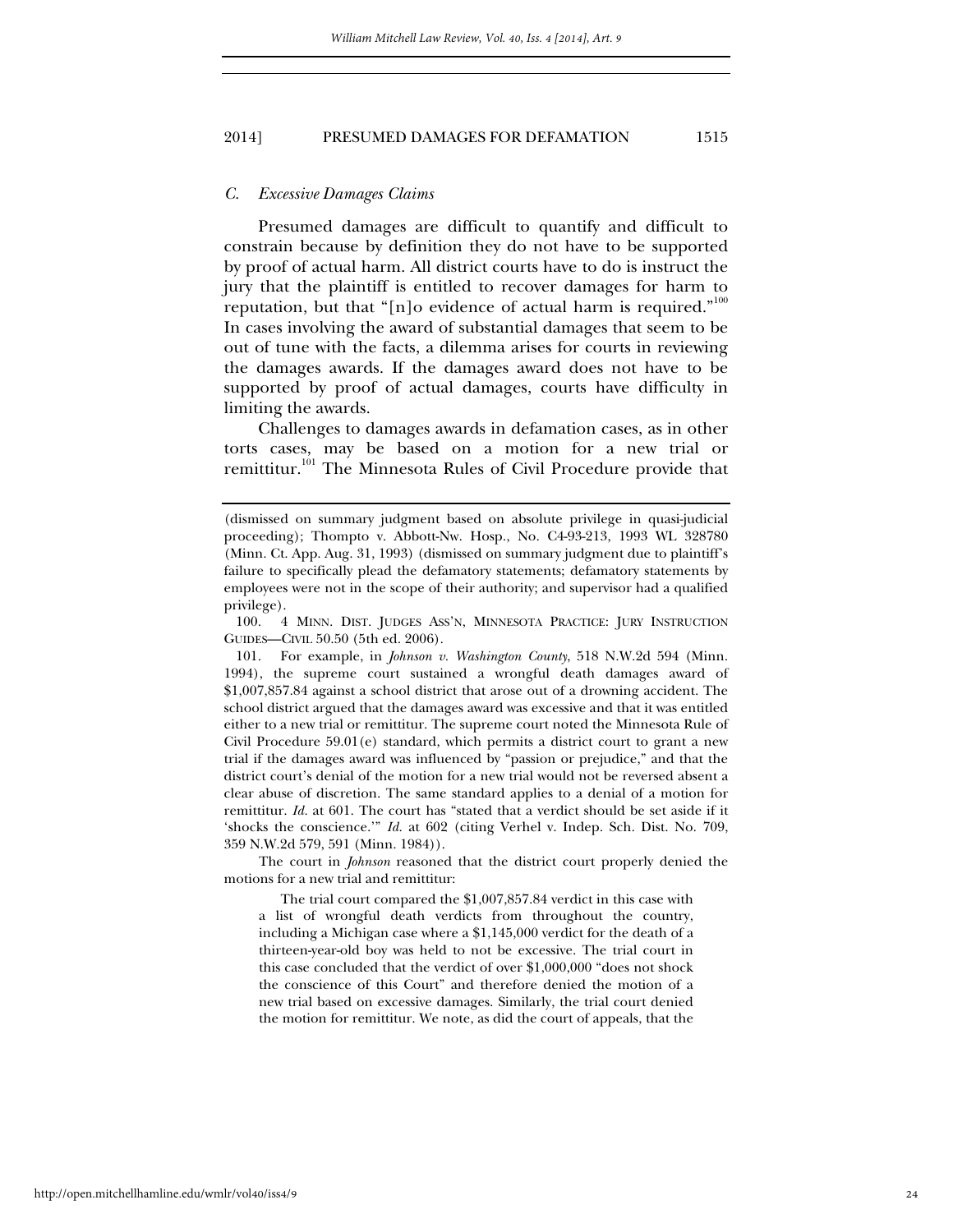"[a] new trial may be granted to all or any of the parties" because of "[e]xcessive or insufficient damages, appearing to have been given under the influence of passion or prejudice."<sup>102</sup> The test for determining the excessiveness of a damages award is whether it shocks the conscience<sup>103</sup> or is the result of passion and prejudice.<sup>104</sup> A district court's denial of a motion for a new trial on grounds of excessiveness will not be reversed unless there is an abuse of discretion.<sup>105</sup> Because the standards for awarding presumed Because the standards for awarding presumed damages in defamation cases are somewhat elusive, appellate courts have difficulty in evaluating claims that damages awards are excessive. The consequence is that the courts are generally liberal in evaluating the awards. There are several examples of how this plays out in Minnesota defamation cases.

In *Stuempges v. Parke, Davis & Co.*, the jury awarded the plaintiff \$17,250 for actual pecuniary loss, \$10,500 in compensatory damages, and \$10,000 in punitive damages in a slander per se case that involved defamation of the plaintiff's business reputation.<sup>106</sup> In reviewing the award, the supreme court noted that the publication of the defamatory remarks was limited, but that "their devastating quality satisfies us that the jury award of compensatory damages was justified."<sup>107</sup>

In *Bauer v. State*, the plaintiff, a state employee, was awarded \$120,000 by a jury on her defamation claim against her supervisor based upon various statements he made, including that she was

jury received proper instructions, that a precise formula for calculating the loss suffered in this case does not exist, and that evidence demonstrated the close relationship Brandon had with his parents and sister. We hold that the trial court did not abuse its discretion by denying the motion for a new trial or remittitur because the damage award was excessive even though we would have affirmed had the trial court granted the motion for remittitur.

*Id.* at 602 (citations omitted).

102. MINN. R. CIV. P. 59.01(e).

 103. *E.g.*, *Verhel*, 359 N.W.2d at 591; DeWitt v. Schuhbauer, 287 Minn. 279, 286, 177 N.W.2d 790, 795 (1970).

 104. *E.g.*, Kinikin v. Heupel, 305 N.W.2d 589, 596 (Minn. 1981); *DeWitt*, 287 Minn. at 286, 177 N.W.2d at 795.

 105. *E.g.*, Advanced Training Sys., Inc. v. Caswell Equip. Co., Inc., 352 N.W.2d 1, 11 (Minn. 1984); Stenzel v. Bach, 295 Minn. 257, 260, 203 N.W.2d 819, 822 (1973).

106. Stuempges v. Parke, 297 N.W.2d 252, 254 (Minn. 1980).

107. *Id.* at 259.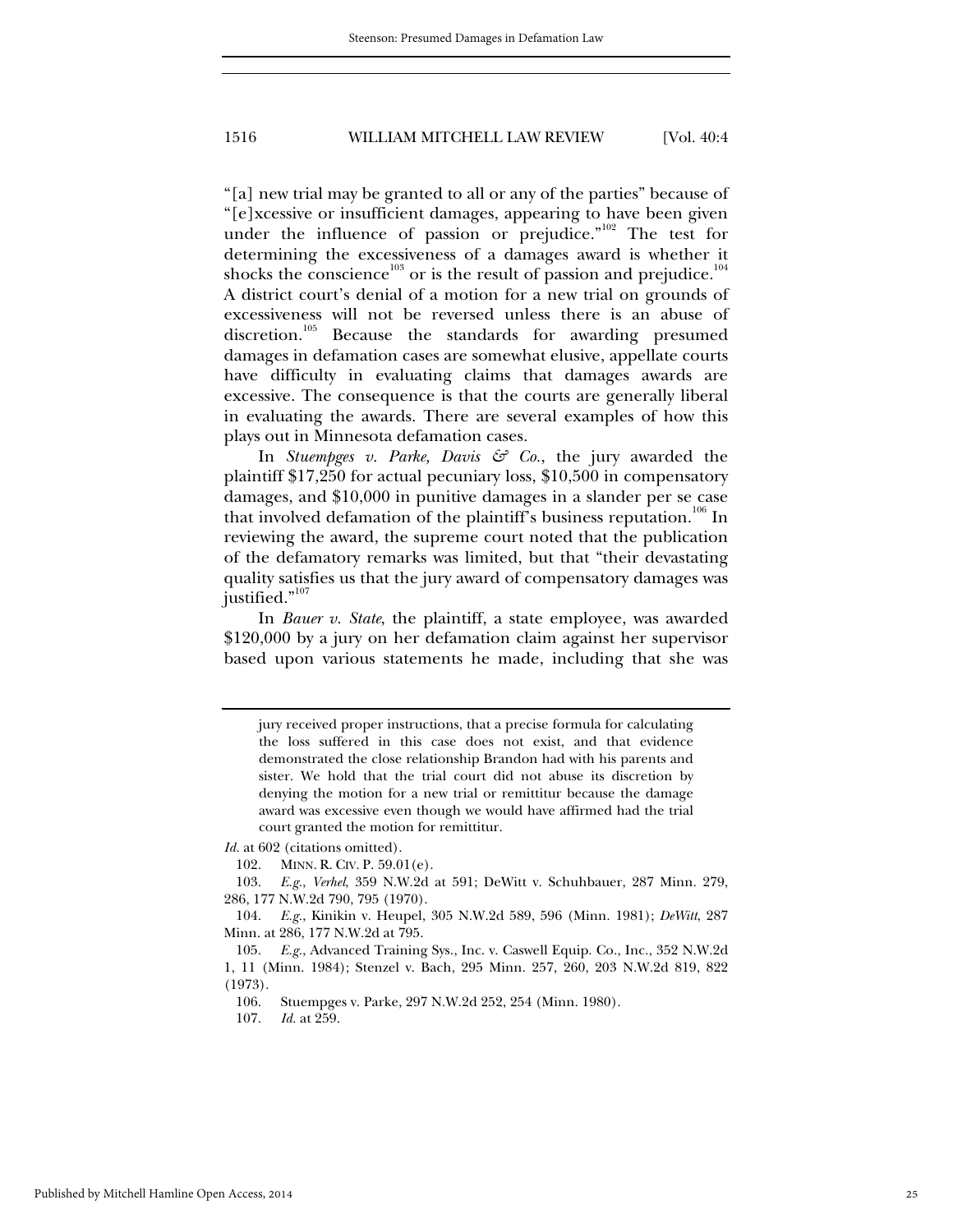"seductive."<sup>108</sup> The supervisor argued that the damages award "was excessive, based on jury passion or bias, and unsupported by the record."<sup>109</sup> The court of appeals sustained the damages award, noting simply that "[w]hen a 'defendant commits libel per se, general and punitive damages are recoverable without proof of actual damages,"<sup>110</sup> and that "[i]n defamation actions general damages are imposed for the purpose of compensating the plaintiff for the harm that the publication has caused to his reputation."<sup>111</sup>

The jury also awarded the plaintiff \$40,000 for "[m]ental distress, embarrassment or physical disability," and \$40,000 for "[e]conomic loss caused by the defamatory statement."112 The court held that "[u]nlike her damages for loss of reputation, which do not require proof of actual damages, Bauer's damages for mental distress and economic loss must be supported by proof of actual damages," and that there was insufficient evidence at trial to prove that the defamatory statements caused Bauer any mental distress or economic loss.<sup>113</sup>

The court relied on the *Restatement (Second) of Torts* section 622 in concluding that the evidence was insufficient to justify the damages award for mental distress.<sup>114</sup> While a physician testified that the plaintiff suffered from depression and was unable to work, he was only able to testify that the symptoms were proximately caused by unfair treatment in the workplace, and aggravated by the legal maneuvering of the defendants, and not that the symptoms were caused by the defamatory statements.<sup>115</sup> Section 622 provides that "[o]ne who is liable for either a slander actionable per se or a libel is also liable for any special harm legally caused by the defamatory publication."116 Section 623 provides that "[o]ne who is liable to another for a libel or slander is liable also for emotional distress and bodily harm that is proved to have been caused by the

 <sup>108.</sup> Bauer v. State, Nos. C2-95-1090, C6-95-1335, 1996 WL 601647, at \*1, \*5 (Minn. Ct. App. Oct. 22, 1996).

 <sup>109.</sup> *Id.* at \*7.

 <sup>110.</sup> *Id.* (citing Becker v. Alloy Hardfacing & Eng'g Co., 401 N.W.2d 655, 661 (Minn. 1987)).

 <sup>111.</sup> *Bauer*, 1996 WL 601647, at \*7.

 <sup>112.</sup> *Id.* 

 <sup>113.</sup> *Id.* 

 <sup>114.</sup> *Id.*

 <sup>115.</sup> *Id.*

<sup>116.</sup> RESTATEMENT (SECOND) OF TORTS § 622 (1977).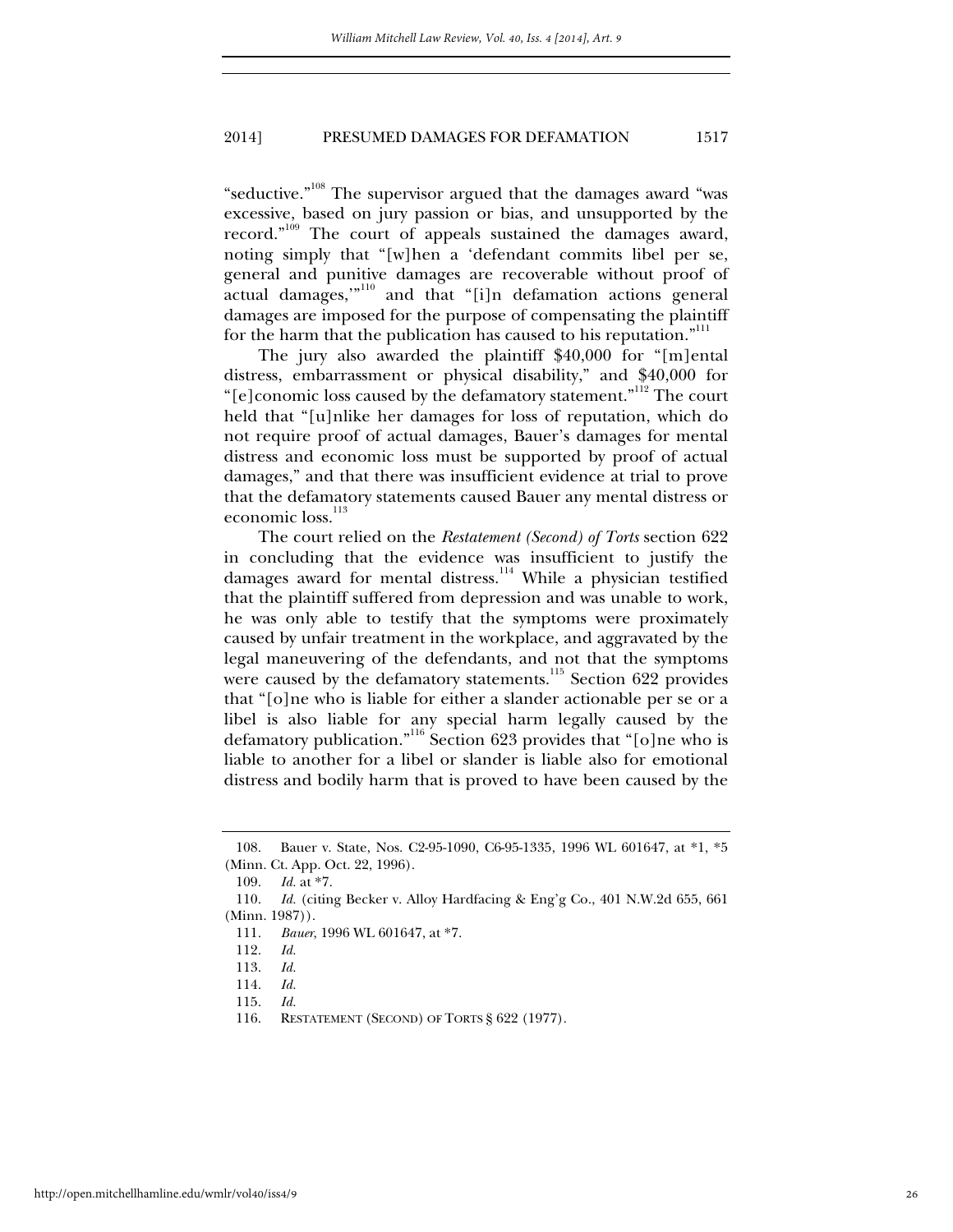defamatory publication."<sup>117</sup> It is an actual damages requirement. While the *Restatement* supports the court's conclusion on the emotional distress issue, it is inconsistent with other Minnesota decisions in which damages for emotional harm are presumed in defamation cases.

In *Prinzing v. Schwab*, the plaintiff, a state senator, was sued by a citizen claiming that the senator committed conversion in removing some letters from a mobile sign the citizen posted  $\alpha$  accusing the senator of theft.<sup>118</sup> The senator counterclaimed, alleging that the plaintiff defamed her by accusing her of theft through the placement of signs in her district in the weeks leading up to the election, which the senator lost.<sup>119</sup> The jury awarded her  $$150,000$  in damages.<sup>120</sup> The court noted that damages are presumed in cases involving accusations of criminal wrongdoing,<sup>121</sup> but it proceeded to hold that the evidence justified the damages award, notwithstanding that presumption:

Prinzing's signs were placed around Schwab's senate district during the weeks before the election. There was extensive publicity in both print and television media regarding Prinzing's signs. Schwab testified that she experienced severe stress, manifested by headaches and sleeplessness, from the signs and accompanying publicity. And the signs put stress on her children and marriage. Because of the signs, she was personally humiliated, and one of her children was taunted in school. Not only did Schwab lose her reelection bid, but she also has lost interest in seeking elected office because the experience was so difficult for her. The evidence establishes that Schwab accepted a job in St. Paul, in part, to work in a community that was unaware of Prinzing's actions. As a result, Schwab's time with her family has been reduced because she now lives in St. Paul during the week while her family remains in Albert Lea. On this record, the jury's damages award is not manifestly contrary to the

 <sup>117.</sup> *Id.* § 623.

 <sup>118.</sup> Prinzing v. Schwab, No. A05–398, 2006 WL 538926, at \*1 (Minn. Ct. App. Mar. 7, 2006).

 <sup>119.</sup> *Id.* 

 <sup>120.</sup> *Id.* 

 <sup>121.</sup> *Id.* at \*5. Schwab was a public official, of course, but she established that the defamatory statements were made with actual malice. *Id.* at \*3.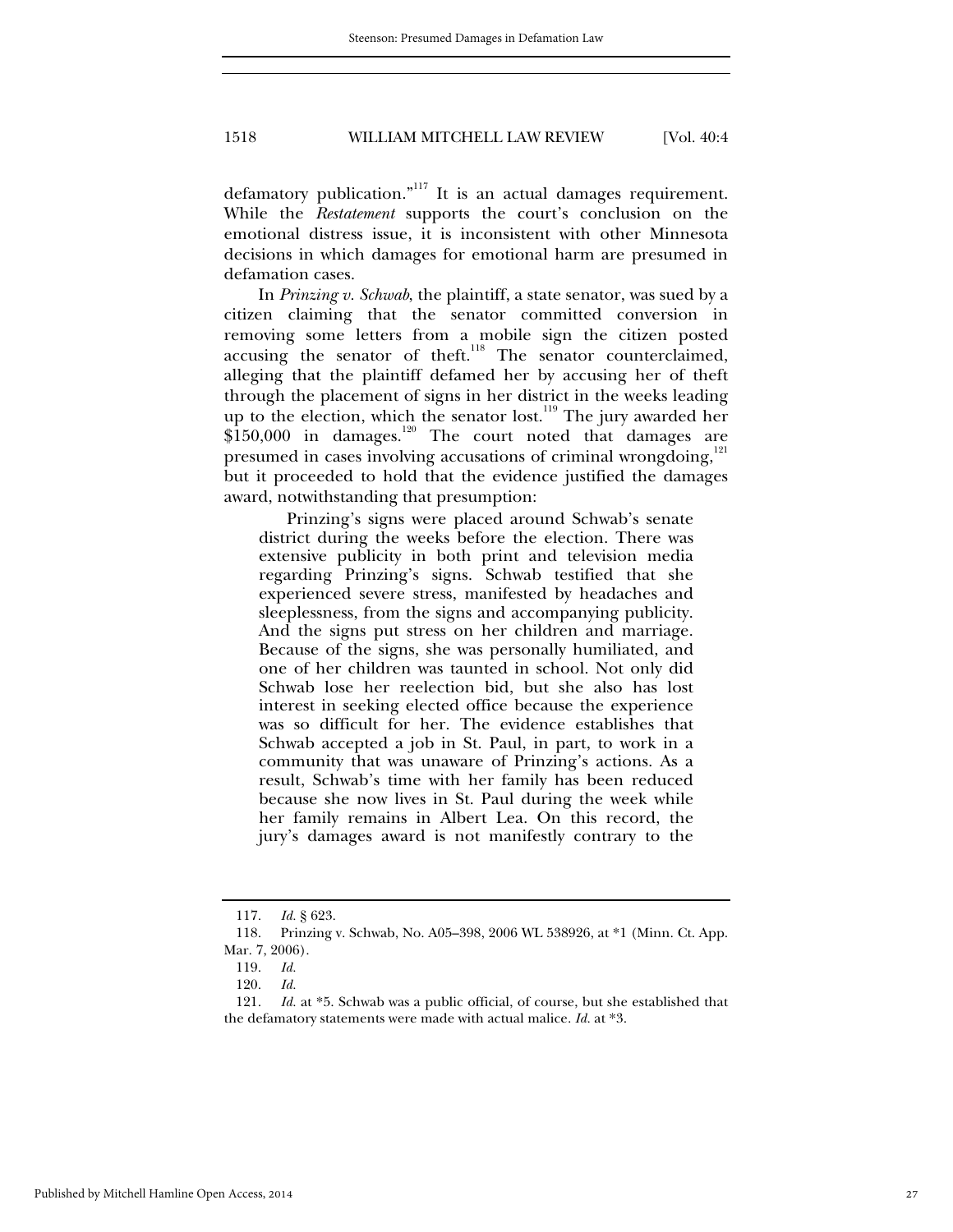evidence, nor is its amount indicative of partiality or prejudice.<sup>12</sup>

Prinzing argued that the damages award was inconsistent with precedent from other jurisdictions, suggesting that the award would be excessive, but the court concluded that the award was consistent with Minnesota precedent.<sup>123</sup>

In *Thorson v. Albert Lea Publishing Co.*, the supreme court noted that "[w]hat may be presumed may be proved" in a defamation case.<sup>124</sup> In many cases plaintiffs will introduce evidence of actual damages, and courts reviewing a jury's award of presumed damages will review that evidence in determining whether or not a damages award is excessive. That has led at least one commentator to suggest that courts are really applying actual damages rules to determine whether a presumed damages award will stand.<sup>125</sup> In the alternative, of course, a court reviewing a damages award cannot very well ignore the evidence of actual damages in deciding if an award is excessive.

LeDoux v. Northwest Publishing, Inc.,<sup>126</sup> is a good example. The jury in that case awarded the plaintiff, a city street maintenance supervisor, \$676,000 in damages in his defamation suit against Northwest Publishing for newspaper articles questioning his job performance.<sup>127</sup> The court of appeals held that the jury award was supported by the evidence:

The evidence . . . demonstrates that LeDoux: (1) felt "devastated" after reading the editorials published by appellants; (2) has difficulty sleeping, digestive problems, headaches, nausea, vomiting, and chest pains; (3) contemplated committing suicide and sought counseling because the "newspaper articles kept coming and coming"; (4) withdrew from his sons and became more moody; and (5) attempts to avoid being identified in public or at work, for fear of embarrassment. We conclude a reasonable jury could find that LeDoux was

 <sup>122.</sup> *Id.* at \*5.

 <sup>123.</sup> *Id.* (citing LeDoux v. Nw. Publ'g, Inc., 521 N.W.2d 59, 69 (Minn. Ct. App. 1994)).

 <sup>124.</sup> Thorson v. Albert Lea Publ'g Co., 190 Minn. 200, 204, 251 N.W. 177, 179 (1933).

 <sup>125.</sup> T. Michael Mather, *Experience with* Gertz *'Actual Injury' in Defamation Cases*, 38 BAYLOR L. REV. 917, 955–56 (1986).

 <sup>126. 521</sup> N.W.2d 59.

 <sup>127.</sup> *Id.* at 64.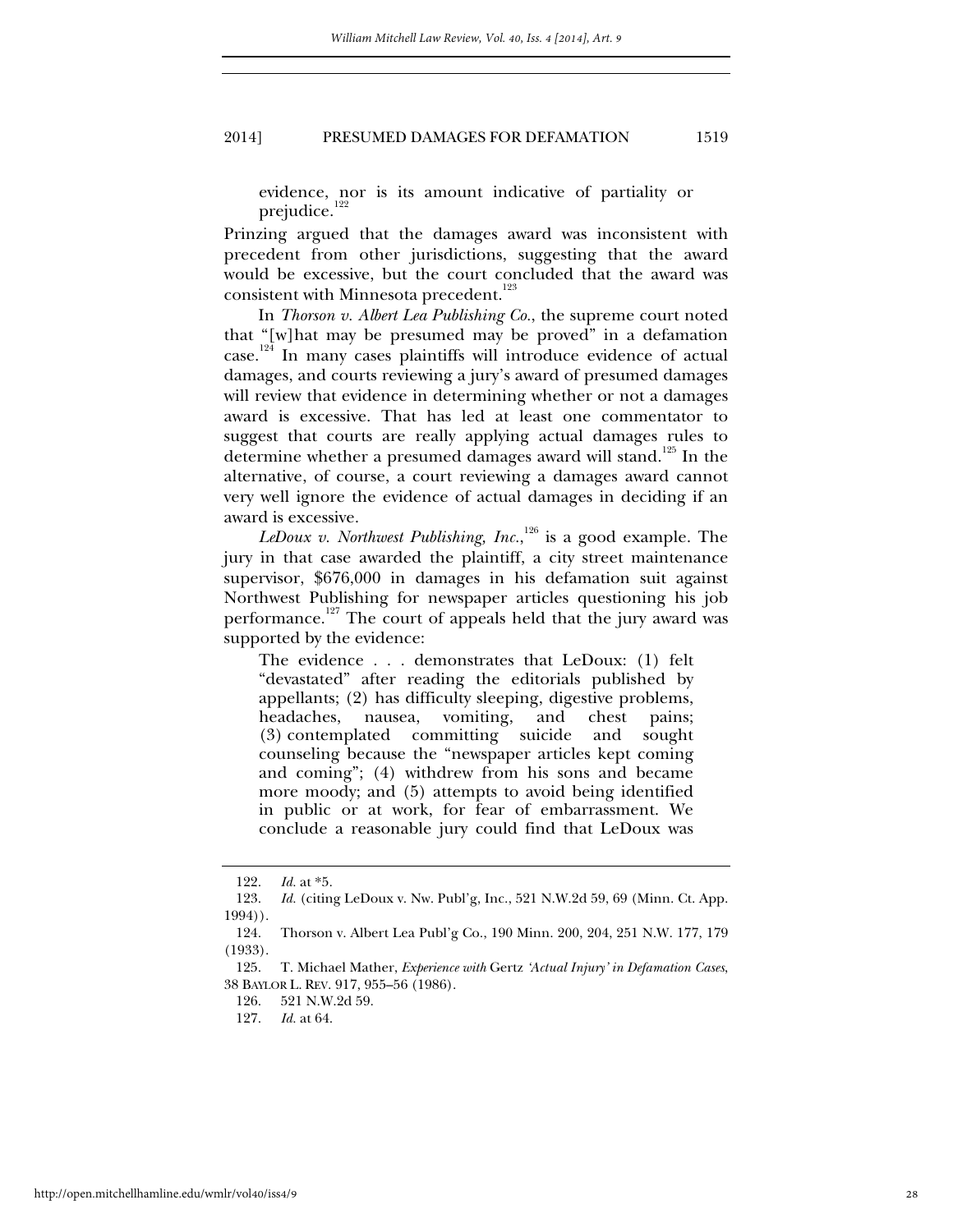harmed and that the published statements were a direct cause of LeDoux's damages. Accordingly, the trial court did not err in refusing to disturb the jury's damage award.<sup>12</sup>

Because the news article implied improper conduct by LeDoux, the court held that a jury reasonably could conclude that the articles harmed LeDoux's reputation. Also, because the evidence indicated that after the publication of the news articles some individuals called LeDoux a thief and refused to speak with him, the court held that "a jury reasonably could conclude that the false statements in the news articles were defamatory."<sup>129</sup>

In *Frankson v. Design Space International*, a case arising out of the plaintiff's termination of employment with the defendant, the jury awarded the plaintiff \$70,000 on his defamation claim.<sup>130</sup> The court of appeals sustained the award:

Because the statements made by [Design Space International (DSI)] were defamatory per se as defamations of Frankson's business reputation, general damages are presumed. The appellate courts tend to leave the amount to be awarded to the jury's discretion. In this case, Frankson chose not to pursue sales employment elsewhere, but instead opened his own business. He testified that he knew he would not be hired by any company because DSI's stated reason for terminating him was his failure to increase business. It was for the jury to assess the weight and credibility of this testimony. Moreover, the jury received an instruction on Frankson's duty to mitigate damages, which would operate to lessen their award to Frankson because he in fact did not seek other employment. The jury nevertheless chose to believe Frankson's assessment of his earning prospects and awarded \$70,000.<sup>131</sup>

DSI argued that smaller damages awards in other cases involving more extensive publication or evidence of more substantial pecuniary loss supported its argument of excessiveness.<sup>132</sup> In rejecting the argument, the court of appeals

 <sup>128.</sup> *Id.* at 69.

*Id.* at 68.

 <sup>130.</sup> Frankson v. Design Space Int'l, 380 N.W.2d 560, 563 (Minn. Ct. App. 1986), *aff'd in part and rev'd in part on other grounds*, 394 N.W.2d 140 (Minn. 1986).

 <sup>131.</sup> *Id.* at 567–68 (citations omitted).

 <sup>132.</sup> *Id.* at 568.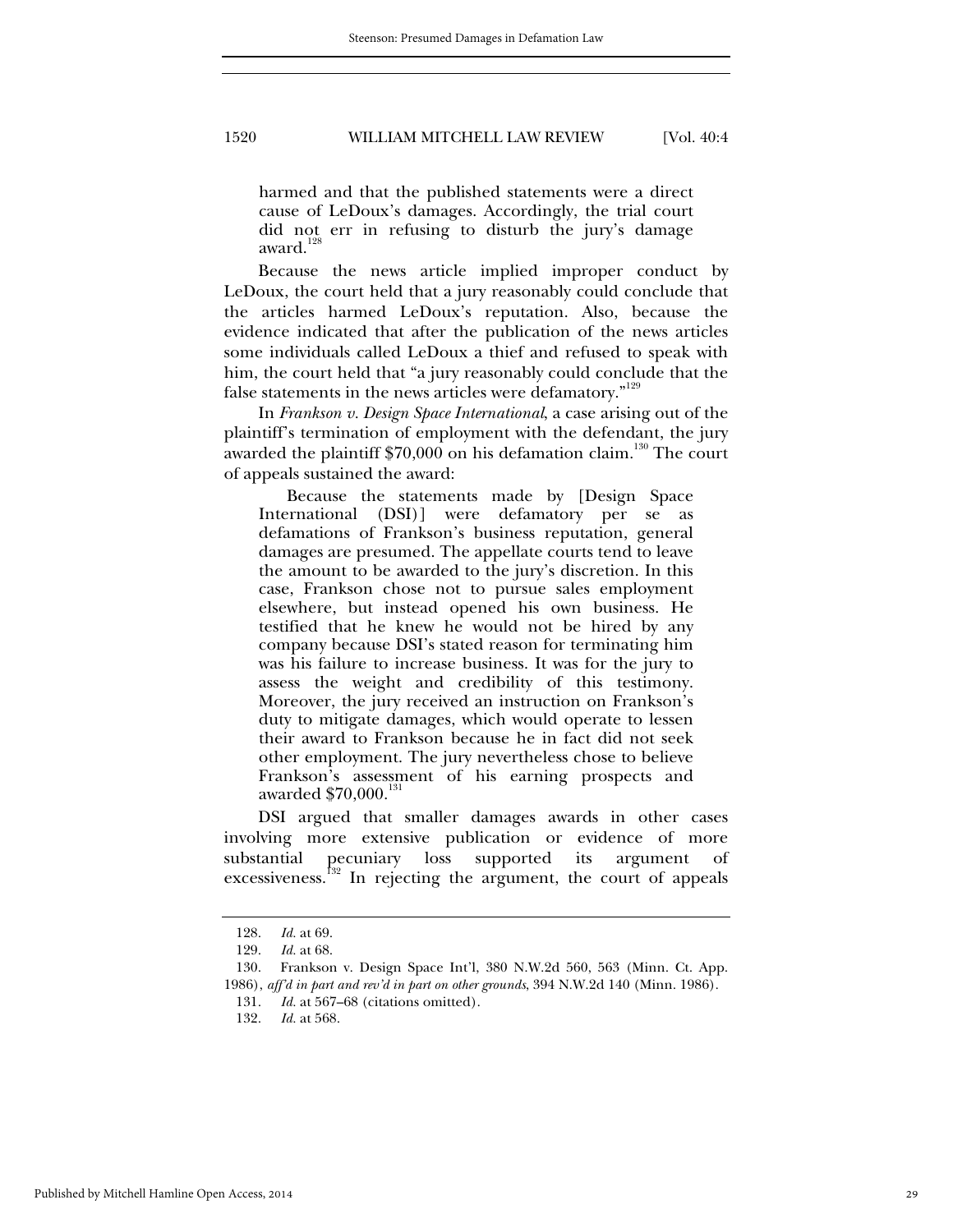summed up the problem of reviewing damages awards for excessiveness, noting simply that "[a] wide range of damage awards is inevitable in varying fact situations considered by different juries."<sup>133</sup>

These cases illustrate the difficulties in reviewing damages awards in defamation cases. They also demonstrate that plaintiffs will typically try to prove actual harm, whether to reputation or emotional harm. The presumed damages rule is a sort of safety net, but it also seems to be the case that reviewing courts will seize upon the actual evidence in the case to justify sustaining damages awards that may otherwise appear to be nebulous.

# V. SUMMARY

The justifications advanced for the presumed damages rule in defamation cases point to the overriding state interest in protecting reputation and the difficulty—if not impossibility—of proving actual injury to reputation. That interest and the interest in being free from the emotional harm caused by defamation are vindicated in the Minnesota cases, as a matter of law and as a matter of practice. Minnesota decisions recognize the primacy of the reputational interest in defamation law, but it is not the only interest vindicated by the tort. The presumed damages rule covers not only presumed harm to reputation, but also emotional suffering.

The Minnesota appellate courts have not directly addressed the inequity in permitting recovery for presumed damages for libel, and slander, where the defamatory statement falls in one of the slander per se categories. Perhaps this is because the inconsistency is obscured by the continuing use of the term "defamation per se," which injects the categories of words that are slanderous per se into libel law, in which damages are presumed even if the libelous words do not fit those categories. If the slander per se categories are imported into defamation law, however, the inequity in allowing presumed damages only for certain types of defamatory words is apparent, even while the justification for the distinction is explainable in terms of defamation history. Nonetheless, the Minnesota Supreme Court has not been receptive to attempts to

133. *Id.*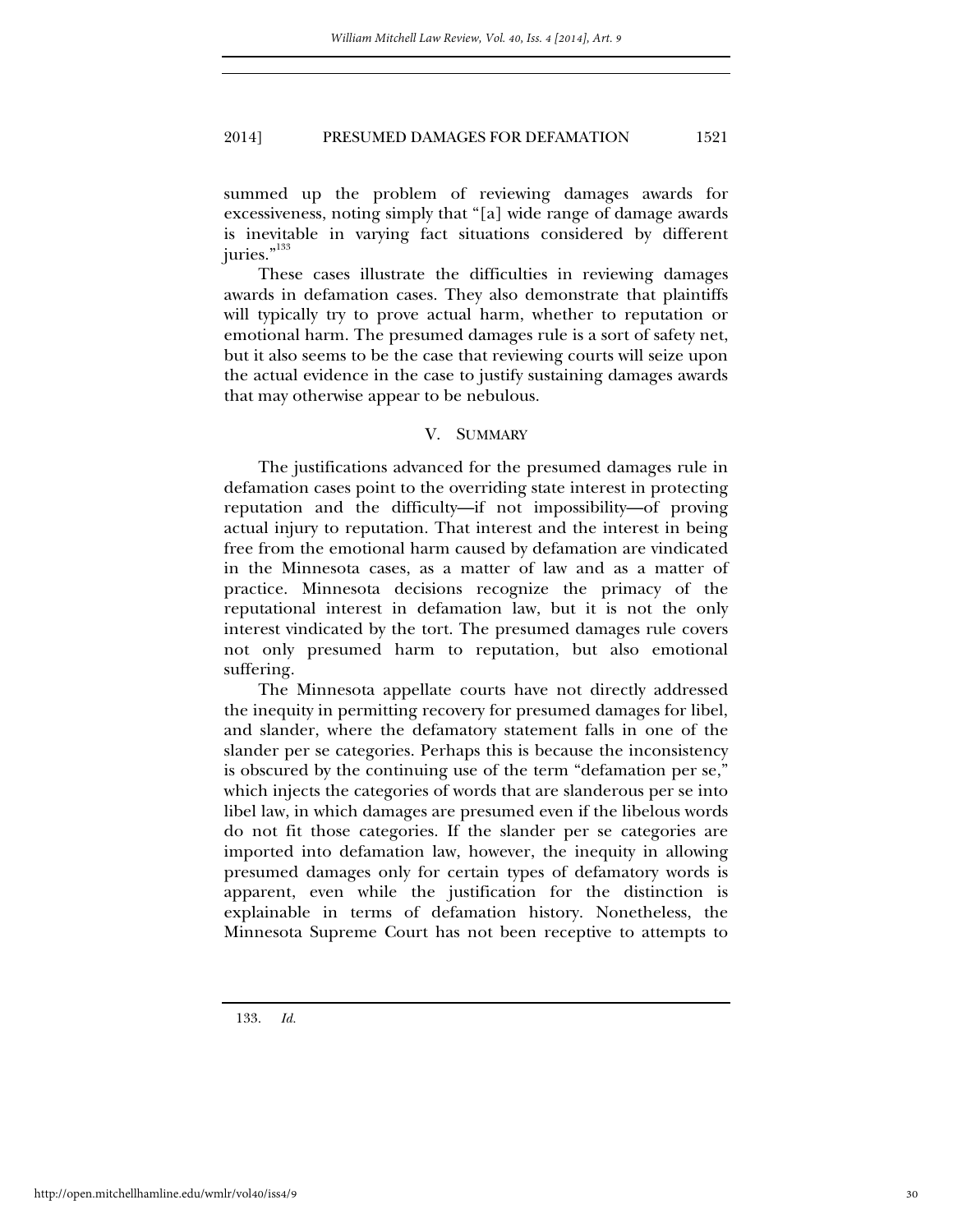limit the presumed damages rule, rejecting a direct attack on the rule in *Becker v. Alloy Hardfacing & Engineering Co*. 134

*Richie v. Paramount Pictures Corp.* does not directly address the presumed damages rule, but the supreme court's requirement of proof of actual harm to reputation as a predicate to recovery for actual damages for emotional harm at least suggests that there are nonconstitutional justifications for limiting recovery in defamation actions to actual damages.135 *Richie* leaves the presumed damages rule intact, however.

The district courts do not have an easy time in instructing a jury on presumed damages.<sup>136</sup> Giving more detailed guidance in defining the scope of damages is problematic, of course, given that damages are *presumed* in the first place. If the instructions edge toward some sort of causal link between the defamatory statement and injury to the plaintiff's reputation, or constrain the jury's discretion by unduly emphasizing one aspect of the defamatory statement, including limited publication, they may run afoul of the presumed damages rule.

The defamation decisions in the supreme court and court of appeals could be used to support a claim that the presumed damages rule is difficult to limit. Appellate decisions in Minnesota illustrate that the courts are somewhat constrained from closely examining damages awards as against claims that they were excessive, and with good reason. Presumed damages are just that. Nonetheless, if courts consider as an outside boundary the kinds of damages that normally flow from the defamatory communications, they have at least one basic tool to limit excessive damages awards. The appellate reviews tend to focus on the evidence of actual injury to reputation or mental stress suffered by the plaintiff, which provides a more concrete basis for evaluating a damages award. In the end, however, courts reviewing the damages awards are limited in the depth of their review of damages awards.

On the other hand, plaintiffs do attempt to prove actual damages even where damages are presumed. As *Thorson* pointed out, what is presumed can be proved.<sup>137</sup> The evidence may be of the breadth of publication. That was evidence the court of appeals

 <sup>134. 401</sup> N.W.2d 655, 661 (Minn. 1987).

 <sup>135.</sup> *See supra* notes 62–87 and accompanying text.

 <sup>136.</sup> *See infra* Part V.

 <sup>137.</sup> *See supra* note 124 and accompanying text.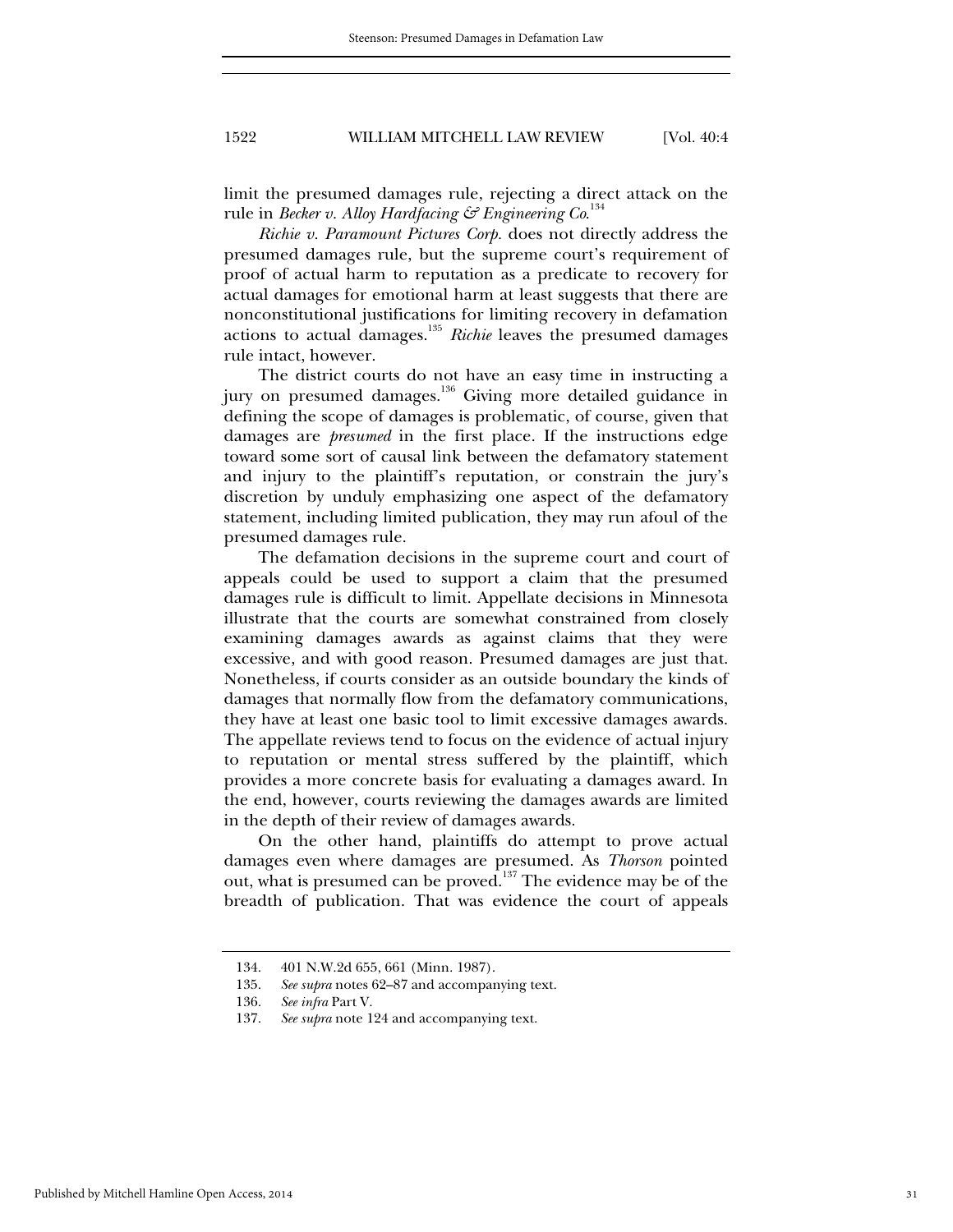thought sufficient in the *Richie* case.<sup>138</sup> It may be of actual mental distress sustained by the plaintiff. In some cases, the claim for mental suffering may outstrip any claim for injury to reputation.

Defamation cases are difficult to win in Minnesota, even in presumed damages cases. Most of the defamation claims that are asserted are dismissed on motions for summary judgment, for various reasons, whether because the plaintiff has not alleged a false statement of fact, or because the defendant has either a qualified or absolute immunity in making the allegedly defamatory statement.<sup>139</sup> Many of the defamation claims that are asserted are "defamation per se" claims that trigger the presumed damages rule, but plaintiffs also attempt to prove actual damages in the cases that go to trial. That proof could support recovery under an actual damages rule.

### VI. *LONGBEHN V. SCHOENROCK*

The first in the *Longbehn* series of decisions arose out of claims against several defendants by a city police officer who was discharged from his position and allegedly defamed by statements made by the police chief, and in unrelated incidents, by two other individuals.<sup>140</sup> The case ultimately spanned eleven years, from the filing of the complaint to the fourth and final trial in the case.

Patrick Longbehn was discharged from his position as a Moose Lake police officer.<sup>141</sup> He brought suit against Moose Lake and the Moose Lake police chief alleging various employment related claims and separate defamation claims against Robin Schoenrock and Thomas Michael Cich.<sup>142</sup>

Three separate groups of claims were involved in the suit. $143$ The first involved claims arising out of Longbehn's discharge from employment.<sup>144</sup> The second claim was for defamation against Cich,

 <sup>138.</sup> *See supra* notes 73–77 and accompanying text.

 <sup>139.</sup> *See supra* text accompanying note 99.

 <sup>140.</sup> *See* Plaintiff's Complaint, Longbehn v. City of Moose Lake, No. C5-01-681, 2001 WL 36209854 (Minn. Dist. Ct. May 30, 2001). See Trial Order, Longbehn v. City of Moose Lake, No. C5-01-681, 2002 WL 34438284 (Minn. Dist. Ct. Feb. 6, 2002) for the district court's order.

 <sup>141.</sup> Longbehn v. City of Moose Lake, No. A04-1214, 2005 WL 1153625, at \*1 (Minn. Ct. App. May 17, 2005).

 <sup>142.</sup> *Id.*

 <sup>143.</sup> *Id.* at \*2.

 <sup>144.</sup> *Id.* at \*1.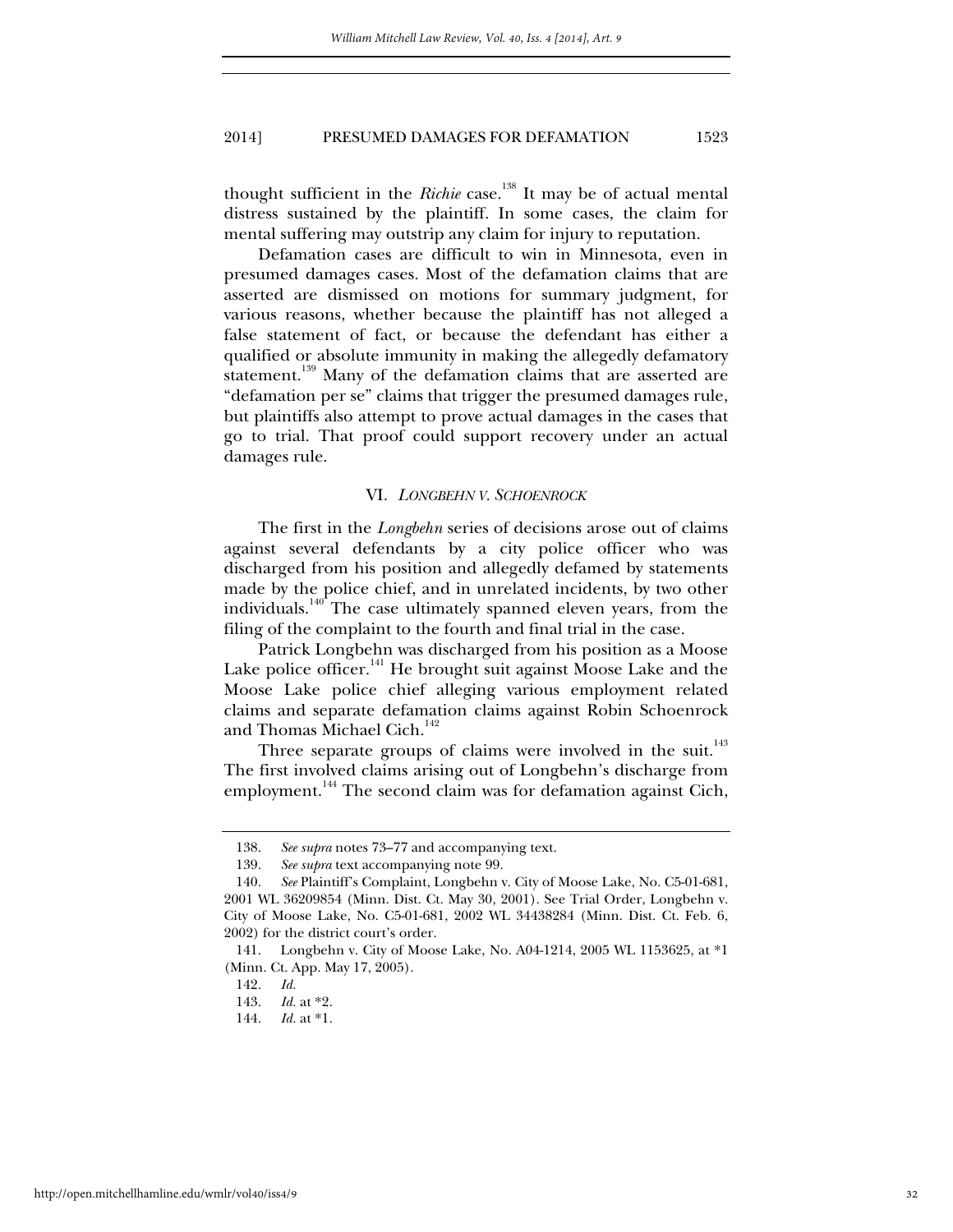a retired Duluth Police Department police officer who allegedly made defamatory statements about Longbehn in a background check that was being conducted by the St. Paul Police Department.<sup>145</sup> The third was a claim for defamation, along with claims for the negligent and intentional infliction of emotional distress, against Schoenrock.<sup>146</sup> Those claims arose out of a phone conversation Robin Schoenrock had with Charles Wilson, a friend of Longbehn's, who was at a party also attended by Schoenrock's daughter.<sup>147</sup> There were several phone calls between Schoenrock and Wilson to secure arrangements for providing Schoenrock's daughter and another girl home from the party.<sup>148</sup> Wilson stated that during one of the calls, Schoenrock referred to Longbehn as "Pat the Pedophile."<sup>149</sup>

The claims against the City and police chief were dismissed on summary judgment by the district court.<sup>150</sup> The claims against Cich and Longbehn were consolidated for trial, but were dismissed with prejudice.<sup>151</sup> Longbehn appealed.<sup>152</sup>

The court of appeals affirmed the district court on all claims except for Longbehn's claims for defamation and negligent infliction of emotional distress against Schoenrock. The court of appeals reversed the district court's dismissal of the defamation claim, concluding that when Schoenrock referred to Longbehn as "Pat the Pedophile," it suggested "a propensity toward committing, if not the commission of, a sex crime," and that the statement was defamatory per se because it alleged sexual misconduct.<sup>153</sup> The negligent infliction of emotional distress claim survived because it rode in on the coattails of the defamation claim. $154$ 

 154. *Id.* at \*12 (taking the position that it is unnecessary for a plaintiff seeking to recover for negligent infliction of emotional distress to prove physical harm arising out of the emotional distress where the plaintiff proceeds under a defamation theory). There are problems in concluding that negligent infliction of emotional distress may be asserted in cases where the plaintiff alleges a defamation claim. *See* Michael K. Steenson, *The Anatomy of Emotional Distress Claims in* 

 <sup>145.</sup> *Id.*

 <sup>146.</sup> *Id.*

 <sup>147.</sup> *Id.* 

 <sup>148.</sup> *Id.*  149. *Id.* 

 <sup>150.</sup> *Id.*

 <sup>151.</sup> *See id.* 152. *Id.*

 <sup>153.</sup> *Id.* at \*11.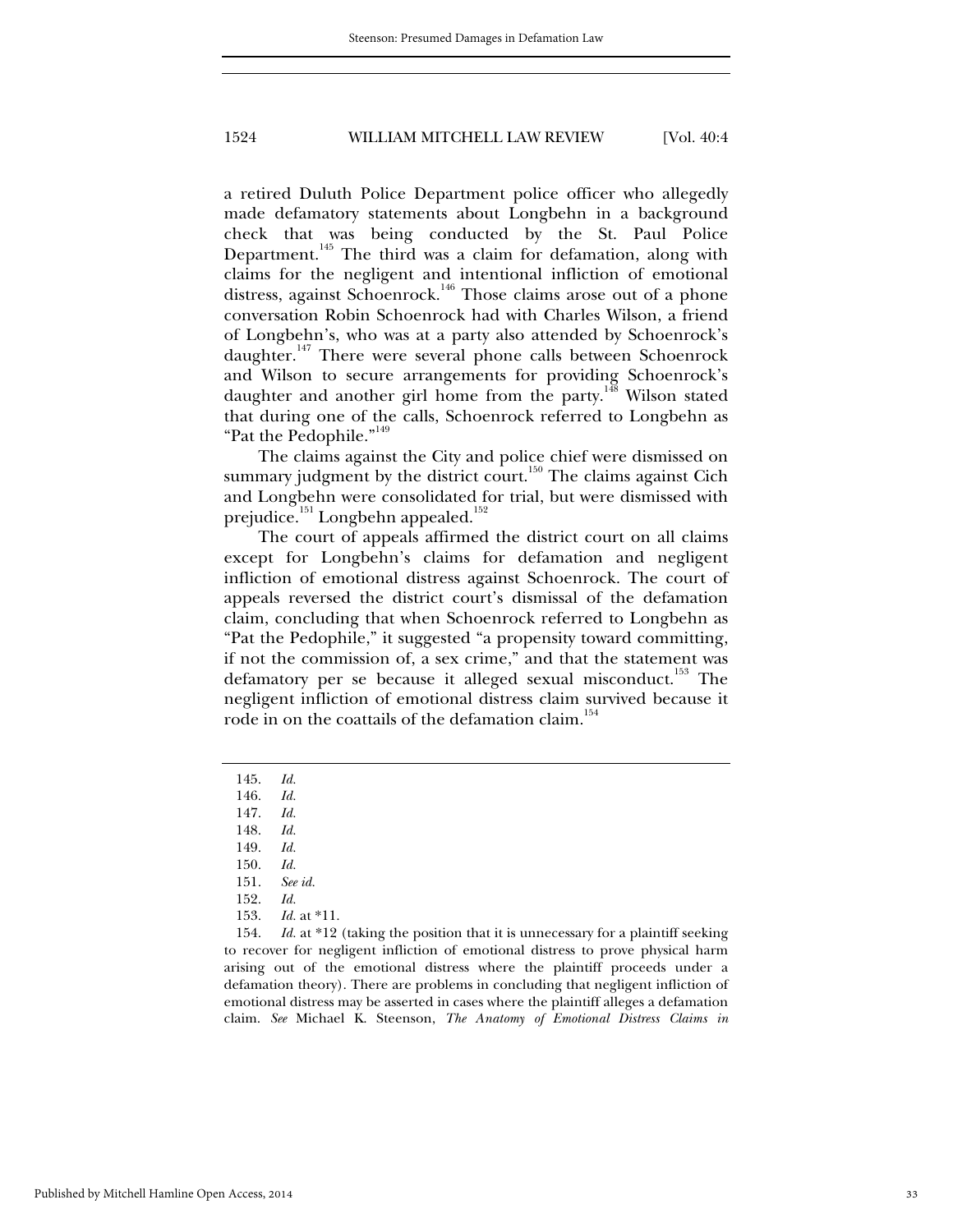At trial after remand, the jury found that:

(1) respondent called appellant "Pat the Pedophile" but did not accuse appellant of actually being a pedophile; (2) respondent's defamatory publication was made under circumstances that made it negligent; (3) respondent's publication caused appellant emotional distress so severe that no reasonable person could be expected to endure it; and (4) clear and convincing evidence established that respondent acted in deliberate disregard for appellant's rights and safety.<sup>155</sup>

The jury awarded Longbehn:

- \$230,000 for past and future harm to reputation, mental distress, humiliation, and embarrassment;
- \$3000 for future health-care expenses;
- \$90,000 for past and future wage loss; and
- $$250,000$  for punitive damages.<sup>156</sup>

The district court granted Schoenrock's motion for judgment as a matter of law (JMOL) and directed entry of judgment in Schoenrock's favor. The district court found that the statement was not defamatory per se, that there was no evidentiary basis for the jury's finding of a causal link between Schoenrock's statement and Longbehn's general or special damages, and that the evidence was insufficient to justify the punitive damages award and the award of general damages.<sup>157</sup>

On appeal to the court of appeals, the appellant's brief was devoted primarily to disputing the trial court's findings on the

*Minnesota*, 19 WM. MITCHELL L. REV. 1, 84–86 (1993). Emotional distress is a recoverable element of damage in defamation, which raises the issue of why a separate claim of negligent infliction of emotional distress is necessary in those cases. The real issue is whether the plaintiff, asserting the negligent infliction of emotional distress claim, should be entitled to recover if the defamation claim fails. If not, it is meaningless to permit the assertion of the negligent infliction of emotional distress claim as a defamation adjunct. If it is allowed when the defamation claim fails, the issue is why it should be subjected to a lesser standard than a free-standing claim for negligent infliction of emotional distress. In *Covey v. Detroit Lakes Printing Co*., 490 N.W.2d 138, 144 (Minn. Ct. App. 1992), the court of appeals held that failure of the defamation claim precluded assertion of a claim for negligent infliction of emotional distress, absent proof of physical symptoms. *See supra* note 89 and accompanying text.

 <sup>155.</sup> Longbehn v. Schoenrock, 727 N.W.2d 153, 158 (Minn. Ct. App. 2007).

 <sup>156.</sup> *Id.*

 <sup>157.</sup> *Id.*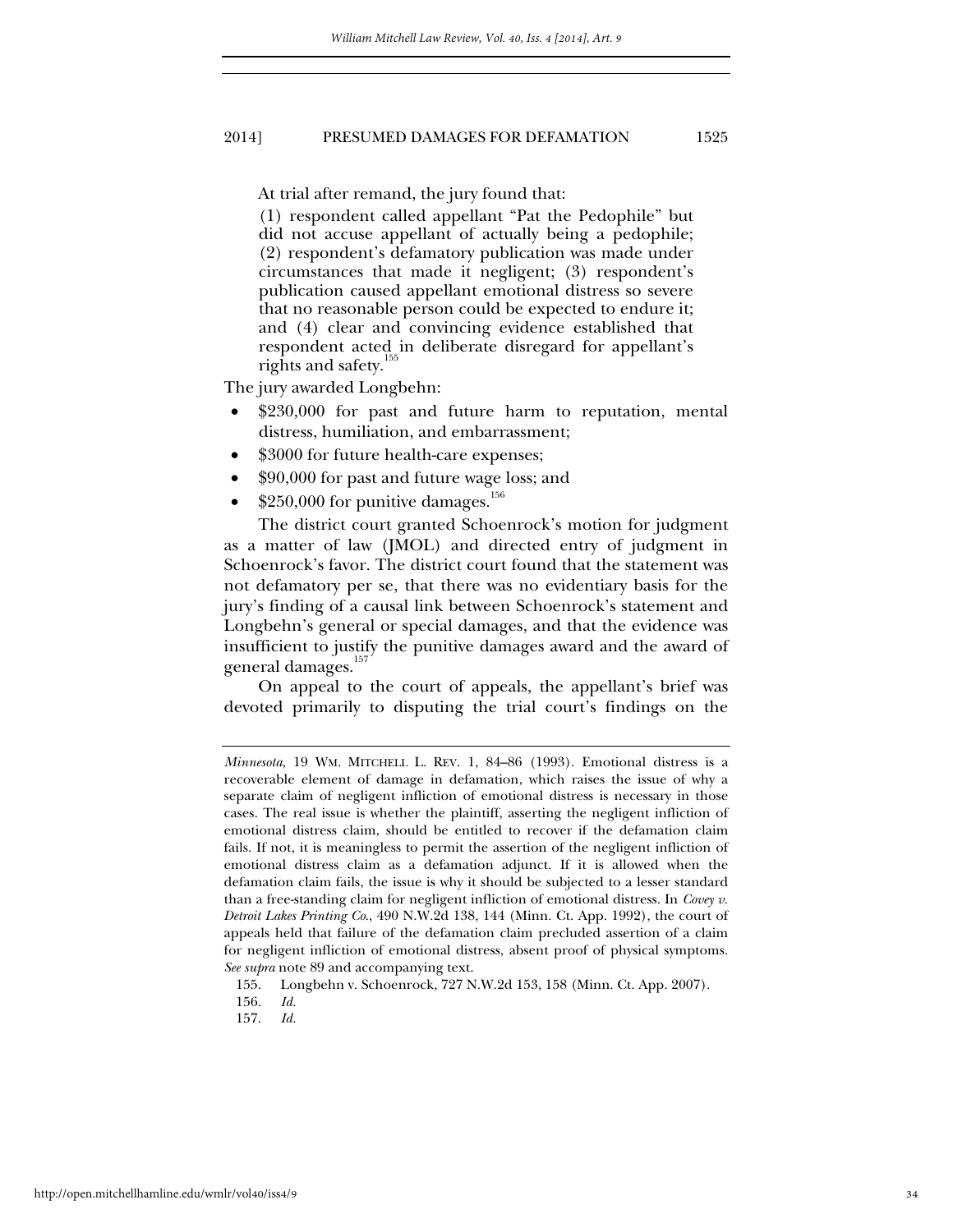JMOL issue, but the short statement of facts reveals the broad theory of the case against Schoenrock:

This case was an action for defamation. The Appellant was a police officer with the City of Moose Lake. On January 1, 2001, Respondent Schoenrock published to a third person the name 'Pat the Pedophile' in describing Appellant. As a result of that name, Appellant lost his job, his relationship, and suffered severe emotional distress.<sup>1</sup>

The claim is that the nickname was published to a third person, and then, "[a]s *a result of that name*," the "Appellant lost his job, his relationship, and suffered emotional distress."<sup>159</sup> The link between Schoenrock's use of the nickname and Longbehn's damages is not argued in the statement of facts.

The trial court concluded that "[t]here was no evidence offered to establish that outside of his single telephone call with Mr. Wilson[,] Defendant, Mr. Wilson, or anyone associated with either Mr. Wilson or Defendant used that telephone call to promote the nickname of 'Pat the Pedophile' to anyone else."<sup>160</sup> The argument in the appellant's brief is that he did provide circumstantial evidence of Schoenrock's "coining of that name."<sup>161</sup> The brief argued that Longbehn's testimony in response to questioning by Schoenrock's attorney to the effect that one person, Schoenrock's stepdaughter, told Longbehn that Schoenrock had "coined and circulated the name."162 Longbehn argued that the evidence was sufficient to establish the "coining" allegation.<sup>163</sup> Even if it was not sufficient, the brief argued, "why would anyone say such a thing about another person without knowing its truth or falsity, and knowing the serious consequences that attach to such a label $[?]$ <sup>"164</sup> Later, in challenging the district court's conclusion that Longbehn's termination from employment and subsequent emotional problems arose after he left his job, the brief argues that

 <sup>158.</sup> Appellant's Brief and Appendix at 3, *Longbehn*, 727 N.W.2d 153, 2006 WL 4091706; *see also Longbehn*, 727 N.W.2d at 157.

 <sup>159.</sup> Appellant's Brief and Appendix, *supra* note 158, at 3 (emphasis added).

 <sup>160.</sup> *Id.* at 10.

 <sup>161.</sup> *Id.*

 <sup>162.</sup> *Id.* 

 <sup>163.</sup> *Id.* 

 <sup>164.</sup> *Id.* at 10–11.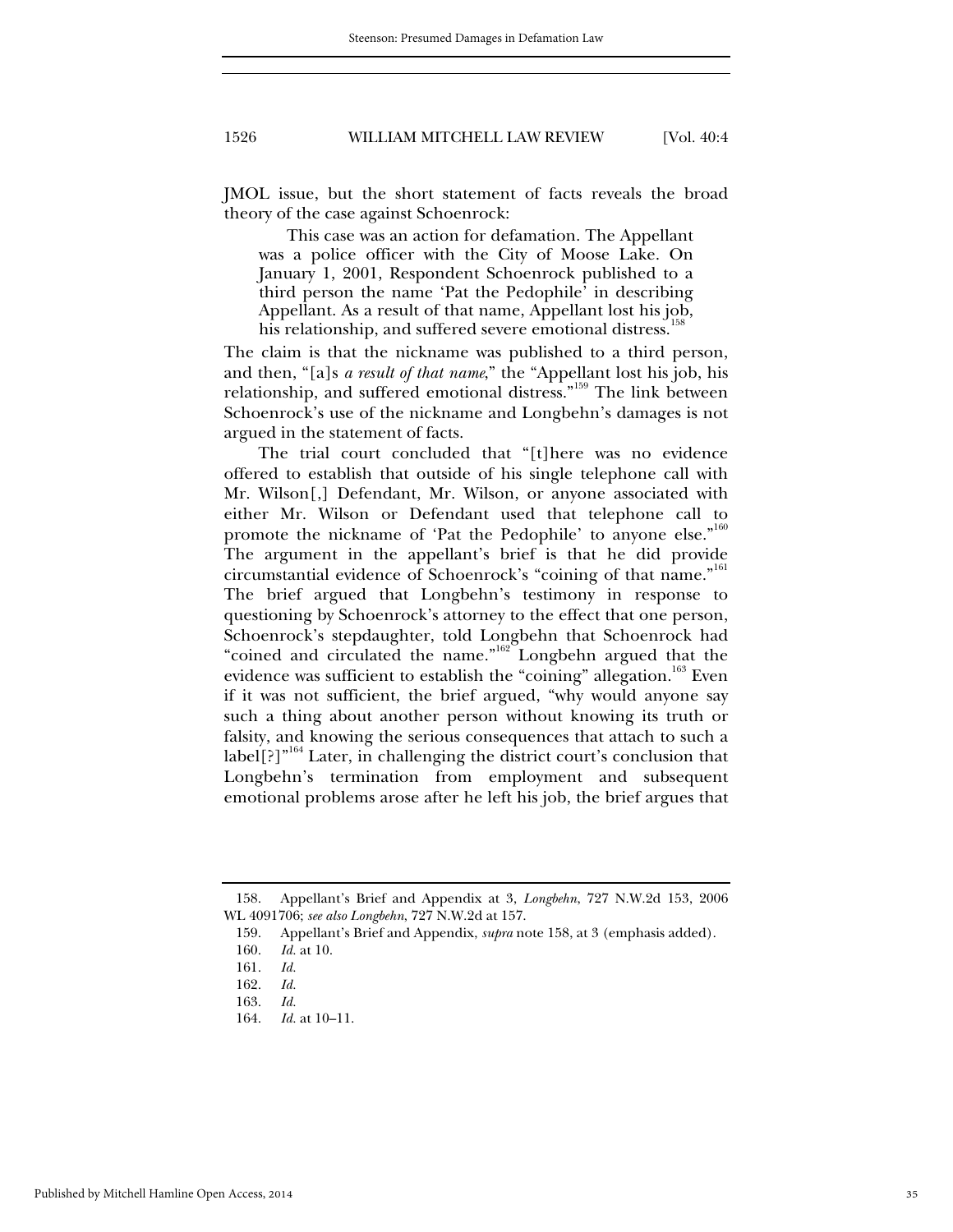the main reason for his termination "was the name he had been saddled with by the Respondent."<sup>165</sup>

The court of appeals affirmed the district court in part and reversed in part (*Longbehn II*).<sup>166</sup> The court of appeals affirmed the district court's conclusions on the special damages issues, holding that the evidence was insufficient to justify that award.<sup>167</sup> The court of appeals concluded that the defendant used the offensive nickname on a single isolated occasion and that there was no evidence in the record to support the claim that the defendant either originated the name or participated in its dissemination so as to make him responsible for repetition by others, thereby rejecting Longbehn's "coining" argument.<sup>168</sup> The court of appeals noted that the plaintiff was commonly known in the Moose Lake community by the nickname, and that there was no evidence that linked the defendant's use of the nickname on one isolated occasion to the plaintiff's termination or to any loss of prospective employment.<sup>169</sup>

The court of appeals held that Schoenrock's reference to Longbehn was defamatory per se, however. $170$  The district court held that the evidence was legally insufficient to establish a causal connection between the defamatory statement and the general damages awarded by the jury. The court of appeals, mindful that this was a defamation per se case where general damages are presumed and no proof of actual harm is required, held that the

 The publication of a libel or slander is a legal cause of any special harm resulting from its repetition by a third person if, but only if,

- (a) the third person was privileged to repeat it, or
- (b) the repetition was authorized or intended by the original defamer, or
- (c) the repetition was reasonably to be expected.
- 166. Longbehn v. Schoenrock, 727 N.W.2d 153 (Minn. Ct. App. 2007).
- 167. *Id.* at 163.
- 168. *Id.* at 160–61.
- 169. *Id.*
- 170. *Id.* at 158.

 <sup>165.</sup> *Id.* at 11. The general rule is that a person who makes a defamatory statement is subject to liability for subsequent repetitions of that statement. *See, e.g.*, Barnette v. Wilson, 706 So. 2d 1164, 1166 (Ala. 1997); Geraci v. Probst, 938 N.E.2d 917, 921 (N.Y. 2010). The RESTATEMENT (SECOND) OF TORTS § 576 (1977), provides that damages for special harm may be recovered under limited circumstances: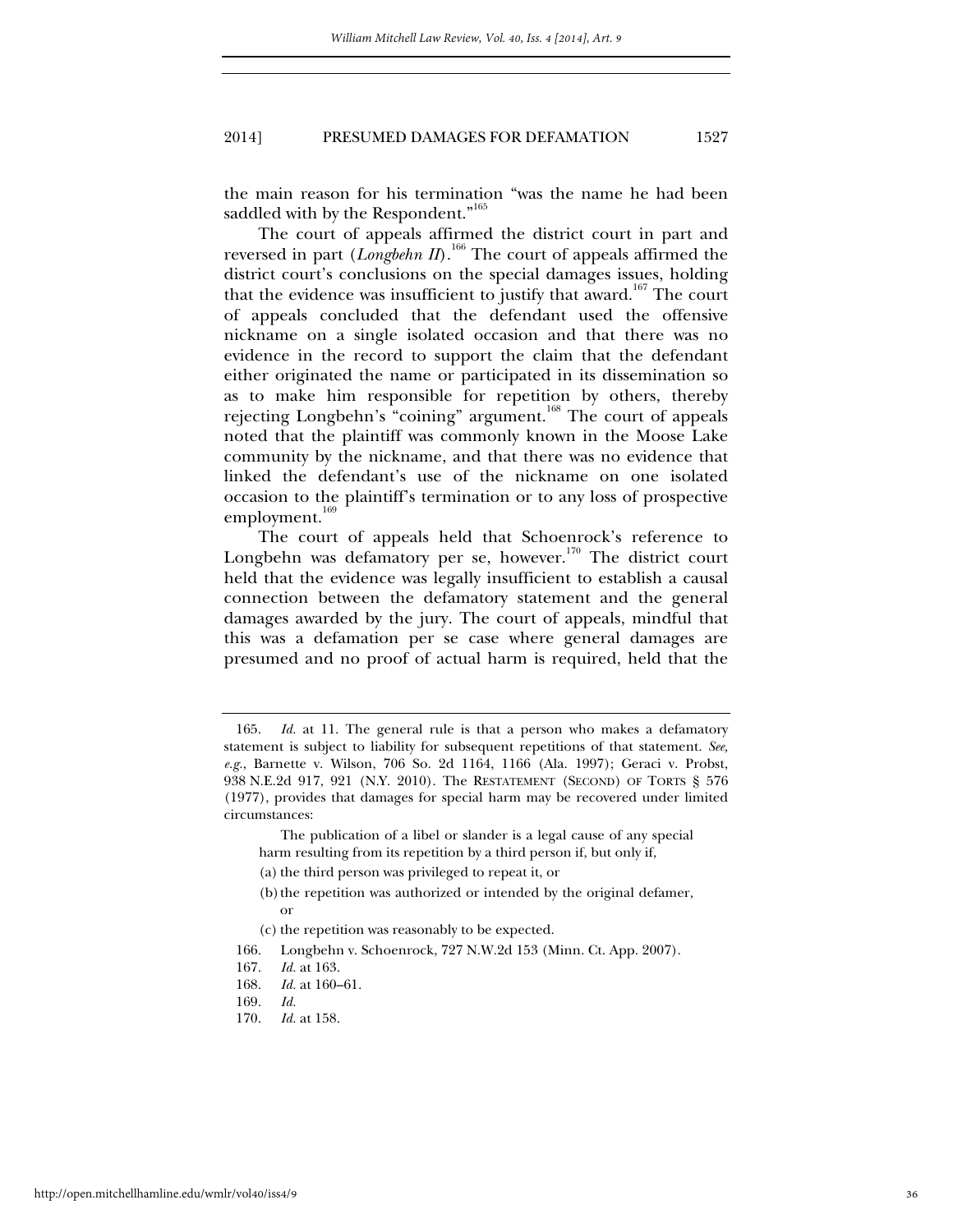trial court erred in requiring a causal connection between the statement and general damages.<sup>1</sup>

Troubled by the *amount* of the award, however, the court of appeals held that it was excessive. The court commented on the difficulty in establishing guidelines for evaluating presumed damages awards,<sup>172</sup> and then quoted from the Supreme Court's opinion in *Gertz v. Robert Welch, Inc.*:

The common law of defamation is an oddity of tort law, for it allows recovery of . . . damages without evidence of actual loss. . . . Juries may award substantial sums as compensation for supposed damage to reputation without any proof that such harm actually occurred. The largely uncontrolled discretion of juries to award damages where there is no loss unnecessarily compounds the potential of any system of liability for defamatory falsehood to inhibit the vigorous exercise of First Amendment freedoms . . . . [T]he States have no substantial interest in securing for plaintiffs . . . gratuitous awards of money damages far in excess of any actual injury.<sup>173</sup>

The court of appeals recognized that in *Richie v. Paramount*  Pictures Corp.,<sup>174</sup> the Minnesota Supreme Court held that the First Amendment limitations in *Gertz* are inapplicable in cases where a private plaintiff sues a private defendant on an issue that is not of public concern but, notwithstanding that holding, the court stated that "we find *Gertz'*s proposition that states have no interest in securing gratuitous awards far exceeding actual injury to be persuasive."<sup>175</sup> The court's statement appears to question the validity of the presumed damages rule, but the court went no further in its consideration of the rule. The court's conclusion, given the record in the case, was that the "\$233,000 in general damages far exceeds the amount of past and future harm to appellant's reputation, mental distress, humiliation, and embarrassment that would normally flow from a publication of this kind."<sup>176</sup>

 <sup>171.</sup> *Id.* at 161.

 <sup>172.</sup> *Id.*

Id. at 162-63 (quoting Gertz v. Robert Welch, Inc., 418 U.S. 323, 349  $(1974)$ .

 <sup>174. 544</sup> N.W.2d 21, 28 (Minn. 1996).

 <sup>175.</sup> *Longbehn*, 727 N.W.2d at 163.

 <sup>176.</sup> *Id.*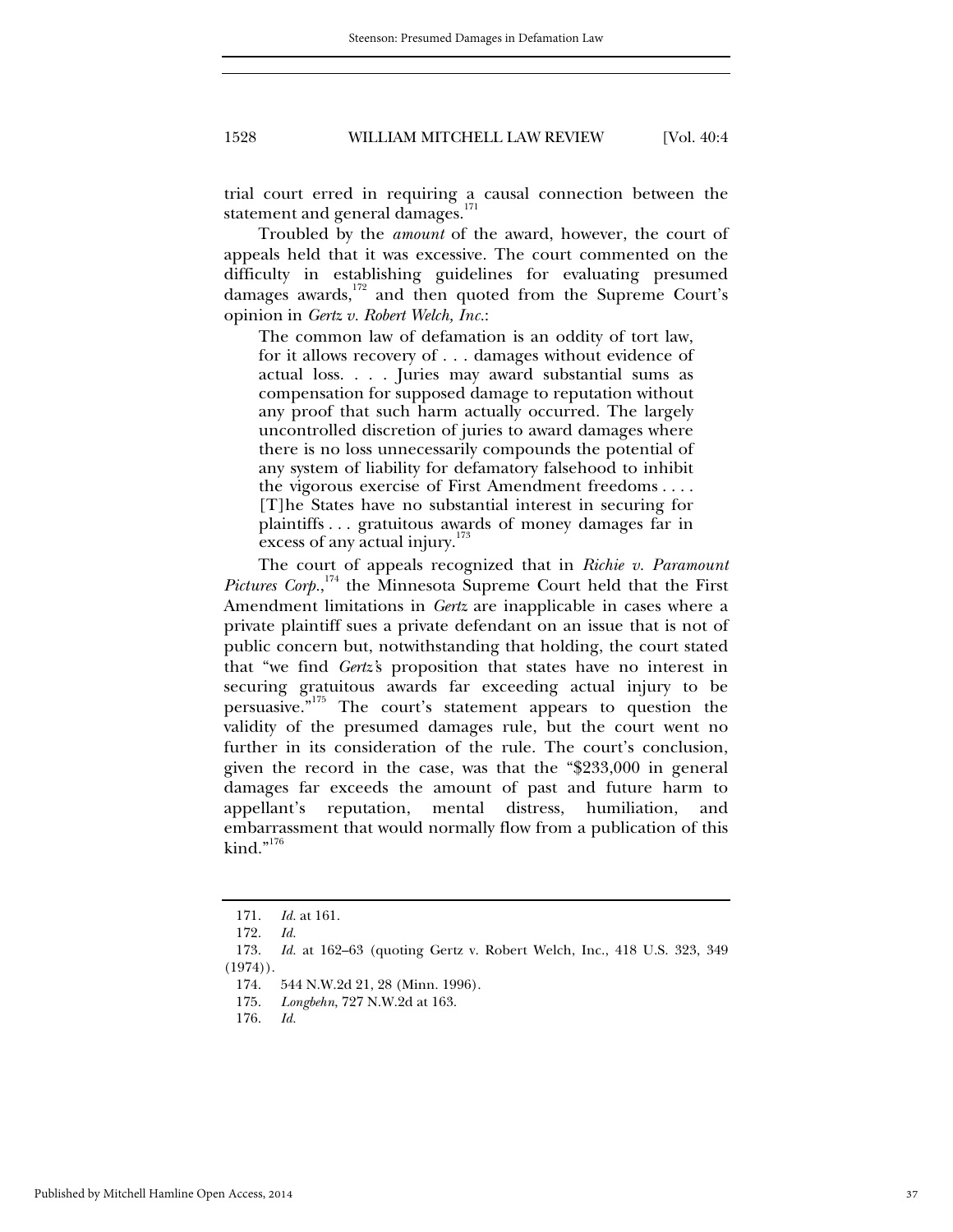The district court's instructions on presumed damages and the court of appeals' criticism of the instructions highlight the problems involved in conveying the presumed damages concept to a jury without requiring either a causal connection between the defamatory statement or proof of actual damages. Appellate courts face the same problem in reviewing those awards, as *Longbehn II* illustrated.

A remand for a retrial on the general damages issue, with a nod to *Gertz* as a potential limitation on damages,<sup>177</sup> did not provide the district court with guidelines for the retrial, other than suggesting that the damages awarded by the jury exceeded what would normally be expected from the defamatory communication by Schoenrock. The court of appeals did provide an apparent clue, however, when it stated that the record showed that Schoenrock "used the offensive nickname on one isolated occasion," that there was no evidence that Schoenrock was responsible for initiating the use of the name, and that Longbehn was commonly known in the Moose Lake community by the derogatory nickname.<sup>178</sup>

The district court, trying to limit presumed damages, and, not surprisingly, picking up on the court of appeals comments on the record, gave instructions tinged with actual damages requirements and special verdict questions that directed the jury to consider the damages caused by the statement "on the one isolated occasion."<sup>179</sup>

At trial after remand, the district court gave the following jury instructions on the defamation per se and damages issues:

#### *Defamation*

The use of the term "Pat the pedophile," is defamation per se. A person is liable for the general harm *which results from* the defamatory statement. Your duty as a jury is to determine the amount of damages, if any, that the Plaintiff sustained by the Defendant's use of that nickname.

In making your decision the Court has determined as a matter of law that:

1. The Defendant used the offensive nickname on one isolated occasion.

 <sup>177.</sup> The court of appeals had no authority to overrule *Richie*, of course.

 <sup>178.</sup> *Longbehn*, 727 N.W.2d at 160.

 <sup>179.</sup> *Id.*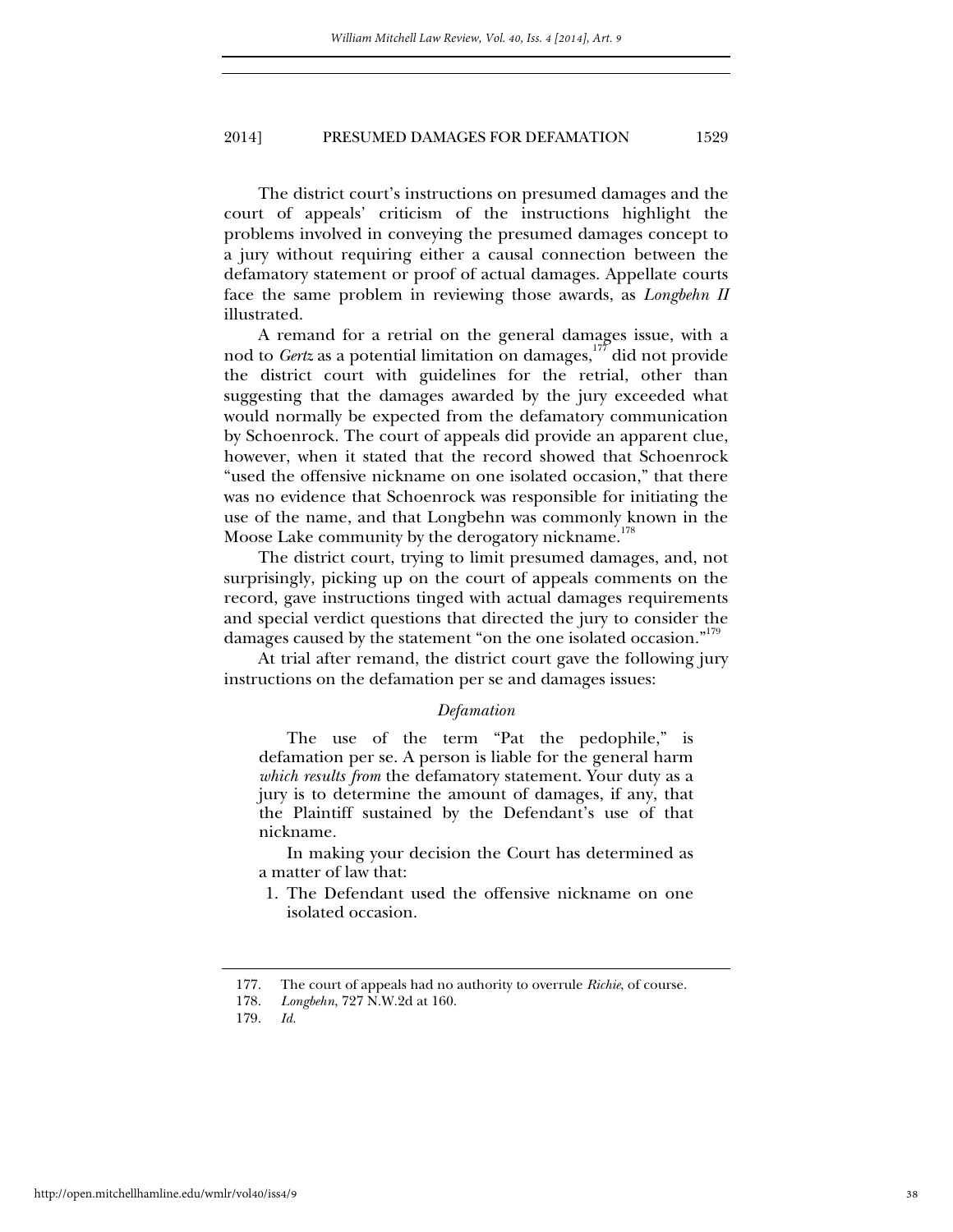- 2. At the time he did so the Plaintiff was commonly known in the Moose Lake community by this derogatory nickname.
- 3. The Defendant's use of the nickname was not a substantial factor in bringing about the Plaintiff's termination by the Moose Lake Police Department.
- 4. The Defendant's use of the nickname did not cause the Plaintiff any loss of perspective [sic] employment and cannot be viewed as the legal cause of any difficulty the Plaintiff may encounter in trying to obtain future employment.

#### *Presumed Damages*

#### *Deciding harm for defamation*

The only question for you to decide is the amount of money the Plaintiff is entitled to receive for:

- 1. Harm to his reputation and standing in the community
- 2. Mental distress
- 3. Humiliation
- 4. Embarrassment

No evidence of actual harm is required.

In your assessment of general damages you may consider: (1) the character of the Plaintiff; (2) the Plaintiff's general standing and reputation in the community; (3) the character of the defamatory publiccation; (4) the extent of dissemination by the Defendant; and (5) the extent and duration of the circulation of the Defendant's publication.

#### *Damages—Burden of Proof*

#### *Definition of "burden of proof"*

A party asking for damages must prove the nature, extent, duration, and consequences of his harm. You must not decide damages based on speculation or guess.<sup>1</sup>

 <sup>180.</sup> Jury Instructions at 6, Longbehn v. Schoenrock, No. 09-C5-01-681, 2009 WL 2912575 (Minn. Dist. Ct. May 27, 2009) (emphasis added). An additional issue not raised by the court of appeals concerns the burden of proof instruction, which also seems to be inconsistent with a presumed damages rule that in fact invites speculation on the part of a jury that is permitted to award damages without proof of those damages.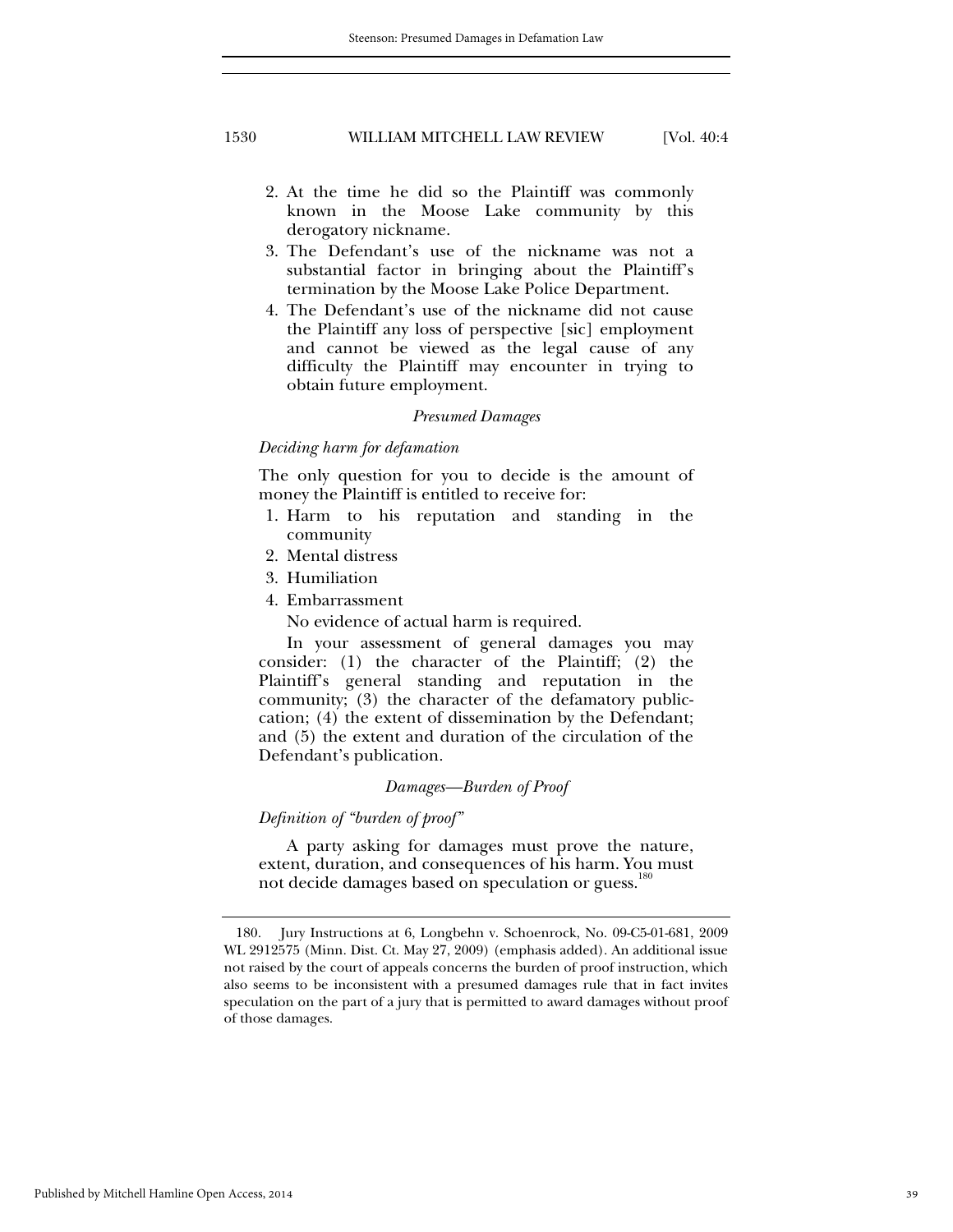The district court instructed the jury that the term "Pat the Pedophile" was defamation per se followed by specific instructions built on the court of appeals' observations that were intended to temper the jury's discretion with respect to damages. The court told the jury that the defamatory term was used on only one isolated occasion; that the plaintiff was known by the name in the community; that the defendant's use of the name was not a factor in his termination by the police department; and that the defendant's use of the term did not cause the plaintiff any loss of prospective employment, nor was it the cause of any problems the plaintiff may have had in attempting to obtain future employment. The court also listed factors for the jury to consider in determining general damages.

The court did state in its instructions that the plaintiff was entitled to recover for harm to reputation, mental distress, humiliation, and embarrassment, and that the plaintiff did not have to prove actual harm in order to recover. In constraining the recoverable damages, the instructions required a finding of a causal link between the defamatory statement and the damages. The special verdict form did the same:

1. Did the Plaintiff suffer harm to his reputation and standing in the community from the Defendant's use of the defamatory nickname on the one isolated occasion?

Answer: Yes No X

2. Did the Plaintiff suffer mental distress from the Defendant's use of the defamatory nickname on the one isolated occasion?

Answer: Yes No X

3. Did the Plaintiff suffer humiliation from the Defendant's use of the defamatory nickname on the one isolated occasion?

Answer: Yes No X

4. Did the Plaintiff suffer embarrassment from the Defendant's use of the defamatory nickname on the one isolated occasion?

Answer: Yes  $N$ o  $\underline{X}$ 

[If your answers to any of the above were "Yes," then answer Question 5.]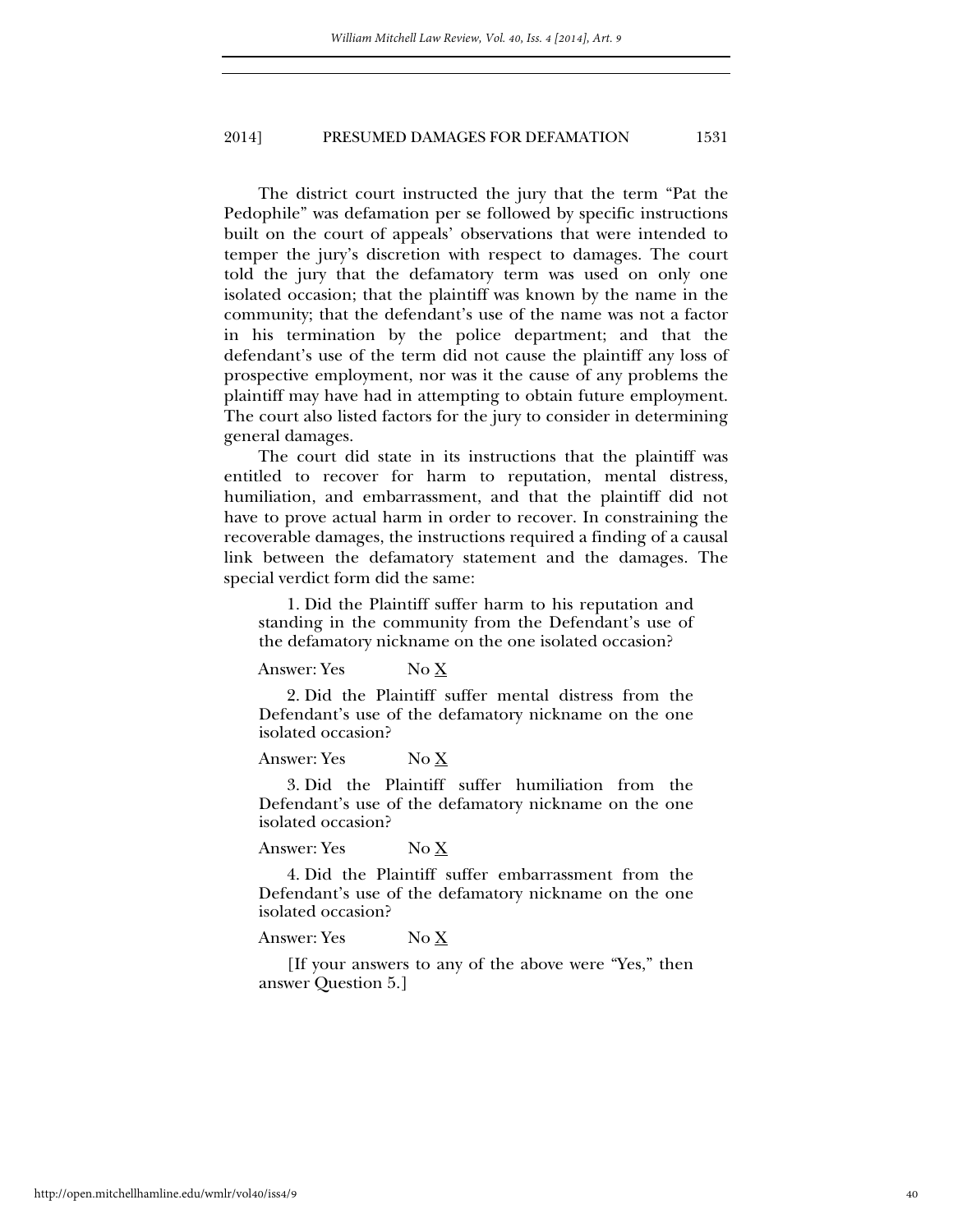5. What amount of money will fairly and adequately compensate the Plaintiff for damages caused by the Defendant's use of the defamatory nickname on the one isolated occasion:

- i) Harm to his reputation and standing in the community?
- ii) Mental distress
- iii)Humiliation
- iv) Embarrassment $^{\!181\!}$

The jury found that Longbehn did not suffer damages "from" the defendant's use of the defamatory term. On appeal to the court of appeals for the third time, Longbehn argued, and the court of appeals agreed (*Longbehn III*), that the instructions and special verdict questions required proof of actual damages and a causal connection between those damages and the defamatory statement:

The district court's jury instructions are erroneous because . . . they required Longbehn to prove that he actually suffered harm because of Schoenrock's defamatory statement. The interrogatories of the specialverdict form are erroneous because they asked the jury whether Longbehn "suffer[ed]" harm "from the Defendant's use of the defamatory nickname." Accordingly, the district court erred by denying Longbehn's motion for a new trial on this ground. On remand, the district court shall revise its instructions. The district court also shall not include the first, second, third, and fourth interrogatories in its special-verdict form; rather, the special-verdict form shall include only interrogatory number 5 and its subparts.<sup>182</sup>

That avoids the problems created by the first four interrogatories, but interrogatory number five asks what amount of damages will compensate the plaintiff for damages *caused* by the use of the defamatory term. The causal connection problem remains. It confines the inquiry by limiting it to the damages "caused" by the defendant's use of the defamatory statement "on one isolated occasion." The court of appeals, while criticizing the repeated use of the term "on one isolated occasion" in the first four

 <sup>181.</sup> Special Verdict Form at 1–2, Longbehn v. Schoenrock, No. 09-C5-01-681, 2009 WL 2912622 (Minn. Dist. Ct. May 27, 2009).

 <sup>182.</sup> Longbehn v. Schoenrock, No. A09–2141, 2010 WL 3000283, at \*4 (Minn. Ct. App. Aug. 3, 2010).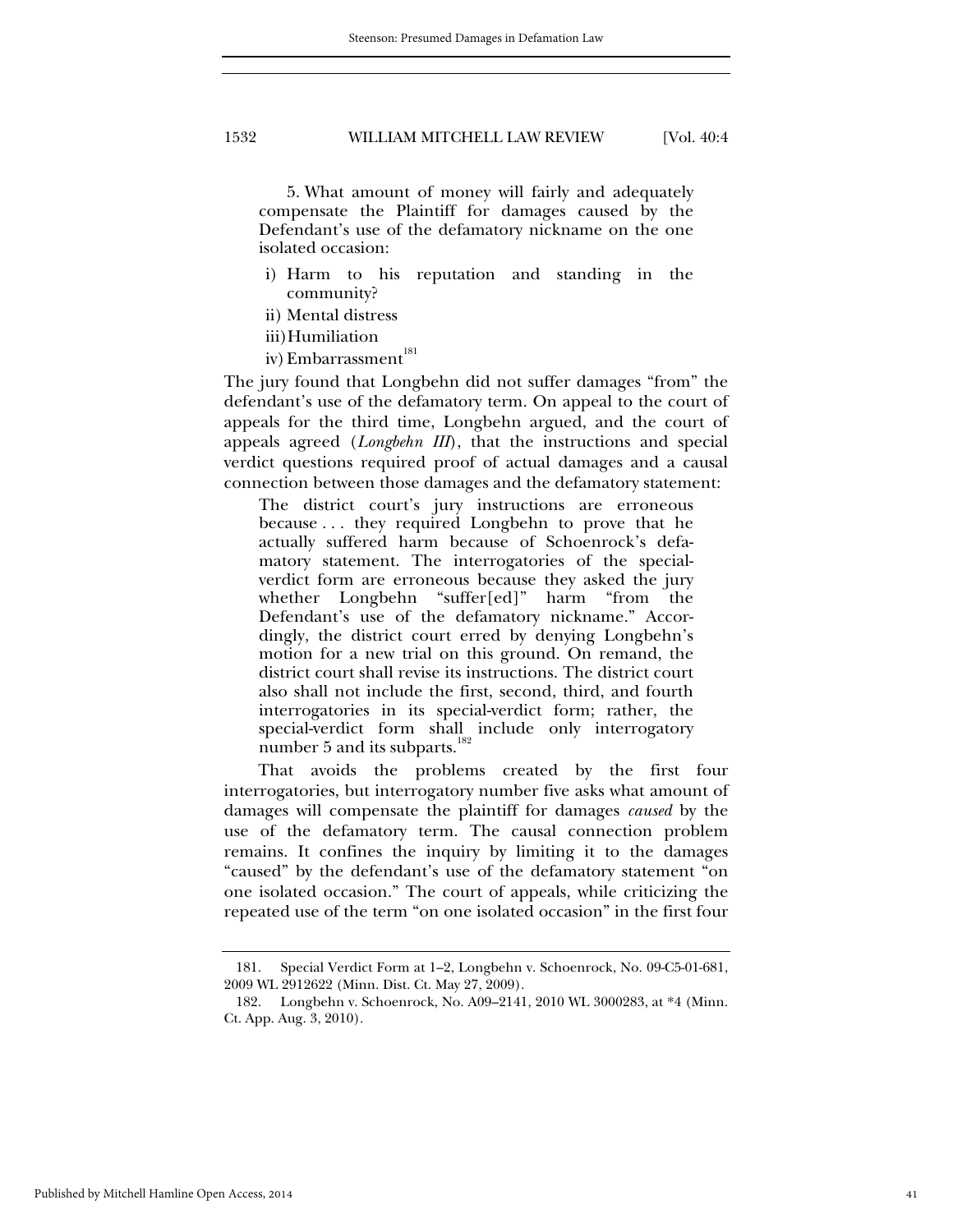interrogatories, appeared to sanction its use in the single interrogatory that would be submitted on the damages issue.

There were additional issues concerning the instructions that the court of appeals thought necessary to resolve because the case was being remanded for a new trial in the hopes of bringing the case to a conclusion. Longbehn argued that the district court erred in incorporating the following factual statements in its instructions to the jury:

Your duty as a jury is to determine the amount of damages, if any, that the plaintiff sustained by the defendant's use of that nickname. In making your decisions, the court has determined as a matter of law that, number one, *the defendant used the offensive nickname on one isolated occasion.* 

Number two, *at the time he did so the plaintiff was commonly known in the Moose Lake community by this derogatory name.*

Number three, *the defendant's use of the nickname was not a substantial factor in bringing about the plaintiff's termination by the Moose Lake Police Department.*

And number four, that *the defendant's use of the nickname did not cause the plaintiff any loss of prospective employment and cannot be viewed as a legal cause of any*  difficulty the plaintiff may encounter in trying to obtain future<br>  $\frac{183}{2}$ *employment*.

The factual statements were drawn from the court of appeals' opinion in *Longbehn II*.

Longbehn objected to the instructions, but the district court concluded that the instructions were appropriate as the law of the case. The court of appeals rejected that argument, concluding that the law of the case doctrine applies only to questions of law and not fact.184 The court explained that the factual statements in *Longbehn II* were intended to provide context for the court's discussion of the legal issues that followed and "were not intended to reflect the resolution of legal issues."185 The court of appeals held that "the

 <sup>183.</sup> *Id.* at \*3 (emphasis by the court of appeals omitted and emphasis added by the author).

 <sup>184.</sup> *Id.* at \*4.

 <sup>185.</sup> *Id.* at \*5.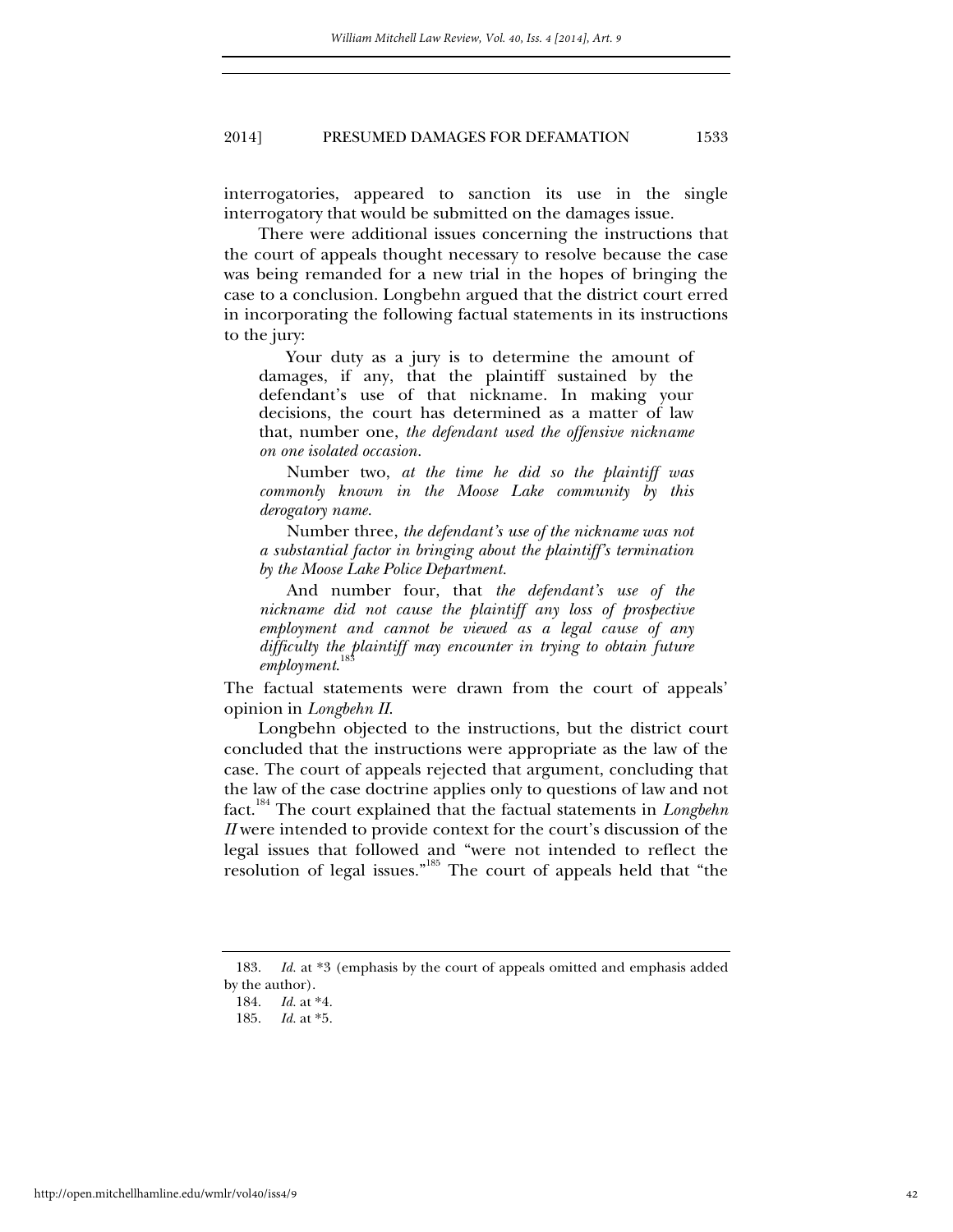district court should not have relied on the law-of-the-case doctrine to constrain the jury's factfinding role."<sup>186</sup>

The court also concluded that the district court erred in including the phrase, "on the one isolated occasion," in the first four special verdict questions.<sup>187</sup> While noting that district courts have discretion in drafting forms, the court of appeals saw no justification for including the phrase in the special verdict form. The court held that it was argumentative and tended to unfairly minimize Schoenrock's conduct and its consequences.<sup>188</sup>

The court in *Longbehn III* did not consider the *Gertz* issue raised in *Longbehn II*. Notwithstanding the concerns over the presumed damages rule expressed in the second court of appeals decision, the rule appears intact after *Longbehn III*. While the court's opinion in *Longbehn III* was unpublished, the court of appeals did not limit the scope of the presumed damages rule to actual damages, which leaves the court of appeals' published opinion in *Longbehn II* as raising a question about presumed damages, but nothing more.

The evidentiary rulings by the court of appeals in *Longbehn III* indicate that the jury was not completely without guidance in evaluating Longbehn's reputation in the case. The defendant introduced adverse evidence concerning the plaintiff's reputation in the community.189 The plaintiff objected to the evidence, but the court of appeals held that the district court correctly allowed the evidence, finding that evidence of the plaintiff's own existing reputation is highly relevant and central to the damages estimate.<sup>190</sup>

 190. *Id.* at \*6 (citing DAN B. DOBBS, THE LAW OF TORTS § 422, at 1190 (2000) ("'The bad character of a plaintiff in a libel action may be shown in mitigation of damages' by presenting evidence of the plaintiff's 'general reputation in that respect in the community in which he lives.'" (quoting Lydiard v. Daily News Co., 110 Minn. 140, 145, 124 N.W. 985, 987 (1910))). The court also cited *Krulic v. Petcoff*, 122 Minn. 517, 520, 142 N.W. 897, 898 (1913) ("In actions for libel or slander, the term 'character' is used as meaning reputation; and in such an action the character of a plaintiff is determined by ascertaining the common repute of such plaintiff in the local community."). As the court noted, Rule 405 of the Minnesota Rules of Evidence provided that if "evidence of character or a trait of

 <sup>186.</sup> *Id.*

 <sup>187.</sup> *Id.*

 <sup>188.</sup> *Id.*

 <sup>189.</sup> There were three witnesses who testified to that effect: Sandy Schoenrock, Robin Schoenrock (the defendant), and Dale Heaton (the Moose Lake Chief of Police). Longbehn argued that the district court should have excluded the evidence because it was hearsay, lacked foundation, and was irrelevant. *Id.*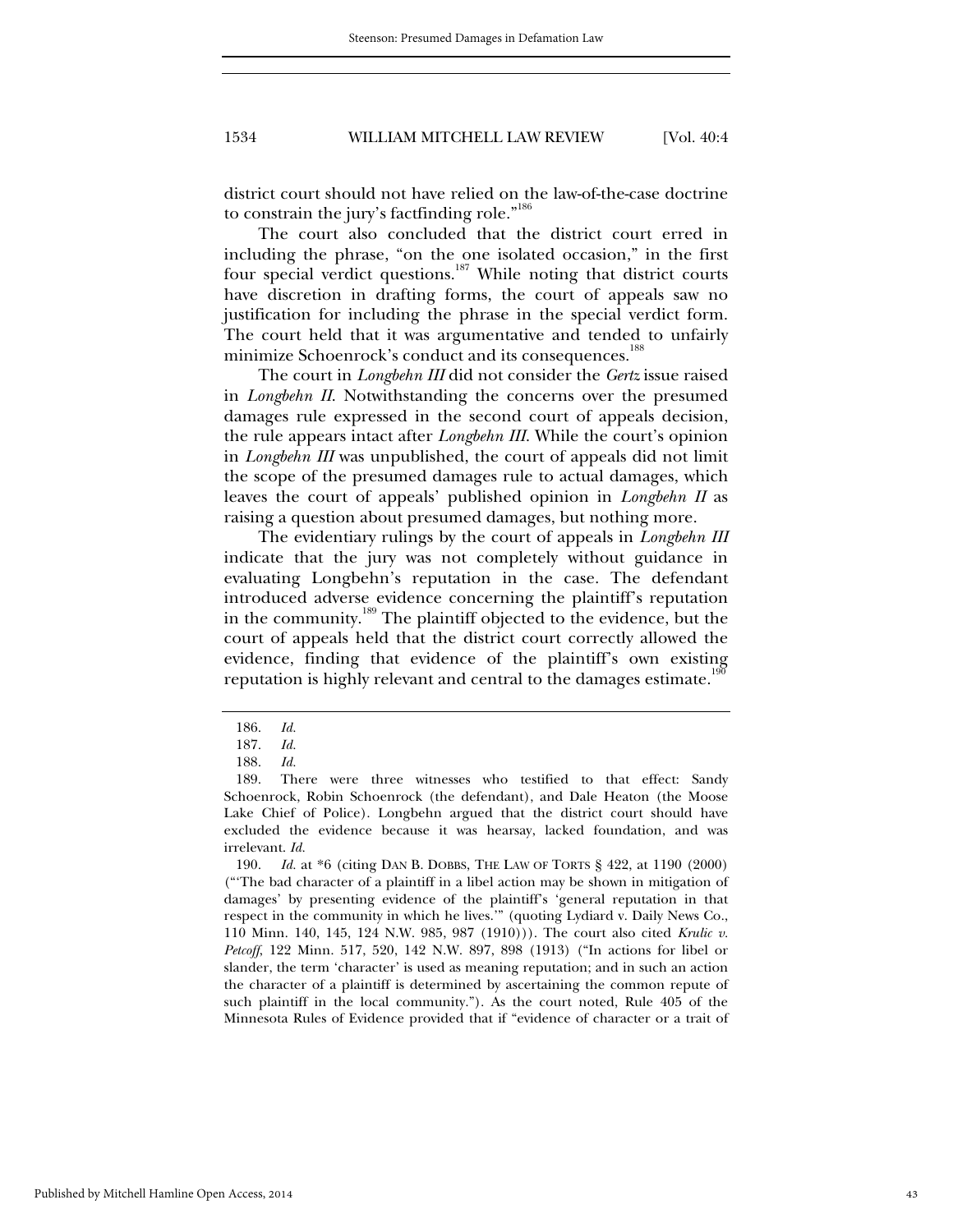There is a distinction between the admissible evidence and the district court's latitude in instructing the jury, however. In the fourth and final trial, the district court's instructions on defamation read as follows:

#### *Defamation*

The use of the term "Pat the pedophile" is defamation per se. A person is liable for the general harm which results from the defamatory statement. Your duty as a jury is to determine the amount of money Plaintiff may receive for Defendant's statement.

#### *Presumed General Damages*

#### *Deciding harm for defamation*

The only question for you to decide is the amount of money the Plaintiff is entitled to receive for

- 1. Harm to his reputation and standing in the community;
- 2. Mental distress;
- 3. Humiliation; and
- 4. Embarrassment

No evidence of actual harm is required.

You may base the amount of money Plaintiff if entitled to receive on your assessment of the harm that would

character of a person is admissible, proof may be made by testimony as to reputation or by testimony in the form of an opinion." *Id.* (quoting MINN. R.

EVID. 405(a)). There was sufficient foundation for the testimony because the witnesses had personal knowledge of the facts to which they were testifying, that is, Longbehn's preexisting reputation in the community. *Id.* Citing Rule 602, the court of appeals concluded that it was unnecessary for the witnesses to "possess personal knowledge of the facts or reasons underlying that reputation." *Id.* (citing MINN. R. EVID. 602). The court also held that the testimony was not hearsay. *Id.*  Rule 803(21) includes an exception for hearsay evidence that concerns the "[r]eputation of a person's character among associates or in the community." MINN. R. EVID. 803(21).

The court of appeals also held that the district court did not err in admitting a letter from the Department of Corrections to Longbehn stating why he was terminated from employment there. *Longbehn*, 2010 WL 3000283, at \*6–7. The district court excluded Longbehn's medical records, but the court of appeals held that the exclusion was not error because they were inconsistent with the purpose of general damages, and, in any event, Longbehn's treating physician's deposition was admitted and Longbehn was also permitted to testify about the reasons for his hospitalization. *Id.*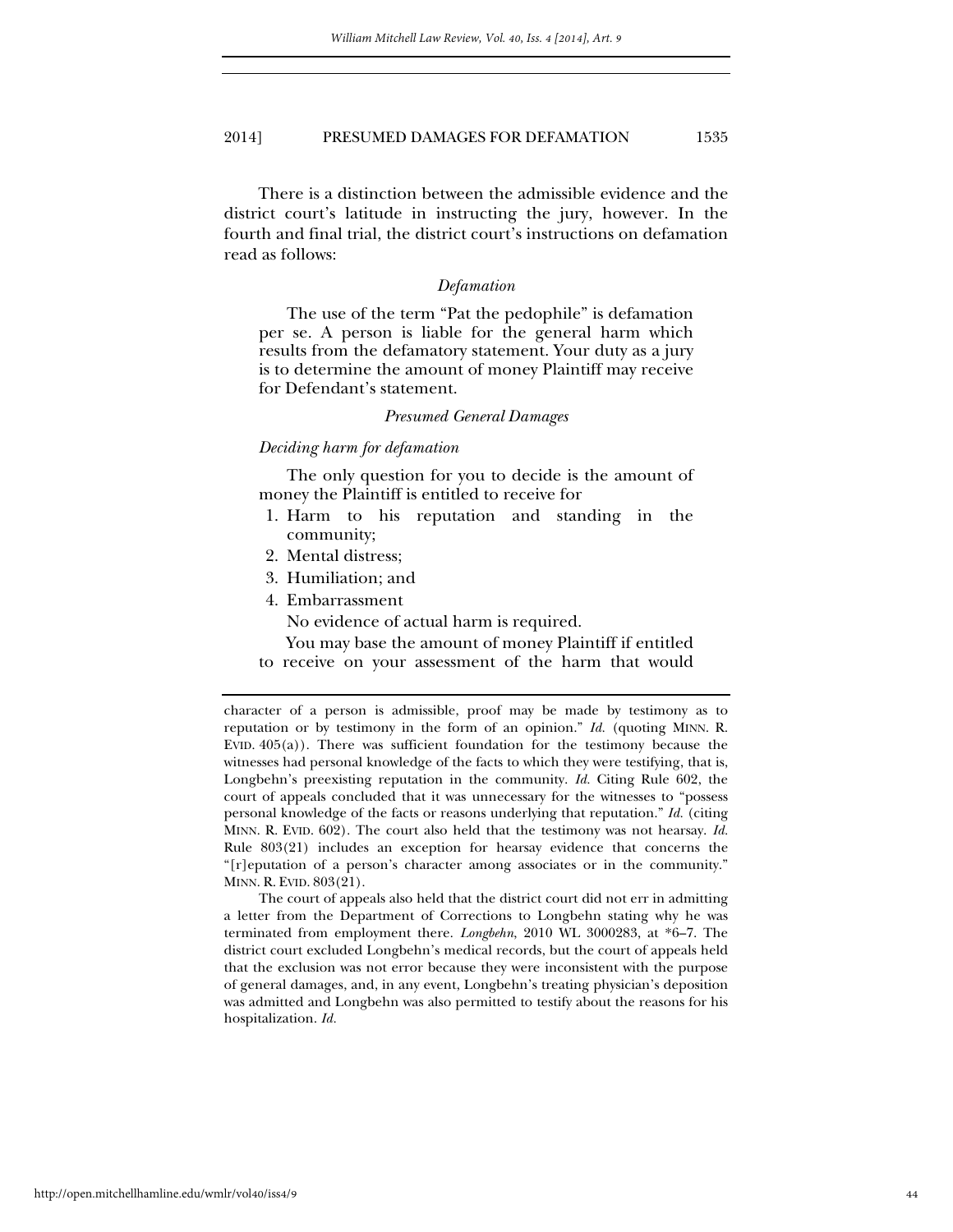normally be assumed to flow from a defamatory publication of the nature involved here.

In your assessment of presumed general damages you may consider: (1) the character of the Plaintiff; (2) the Plaintiff's general standing and his reputation in the community; (3) the character of the defamatory publiccation; (4) the extent of dissemination of the statement by the Defendant; and (5) the extent and duration of the circulation of the Defendant's publication.

There is no claim for lost wages or medical expenses and the above issue of presumed general damages is the only question before you.<sup>191</sup>

This time the district court's instructions eliminated any reference to the "one isolated occasion" language the court of appeals found objectionable in *Longbehn III*. 192 There is no causation requirement in the instructions, other than the statement that the jury may award damages "for Defendant's statement."<sup>193</sup>

The district court submitted the following special verdict form to the jury and the jury returned the form as follows:

#### *SPECIAL VERDICT FORM*

We, the Jury, having been duly impaneled and sworn, and having completed our deliberations, answer the Special Verdict interrogatories as follows:

1. What amount of money will fairly and adequately compensate the Plaintiff for Defendant's use of the defamatory nickname?

- a. Harm to Plaintiff's reputation and standing in the community \$ 00.00
- b. Mental distress  $$00.00$
- 
- c. Humiliation  $$750.00$ <br>d. Embarrassment  $$00.00^{194}$ d. Embarrassment

The jury did not award damages for harm to the plaintiff's reputation, mental distress, or embarrassment, but solely for

 <sup>191.</sup> Jury Instructions at 6, *Longbehn*, No. 09-C5-01-681.

 <sup>192.</sup> *See id.*; *Longbehn*, 2010 WL 3000283, at \*3.

 <sup>193.</sup> *Longbehn*, 2010 WL 3000283, at \*3.

 <sup>194.</sup> Special Verdict Form at 1, Longbehn v. Schoenrock, No. 09-C5-01-681 (Minn. Dist. Ct. Oct. 9, 2012).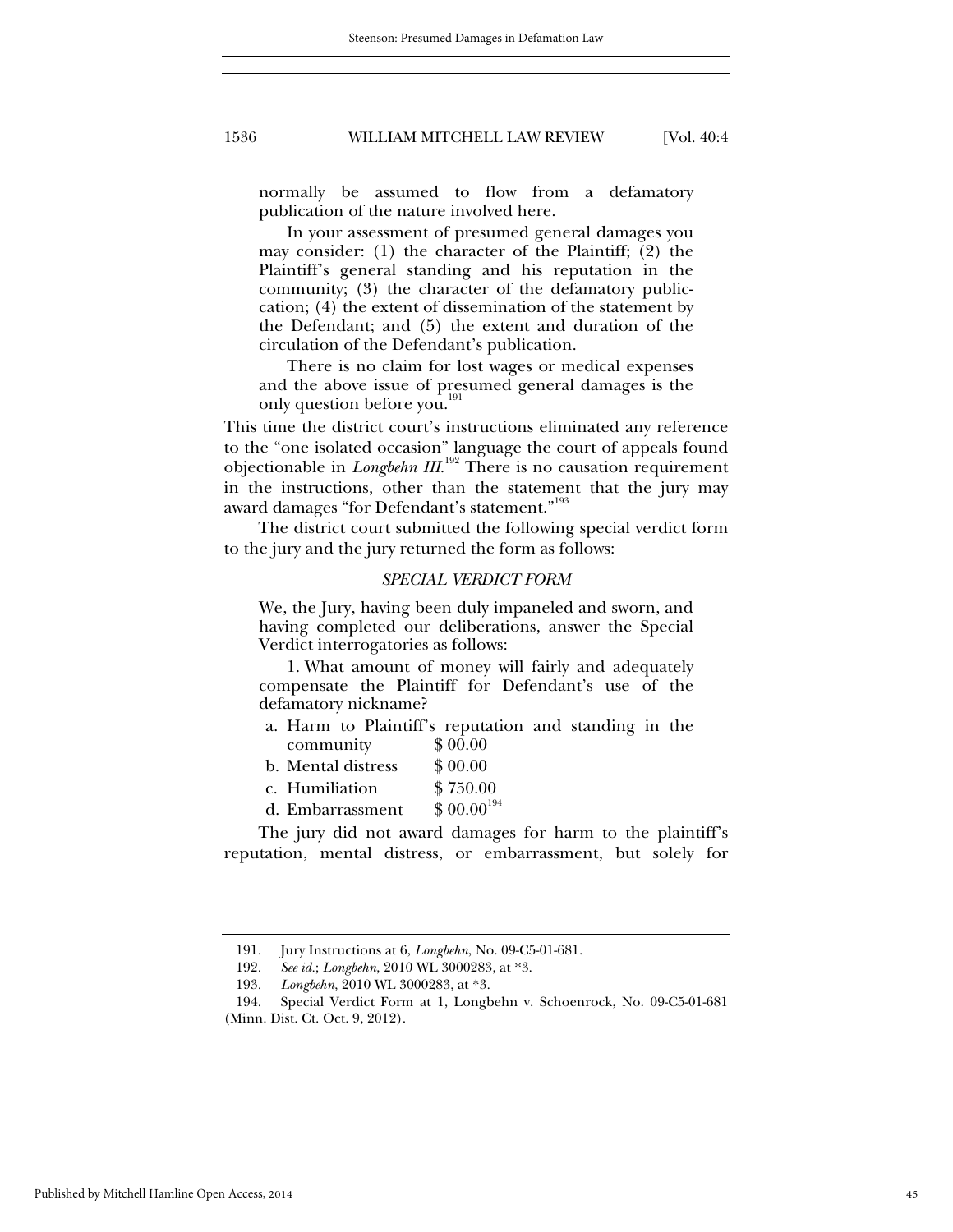"humiliation."<sup>195</sup> Based upon the special verdict form, the district court entered judgment for the plaintiff in the amount of  $$750$ .<sup>196</sup>

The jury instructions in the fourth trial were informed by the restrictions imposed on the district court by the court of appeals in *Longbehn II and III*. The instructions told the jury that the use of the derogatory term was "defamation per se," making the person who utters the statement liable for general damages.<sup>197</sup> The jury was told that it could award damages for harm to reputation, mental distress, humiliation, and embarrassment, and that "no evidence of actual harm is required," although the jury was also admonished that it should not base its answers to the special verdict questions on damages on speculation or guess.<sup>198</sup>

The court used the same guidelines as in its previous set of instructions, instructing the jury that it could consider "the harm that would normally be assumed to flow from a defamatory publication of the nature involved here," taking into consideration the plaintiff's character, and general standing and reputation in the community, along with the character of the defamatory statement and the extent of the dissemination of the statement.<sup>199</sup> The reference to the "one isolated occasion" that was problematic for the court of appeals in the third appeal was excluded from the instructions.<sup>200</sup>

There is no causation requirement in either the jury instructions or special verdict form. The special verdict form asked only "[w]hat amount of money will fairly and adequately compensate the Plaintiff for Defendant's use of the defamatory nickname?"201

 <sup>195.</sup> *Id.* 

 <sup>196.</sup> Order at 1–2, Longbehn v. Schoenrock, No. 09-C5-01-681 (Minn. Dist. Ct. Oct. 12, 2012).

 <sup>197.</sup> Jury Instructions at 6, Longbehn v. Schoenrock, No. 09-C5-01-681 (Minn. Dist. Ct. Oct. 9, 2012).

 <sup>198.</sup> *Id.* 

 <sup>199.</sup> *Id.* 

 <sup>200.</sup> *See* Longbehn v. Schoenrock, No. A09–2141, 2010 WL 3000283, at \*5 (Minn. Ct. App. Aug. 3, 2010).

 <sup>201.</sup> Special Verdict Form at 1, Longbehn v. Schoenrock, No. 09-C5-01-681 (Minn. Dist. Ct. Oct. 9, 2012).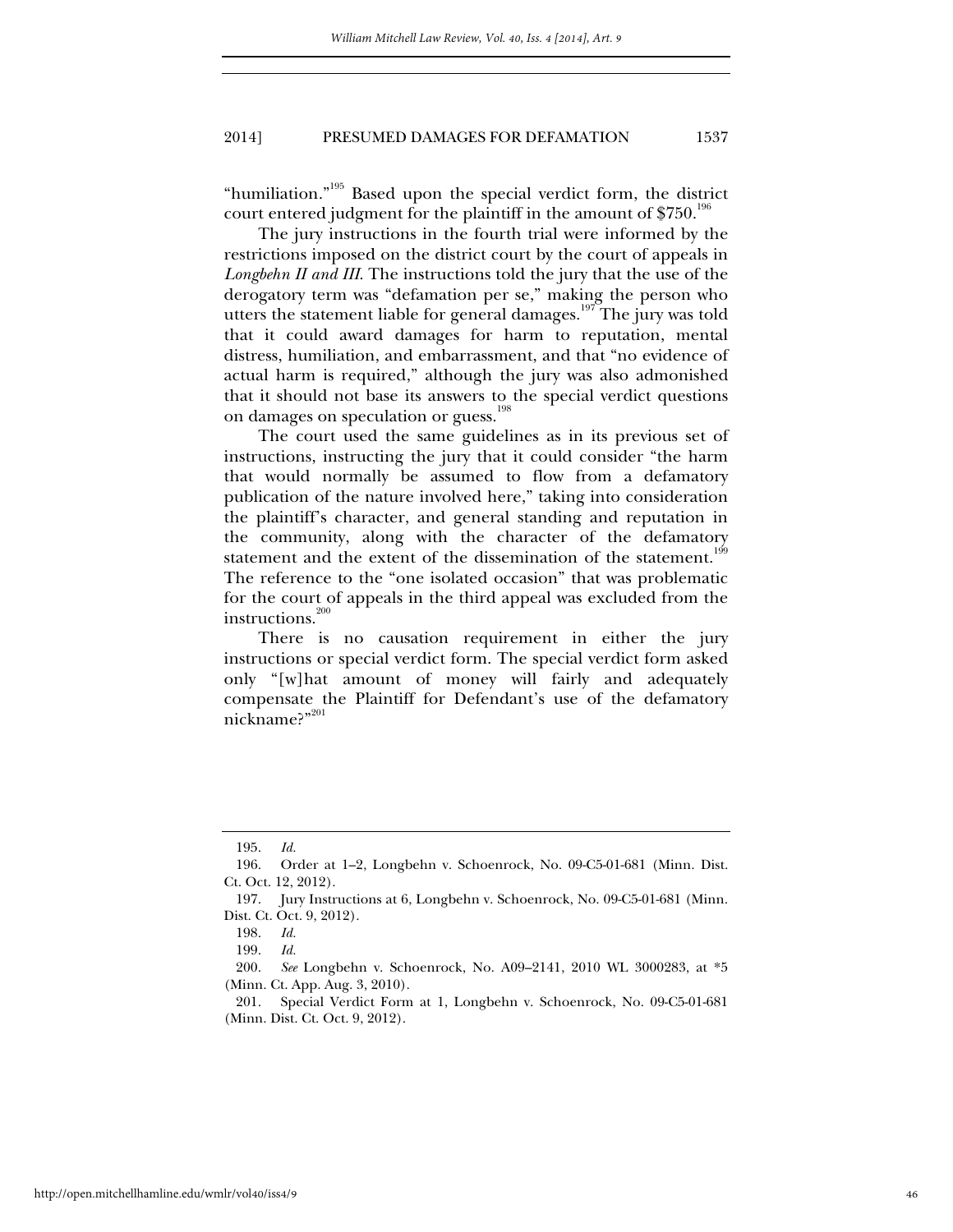#### VII. LESSONS FROM *LONGBEHN* ?

The problems raised in the *Longbehn* trials and appeals may seem unusual, given the time span of the case and the four trials it took to achieve a final resolution of the case, but given the rule of presumed damages, the problems are certainly not unique. The plaintiff attempted to prove actual damages in the case by connecting his employment and health problems to the use of a nickname he alleged was triggered by the defendant. The defendant attempted to limit the scope of the damages by introducing evidence that the plaintiff's reputation suffered in the community. The district court in its instructions and special verdict forms tried to account for the presumed damages rule, but also to confine those damages within the boundaries of what damages might reasonably be expected to be arising out a single defamatory phone call. It was not an easy task. The district court inched toward the very general jury instructions and special verdict form given in the fourth trial, following two reviews by the court of appeals.

The jury instructions given by the district court in the fourth trial eliminate anything that hints of a causation requirement. They are general in nature and not tied to the specific facts of the case. There was no appeal, but the instructions are consistent with the admonition of the court of appeals in the third appeal.

The court of appeals decisions could be viewed as a vivid illustration of the problems associated with the presumed damages rule, or, perhaps, the case might be viewed as an aberration. It might be argued that any case that leads to three appeals, two of which involved the presumed damages issue, and four trials, demonstrates that the law simply cannot be applied fairly and consistently. A jury is told that it can award damages for injury to reputation and mental suffering, humiliation, and embarrassment, and that no actual proof of damages is required, but it cannot be told that the damages have to be *caused* by the defamatory statement.

The district court in *Longbehn* was presented with a sweeping theory that would have held the defendant liable for an array of damages that were allegedly the consequence of the defendant's use of the defamatory nickname because of the defendant's "coining" of the name, which, as the argument ran, made him responsible for subsequent repetitions of the claim. Even though the court of appeals rejected that theory in *Longbehn II*, which seemed to narrow the issue to the damages that might be expected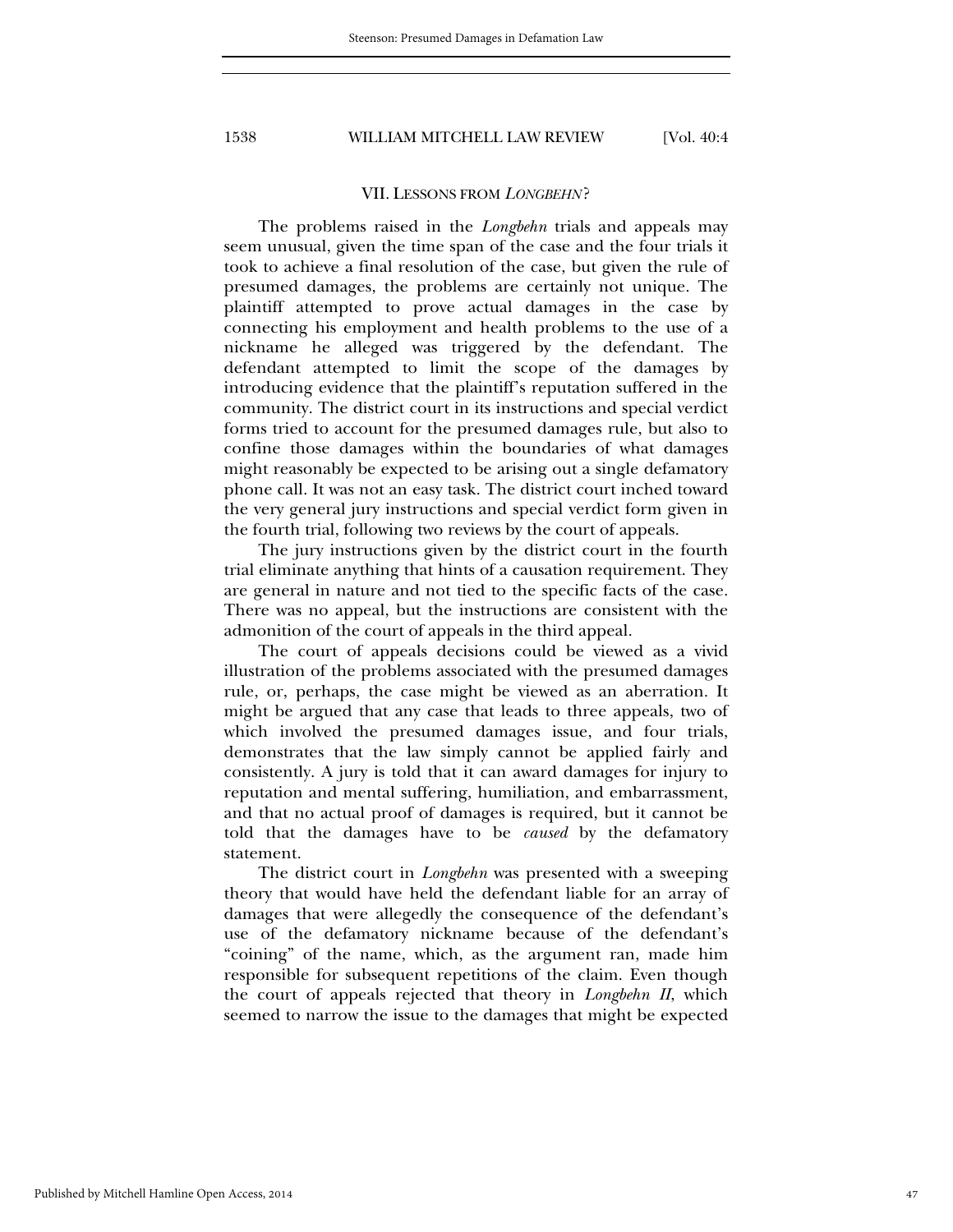to flow from the use of the nickname on "one isolated occasion," attempting to confine the jury's subsequent consideration of damages too narrowly ran afoul of the presumed damages rule as pointed out in *Longbehn III*.

The district court's dilemma was in crafting jury instructions and a special verdict form limiting damages to those that would be presumed to flow from a single defamatory statement, but without requiring a finding of actual causation, as would have been the case with an actual damages rule. Allowing damages beyond the single defamatory phone call sets any award up for a claim of excessiveness. If the damages award is substantial, a court is left with few tools to reduce it, as *Longbehn II* points out.

On the other hand, it also seems clear that the plaintiff introduced evidence of actual damage and that the defendant introduced evidence that the plaintiff's reputation was already impaired in the community. In that respect, *Longbehn* is no different from other litigated defamation cases in which plaintiffs will most commonly introduce evidence of actual emotional distress and defendants will attempt to limit the impact of that evidence, perhaps by showing limited publication or diminished reputation.

Evaluating the series of trials and appeals in *Longbehn* can lead to different conclusions. The amount of time it took to resolve the case might be questioned, but the plaintiff was trying to establish a principle. And while the case did take time, the final set of jury instructions and special verdict form that were the product of the appeals in the case got the law right and should provide guidelines for submission of presumed damages issues to juries.

# VIII. CONCLUSION

At some point, the presumed damages rule will be directly reconsidered in Minnesota. When it is, the argument against retention of the rule will likely focus on the difficulty of either defining or constraining presumed damages, particularly in the face of the Minnesota Supreme Court's repeated statements that the primary purpose of defamation law is to vindicate reputation. The argument might also have—as a minor premise—the problems in distinguishing between defamation per se and other defamatory statements by highlighting the inequities that result from allowing presumed damages in all categories of libel, but only certain categories of slander. Many of the defamation claims, including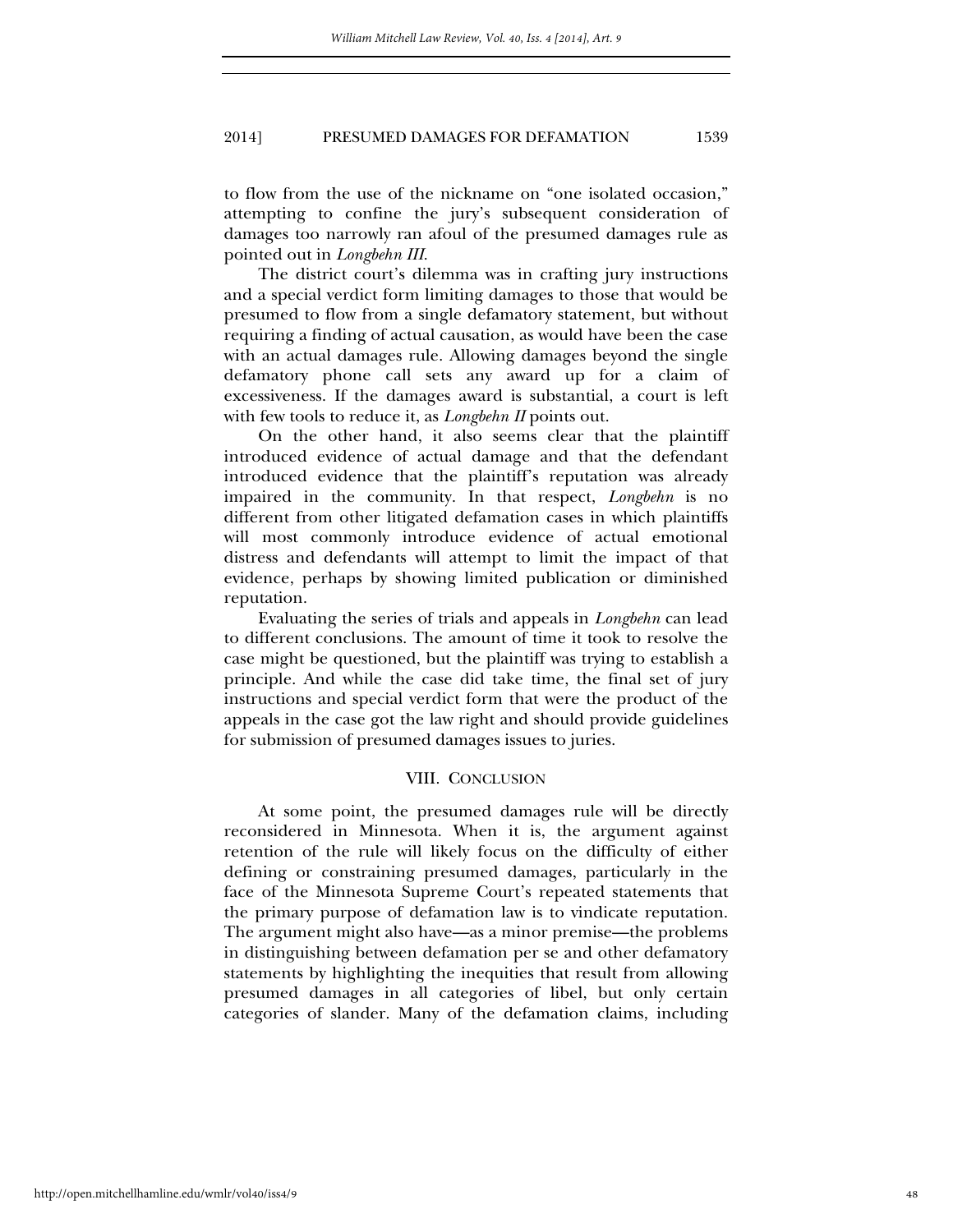libel claims, are based on the publication of defamatory statements that fall within the slander per se categories. Eliminating the distinctions, so that damages in either libel or slander cases would be presumed if one of the "per se" categories is established, would make it more difficult to recover because of the limitation.

The argument against retention might also emphasize the fact that plaintiffs typically introduce evidence of actual harm to reputation and evidence of actual emotional distress, humiliation, and embarrassment, while defendants will introduce evidence to the contrary. The argument then is that an actual damages rule would simply conform to the actual practice in defamation cases.

The argument in favor of retention of the rule might flip that argument and use the actual practice argument in favor of retention of the rule. If juries are given some factual guidance in most cases, the argument is that juries will have a factual basis for making a presumed damages award. In effect, the actual proof becomes an evidentiary constraint on the arbitrary application of the rule.

The argument in favor of retention would also underscore the difficulty of proof of actual injury to reputation. Cases such as *Richie* show that difficulty. While the court of appeals in *Richie* thought that the breadth of the publication was significant enough to justify an inference of injury to reputation, the supreme court saw the same evidence as inadequate to establish actual harm to reputation. A presumed damages rule gives the plaintiff a greater degree of latitude in cases where the intuitive sense is that there is injury to reputation, but it may fall short of proof of actual harm to reputation.

Given the ease of defaming another person through the social media, it is arguable that a remedy for defamation through presumed damages is more necessary now than ever, even if plaintiffs are not able to provide evidence of actual harm to reputation in a given case.

There are also other alternatives short of a rejection of the presumed damages rule for injury to reputation. While injury to reputation may be difficult to prove, emotional harm may not be as difficult to establish. Plaintiffs typically introduce evidence of actual emotional harm, although the evidence falls short of what would be required in cases involving intentional or negligent infliction of emotional distress claims. The *Village of Isle* case makes it clear that the physical injury requirement is inapplicable in cases involving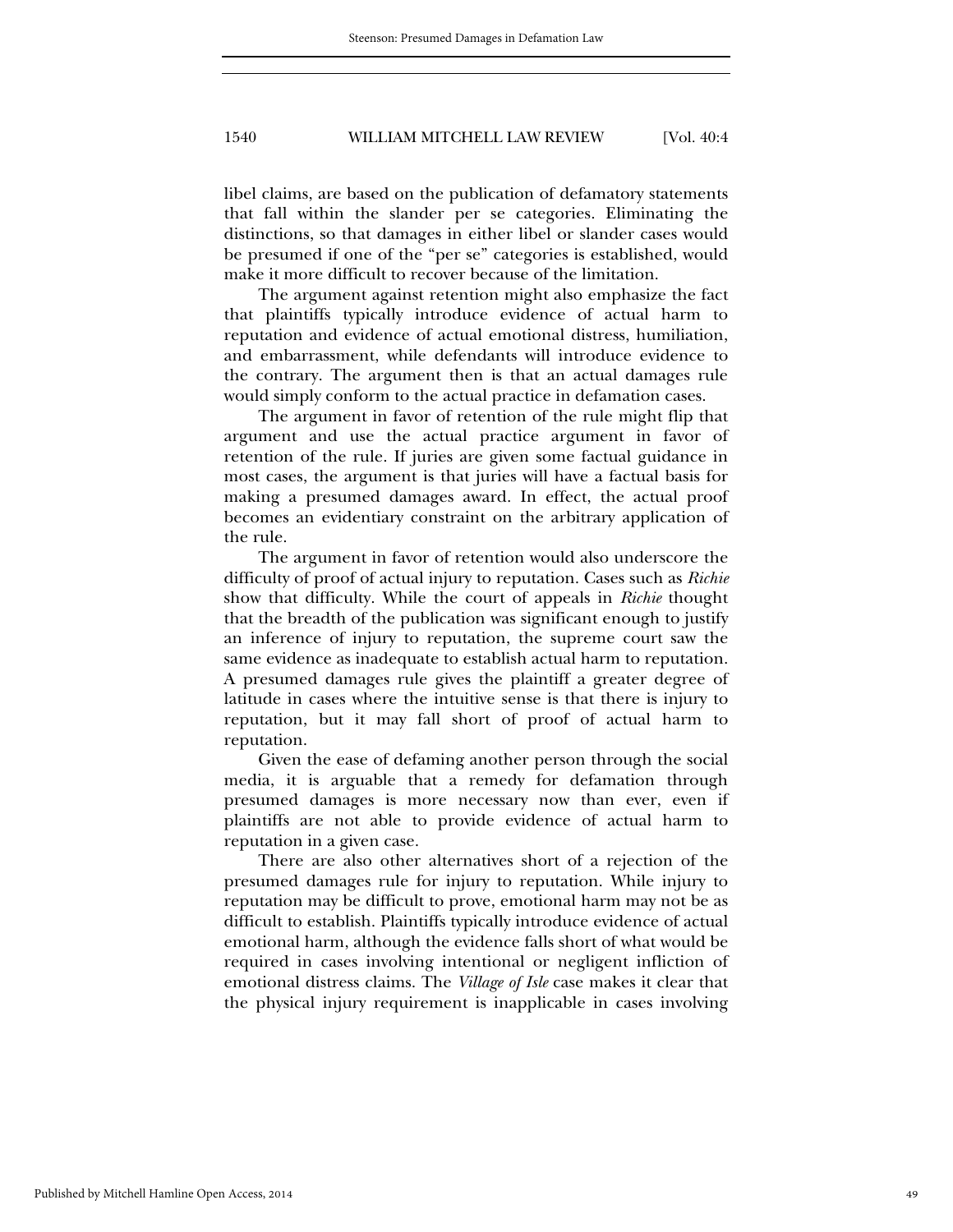defamation claims.202 Requiring proof of emotional harm in presumed damages cases would fall short of extending *Richie* to all defamation cases, but it would limit speculation on a key element of damages under the existing rule.

Minnesota practice and precedent will be critical in any determination of whether to retain, modify, or reject the rule. The experience of other jurisdictions could readily support arguments for retention or abolition.<sup>203</sup>

The Minnesota experience shows that defamation cases are difficult to win. Most defamation claims are disposed of on summary judgment, before presumed damages become an issue.<sup>204</sup> Minnesota's experience with the presumed damages rule does not seem to establish abuse of the rule in cases in which the issue is tried to a conclusion.

The cumulative experience of the *Longbehn* cases provides an insight into how defamation law works in the trenches. It was a case of slander per se. The use of the nickname that led to the lawsuit was injurious, but ultimately not proven to be connected to the special damages sustained by the plaintiff. The general, presumed damages for injury to reputation and emotional harm, properly constrained by the district court's instructions in the final case, were effectively constrained by the limited use of the nickname by the defendant. That is reflected in the jury's findings in the fourth trial that no damages should be awarded for injury to reputation and only limited damages for "humiliation" for the use of the nickname.

*Longbehn* is an example of the common law working itself out through the process of trial and appeal. The trials and appeals that preceded the fourth trial established the foundation for that result. The jury instructions and special verdict forms also provide guidelines for the trial of other "defamation per se" claims in Minnesota. The Minnesota presumed damages cases in general and the *Longbehn* series of decisions in particular show that the presumed damages rule is workable and can be properly

 <sup>202.</sup> *See* State Farm Mut. Auto. Ins. Co. v. Vill. of Isle, 265 Minn. 360, 367–68, 122 N.W.2d 36, 41 (1963).

 <sup>203.</sup> For a recent example, see *Daly v. McFarland*, 812 N.W.2d 113, 121–22 (Minn. 2012) (holding that primary assumption of risk did not apply to snowmobiling accident and relying on settled Minnesota precedent as well as cases from other jurisdictions taking that position).

 <sup>204.</sup> *See supra* note 99.